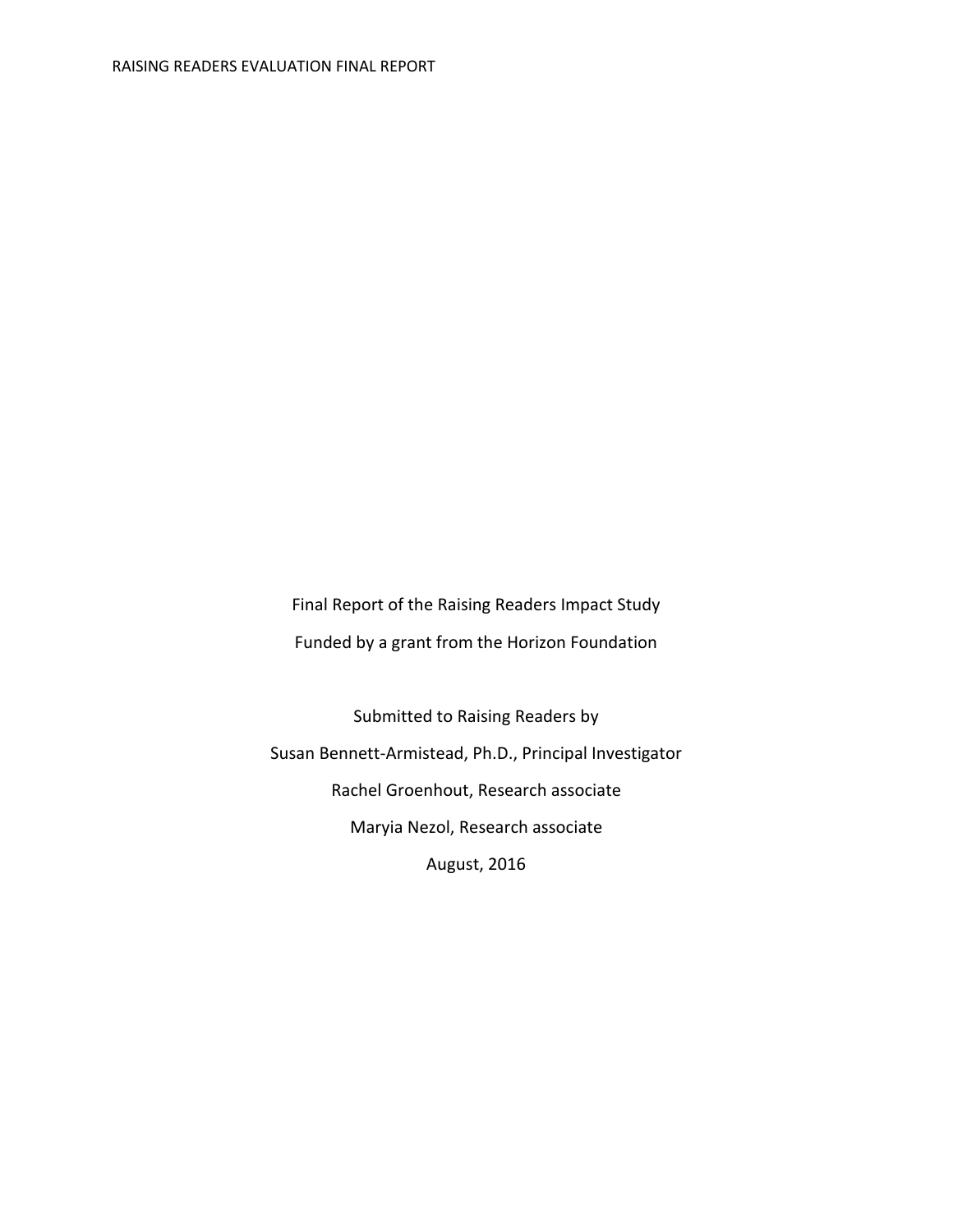#### **Introduction**

*So the first experience was in the hospital getting the bags for each of my kiddos which was amazing and some of their favorite books. And then it was honestly the highlight of going to the doctor's and getting new books every visit because they were typically books that I hadn't heard of before and I hadn't seen before and they're literally some of my kids' favorites. So that is definitely our relationship [with Raising Readers].* 

(Parent #25)

*So, when we're talking about literacy, it's reading, writing…you know, essentially I'm all for it of course. But in terms of how we get to it, I think this [Raising Readers] has become a successful avenue. I always kind of knew it personally, but also, I think that we've shown for all children from all backgrounds—poor or whatever—you give them a book and we can open their door to literacy, too. I think that's true. You know there's some children who are challenged and maybe aren't going to find reading as easy as others, not because of their backgrounds so much as whatever IQ they came with, etc. but most—right down to some, you know lower than average children, can be charmed by books and enjoy them.* 

(Provider #2)

The purpose of this report is to summarize the results of research designed to evaluate the collective impact of the Raising Readers program on the attitudes and behaviors of Maine parents and healthcare providers who care for pediatric patients across the state of Maine. In spite of being the largest health and literacy program ever undertaken in a state, Raising Readers has remained true to its mission that every child aged birth to five who receives wellchild care in Maine is given at least a dozen hardcover books and grows up being read to from birth. Twenty years of quantitative research by organizations such as Reach Out and Read and the Annie E. Casey Foundation have provided unequivocal evidence that early literacy positively affects children's brain development and that those who are exposed to literacy from birth are more likely to succeed in school and life. Research has also demonstrated that children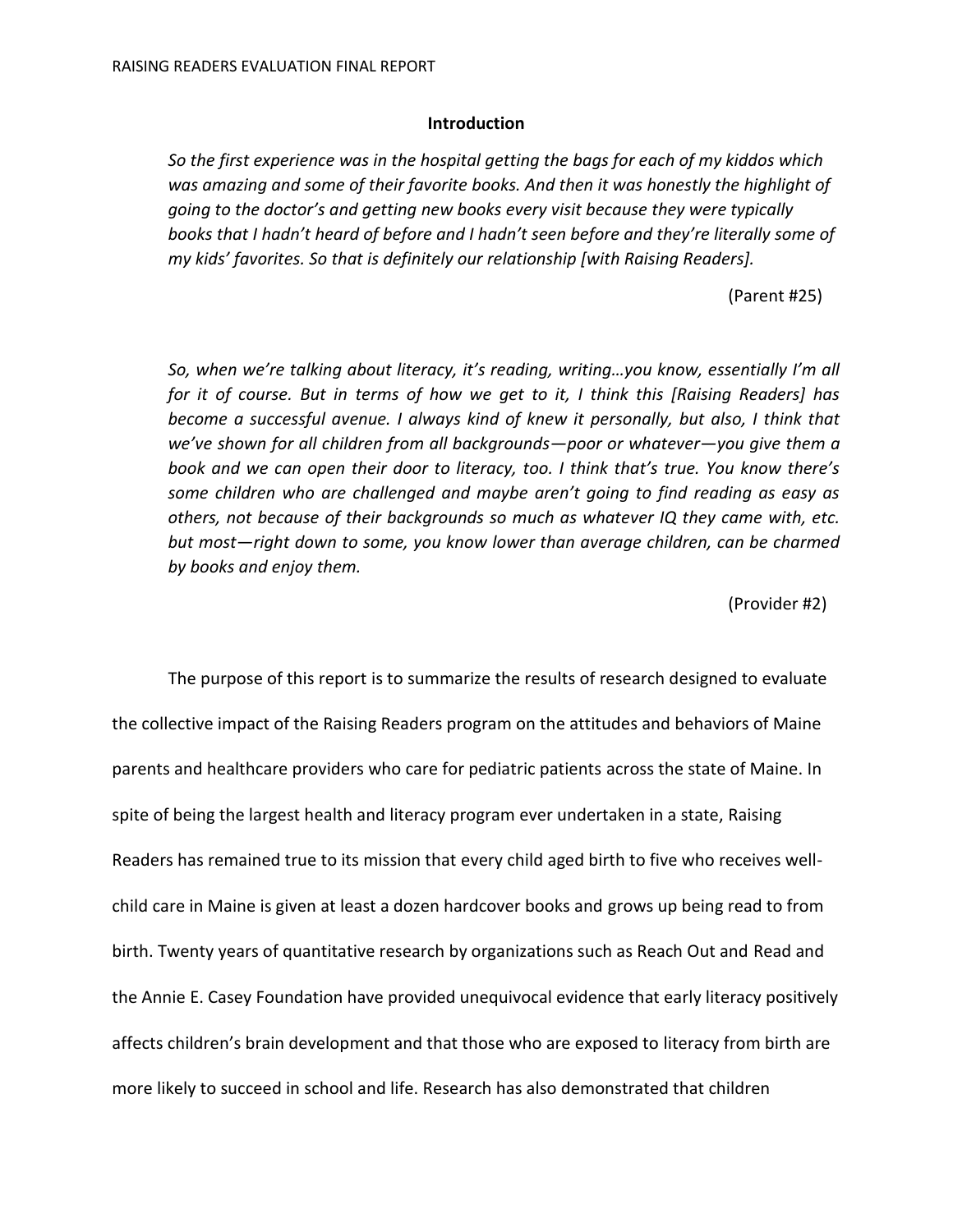participating in medical book distribution models have an advantage over their nonparticipating peers in the area of emergent literacy development (see for example High et al. 1998, Mendelsohn et al., 2001, or Sharif et al. 2002). Also in support of medical book distribution models, the American Academy of Pediatrics, in its July 2014 Policy Statement, "Literacy Promotion: An Essential Component of Primary Care Pediatric Practice," specifically requested that pediatric healthcare providers become powerful advocates for reading aloud to babies and young children, going so far as to recommend providers' add it to their anticipatory guidance for families, along with breastfeeding, safe sleep, and vaccinations, as a way to highlight its importance. In this project, Raising Readers was not looking to duplicate the research described above, but instead this project focused locally on how the program has affected attitudes, beliefs and behaviors of families and the medical community through a series of surveys, focus groups and interviews with parents and medical providers. Using the findings of this study, we identify what is working well and also identify potential areas of improvement to enable the program to better serve the diverse needs of Maine's families and providers.

### **Background for the Current Project**

Founded in 2000, and now the largest health and literacy program ever undertaken in a state, Raising Readers has remained true to its mission that every child aged birth to five who receive well-child care in Maine is given at least a dozen hardcover books and grows up being read to from birth. The program's model reinforces the powerful understanding that literacy begins well before children enter kindergarten; that it is integrally tied to a child's health,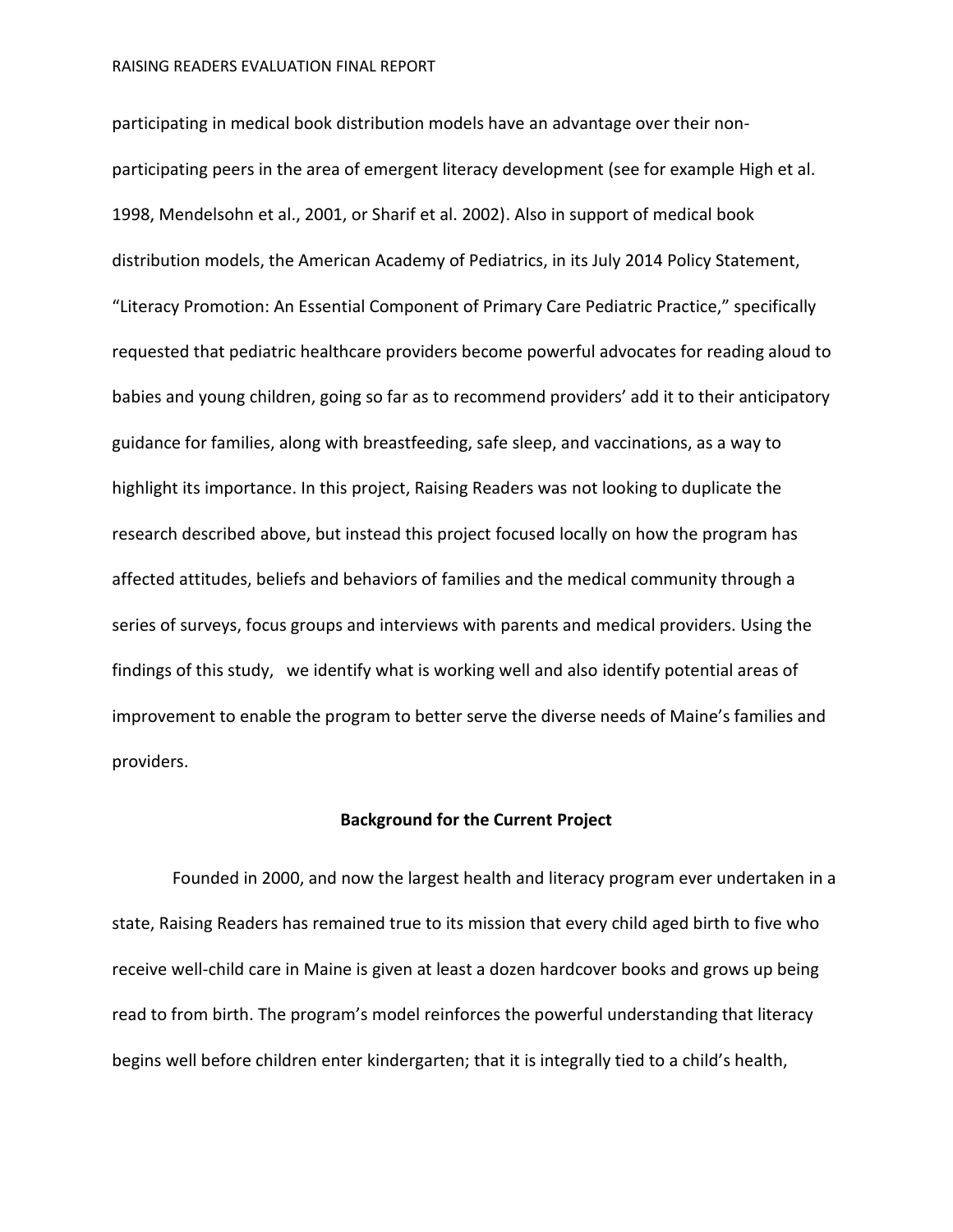school readiness and long-term success; and that reading to children is one of the most important things parents can do to foster brain development.

Previous research has shown the important role physicians play when counseling parents at well-child visits: parents who receive physician counseling about reading aloud are more likely to read to their babies and children than parents who don't get this information from their child's doctor (see for example, Diener et al. 2012, Golova et al., 1999, or High et al., 2000). Seven hundred new brain connections are formed each second during the first two years of life and brain development is 90 percent complete by the age of three.

Raising Readers serves families and children in all of Maine's 16 counties thanks to a longstanding collaboration between the state's two largest health systems, MaineHealth and EMHS, and the 350 hospitals and medical practices that participate in the program. Now in its fifteenth year, Raising Readers has reached over 228,000 children and distributed more than 2.2 million books. The program has been wholly funded by the Libra Foundation and based at MaineHealth since its inception.

As mentioned above, twenty years of quantitative research by organizations such as Reach Out and Read and the Annie E. Casey Foundation have provided important and clear evidence that early literacy positively affects children's brain development and that those who are exposed to literacy from birth are more likely to succeed in school and life. Research has also demonstrated that children participating in medical book distribution models are at an advantage to their non-participating peers in the area of emergent literacy development. The American Academy of Pediatrics, in its July 2014 Policy Statement, "Literacy Promotion: An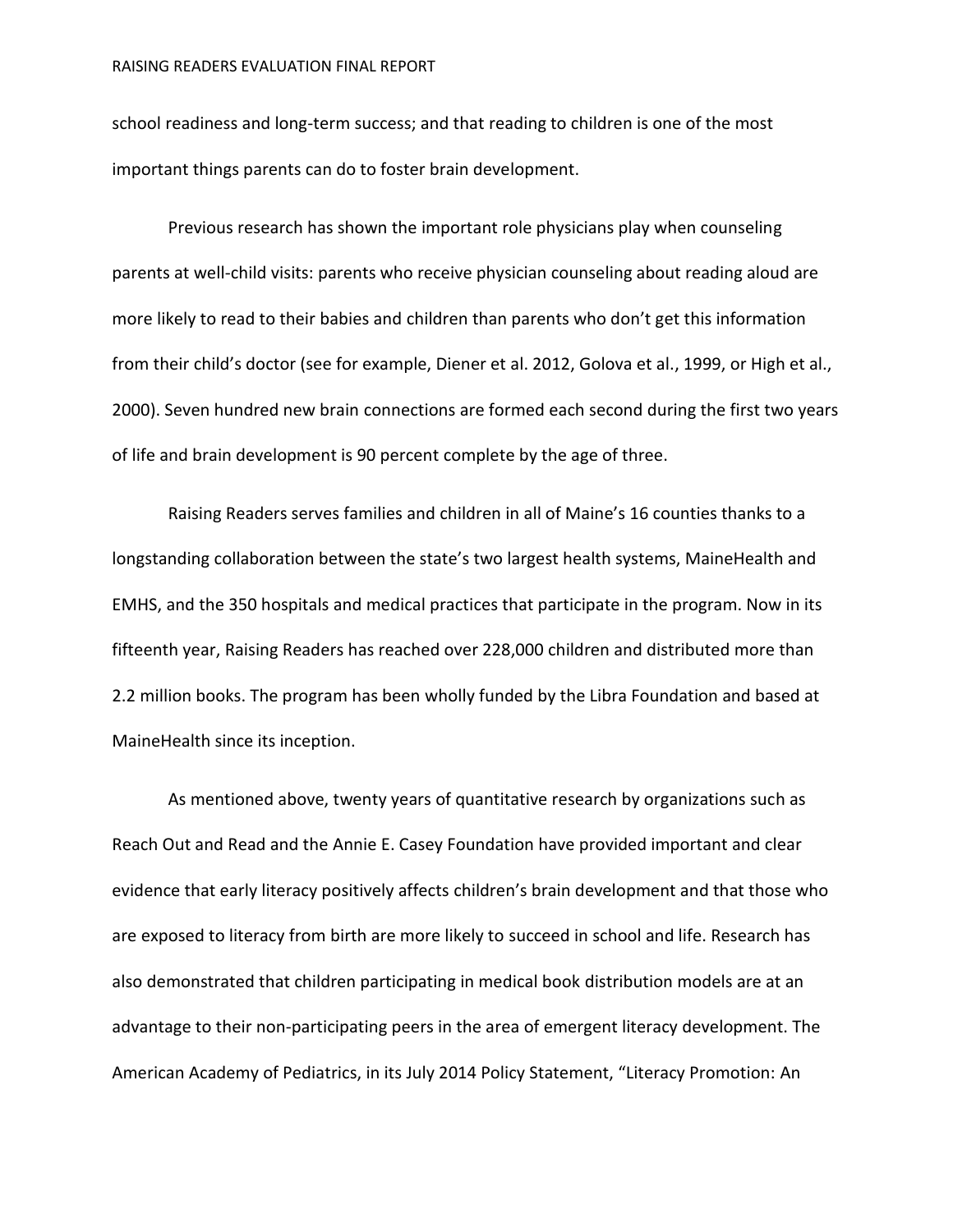Essential Component of Primary Care Pediatric Practice" endorsed a message that Maine provider have been promoting for many years – reading to a child can never begin too soon.

Since it began, Raising Readers has collected annual statistics on the number of books distributed through medical practices, hospitals and birth centers; and the percent of children aged birth through five estimated to receive well-child care in Maine who were reached by Raising Readers. For the past 15 years, the program has also conducted an annual quality improvement survey with healthcare providers and their clinical and administrative staff to gain insight in to how the program is integrated in to well-child visits and how it is used to highlight the importance of early literacy with families. Providers are asked three questions about their perception of the impact of the program, namely whether it changed their approach to wellchild visits; increased the counseling they do about reading; and appeared to increase the prevalence of parents reading aloud. Providers are asked a second set of questions regarding how they use the Raising Readers books in the visit (e.g., to assess developmental level; model reading behavior; assess parent/child interaction; entertain the child; or as part of anticipatory guidance).

In the current project, the researchers were looking to duplicate the research described above, but instead focused locally on how the program has affected attitudes, beliefs and behaviors of families and the medical community regarding early literacy through a series of surveys, focus groups and interviews with parents, healthcare providers, and clinical support staff.

### **Description of the Current Project**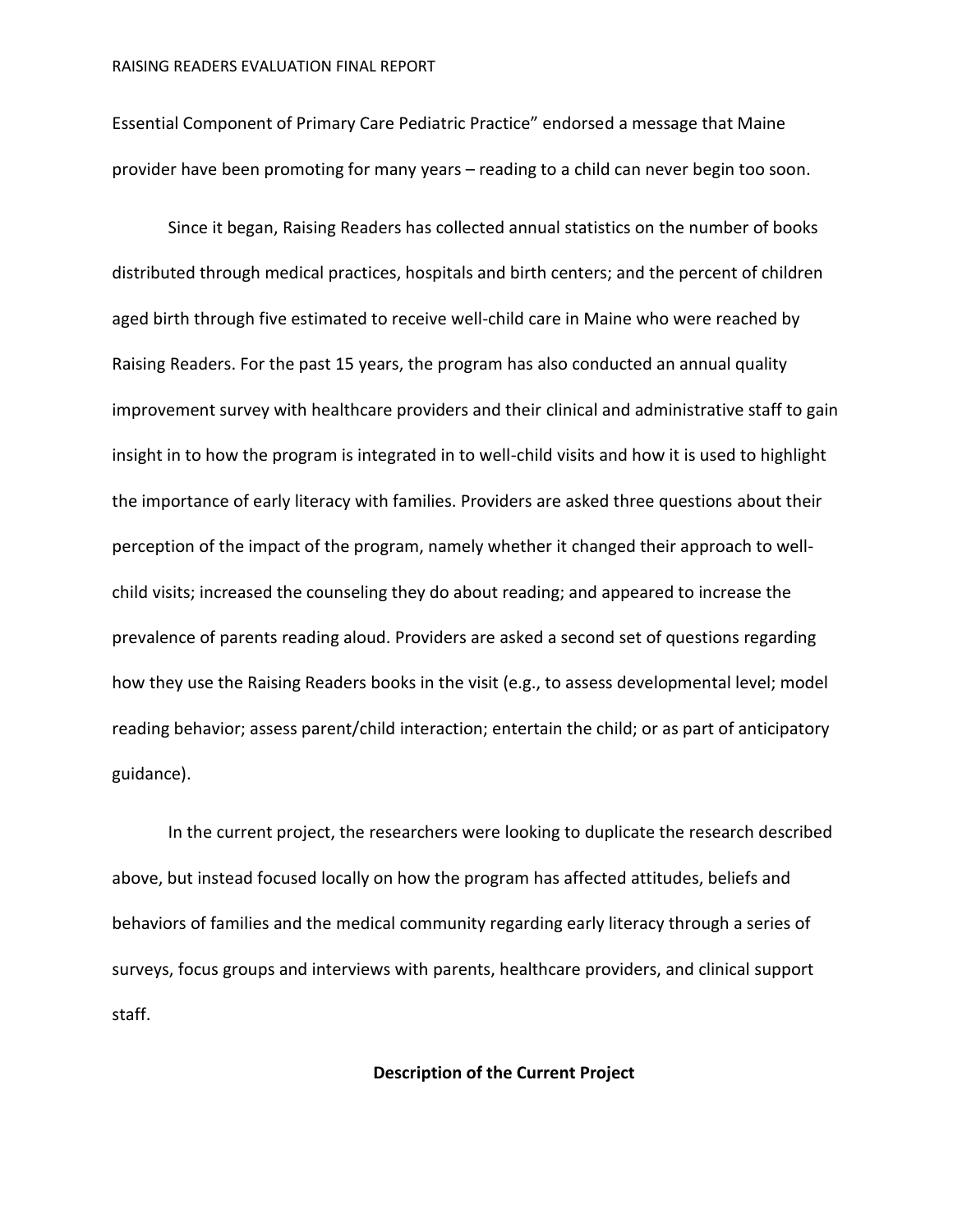This project funded an investigation of the well-established Raising Readers book distribution program among health care providers in Maine practices. Over the last fifteen years, this program has given away more than two million books to families with young children birth to age five at each well child visit with participating practitioners across the state. The Horizon grant allowed researchers from the University of Maine to create a mixed methodological study that included designing, distributing and analyzing surveys of families and practitioners involved with Raising Readers during the fall of 2015. Additionally, interviews were conducted with randomly selected volunteer parents and practitioners. The guiding questions of this research were:

*In what ways, if any, does Raising Readers program impact the children and families of Maine?* 

*In what ways, if any, does the Raising Readers program impact the participating health practitioners of Maine?*

More specifically, we endeavored to assess:

- a. Effects of the Raising Readers program on parents' attitudes regarding reading aloud to their children.
- b. Effects of the Raising Readers program on parents' behaviors regarding reading aloud to their children.
- c. Parents' assessment of the perceived benefits of the program for their children's "literacy knowledge" (i.e. the knowledge and skills that lay the foundation for reading and writing).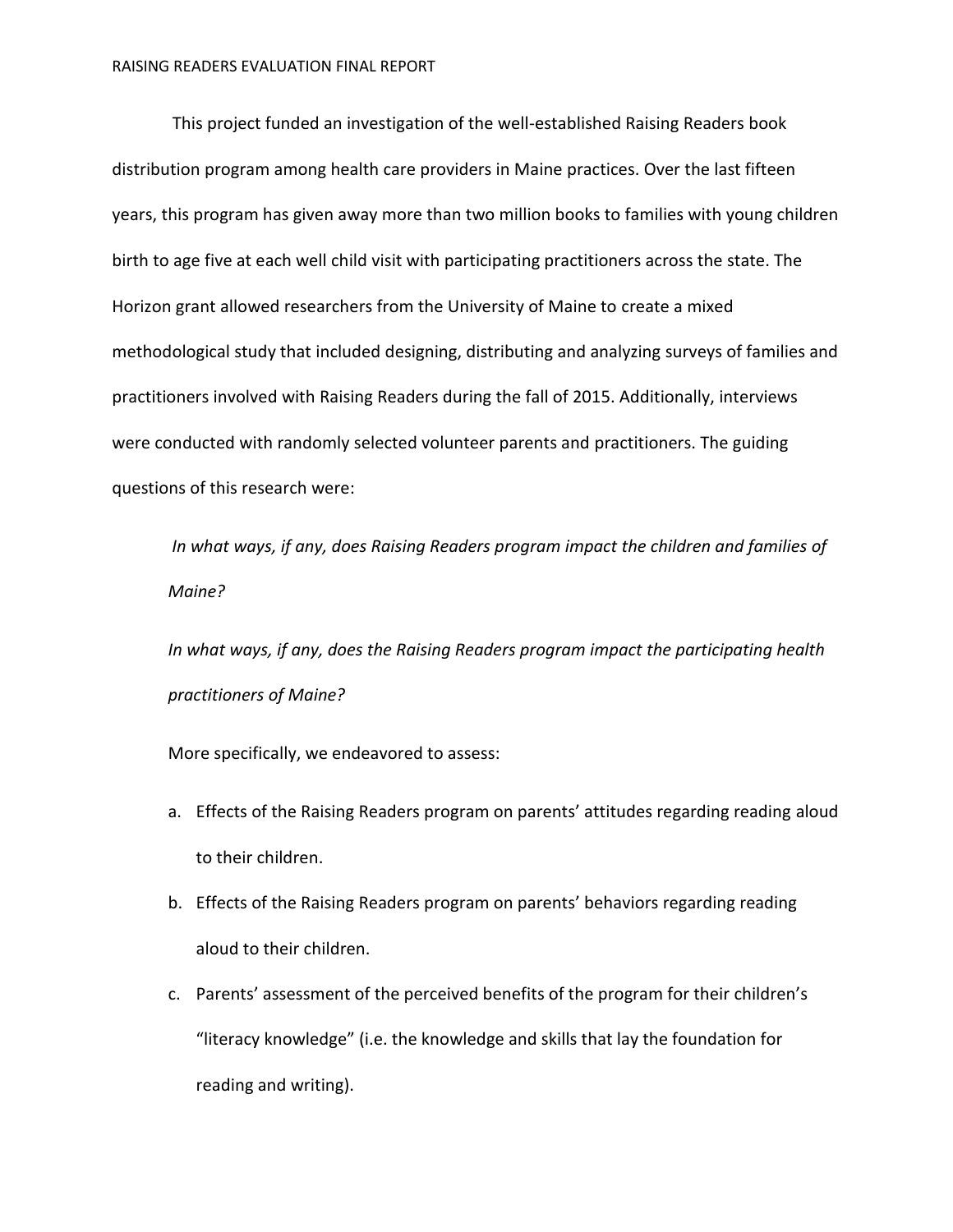- d. Effects of the Raising Readers program on health care provider attitudes about early literacy.
- e. Effects of the Raising Readers program on health care provider relationships with patients and families.
- f. Any other benefits identified by the participants.

## **Data Collection**

The data collection plan was based on a mixed methods design that included a plan for collecting large numbers of surveys from both practitioners and families working with Raising Readers. These surveys were designed to yield quantitative data with some qualitative remarks added to the end of the survey. Additionally, the research team sought qualitative data through parent and practitioner interviews conducted by phone during the spring of 2016.

**The parent surveys.** The original proposal called for surveys to be distributed to every participating practitioner's office in Maine for a single month. This design ensured a random sampling of families coming to their practitioners for all levels of well child visits. That is to say, any given month would have a random distribution by age of children and assuming no one month had more birthdays than any other, a similar number of children. Surveys were designed by the University of Maine researchers and copied and distributed by the Raising Readers staff to each of the participating sites. In total, 11,000 surveys were created and distributed for practitioners to share with their families during the well child visit. A total of 815 completed surveys were returned. The survey is attached as Appendix A.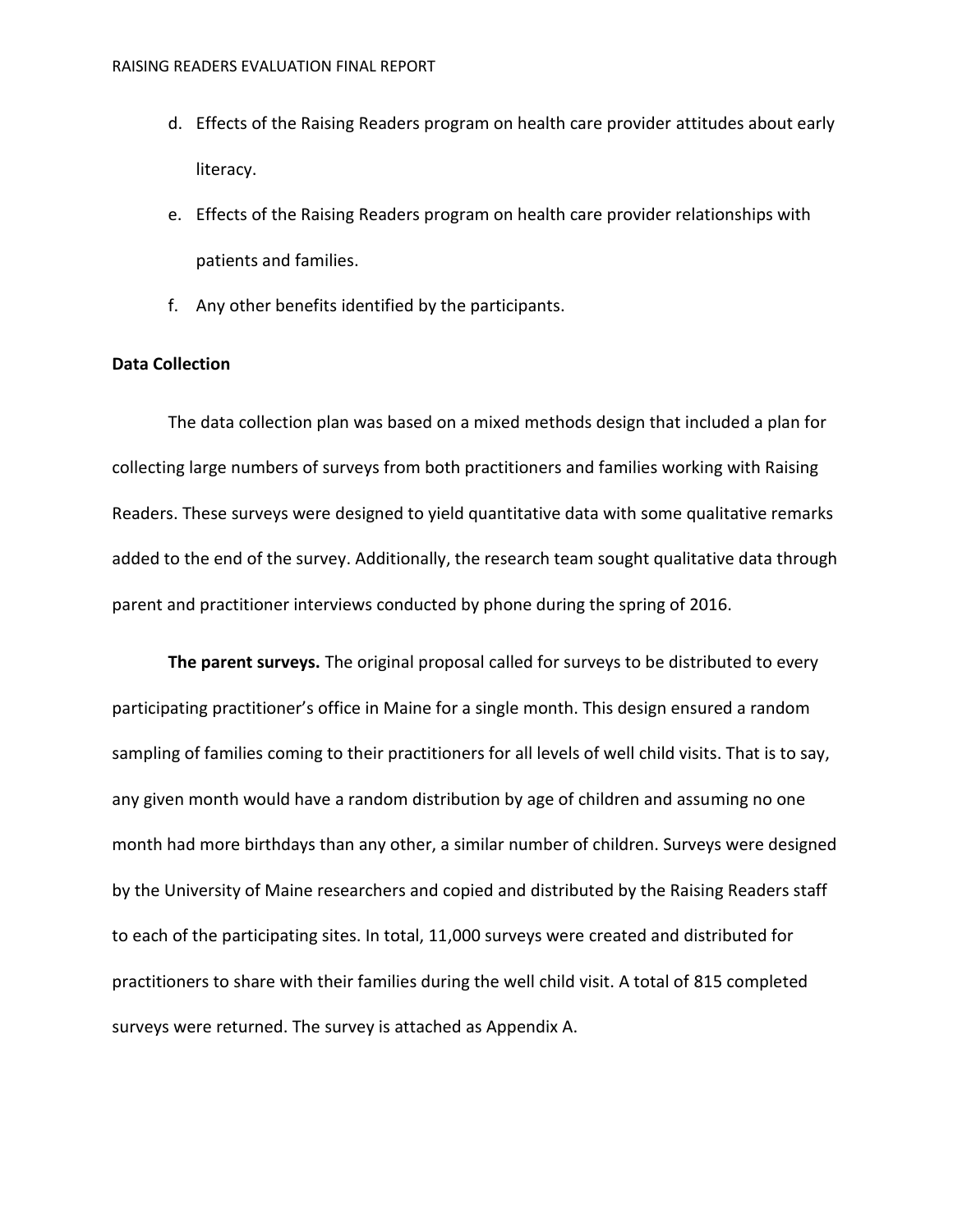**The practitioner surveys.** Each participating practitioner was given a survey to complete as well. These surveys were similar to the parent surveys but focused on the unique perspective that a practitioner would have about working with Raising Readers and benefits she or he attributed to the Raising Readers program. Raising Readers works with 1328 practitioners and distributed a survey to each one. 238 were completed and returned for a return rate of 18%. The practitioner survey is attached as Appendix B.

**Practitioner interviews.** Each of the practitioners was invited to participate in a follow up interview. Of the 1328 practitioners who received a survey, 42 agreed to be interviewed. From those, we randomly selected 15 practitioners for a follow-up phone interview. All 15 were interviewed but one did not record so 14 interviews were actually transcribed and analyzed. The practitioner interview protocol is attached as Appendix C.

**Parent focus groups.** The original project proposal called for 3 one hour focus groups of 10 parents to be conducted in three zones of the state. Each parent completing a survey was invited to volunteer to participate in such a group. Unfortunately, after randomly selecting participants in three areas, we found we could not get commitment from participants. Instead, we conducted phone interviews as described in the next section.

**Parent Interviews instead of Focus Groups.** Since participants were unwilling to travel even a half hour for a focus group, we instead used the questions we'd intended to ask in a focus group to conduct phone interviews. We were able to schedule, conduct, record and analyze 27 interviews of parents that were sorted by geographic area and then randomly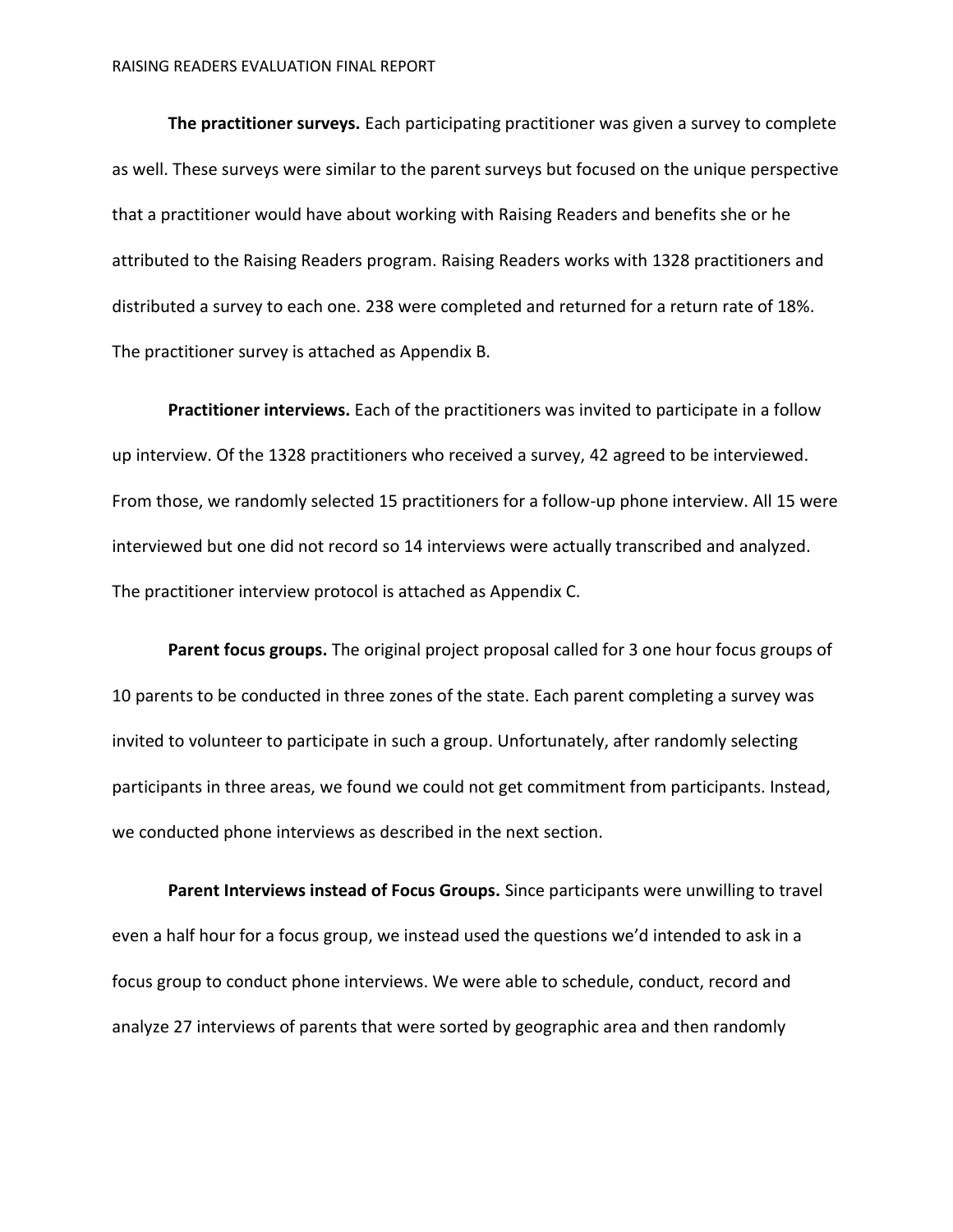selected. These interviews were then transcribed for analysis. The protocol for the parent phone interviews is attached as Appendix D.

### **Limitations to the study**

While every effort was made to maintain integrity of design and analysis, there are some caveats associated with the findings of this investigation.

**Practitioner respondents were not always practitioners.** Both in the interviews and the surveys, we found that actual doctors or nurse practitioners were not always the people completing the survey or engaging in the interviews. Often, it was an office person in charge of book distribution/ordering. Whenever possible, we noted the role of the person completing the survey or interview. It may be however, that we don't know who completed the survey and particular behaviors or benefits that a doctor might identify will have gone unreported by an administrative assistant who was not present for actual well child visits. Similarly, benefits may have been over stated by an enthusiastic administrator with little actual knowledge of the goings on during a well child visit.

# **Limitations of the Quantitative Data**

As with all studies, this one has limitations. In this study, many of the limitations are linked to lack of depth in demographic information collected about the respondents, and about the responding sample's characteristics. Because the study was designed to offer a random sample of parents the opportunity to participate, the actual sample responding includes a selfselection bias. Several thousand surveys were distributed (10,843 parent surveys were sent out to medical practices participating in Raising Readers around the state, to be distributed to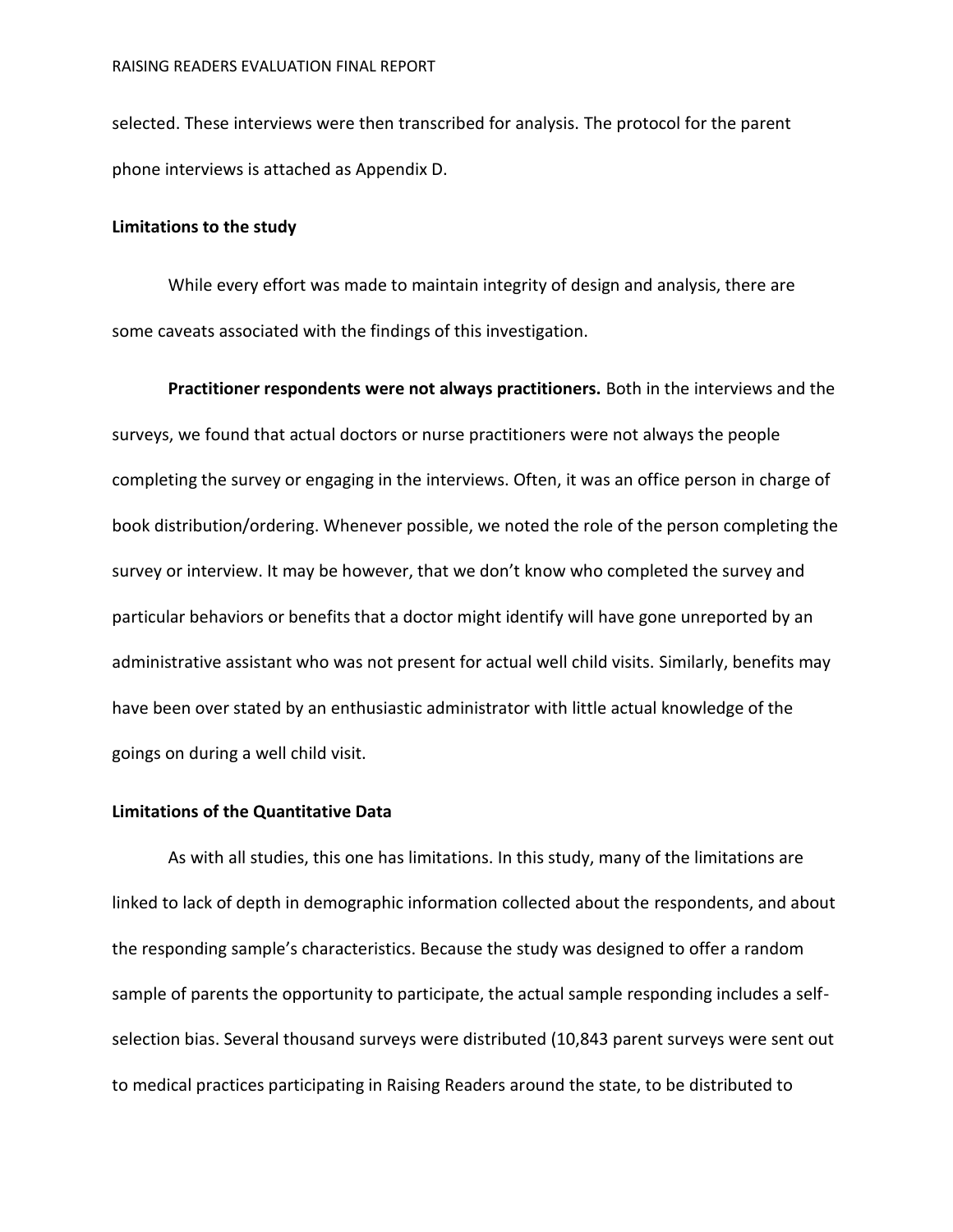parents of children receiving a book from Raising Readers during the survey collection period in fall 2015). Because non-distributed surveys were not returned to Raising Readers, we know how many surveys were distributed to medical practices, but we do not know how many of those were distributed by the practice to the patients. As such, we cannot calculate an accurate response rate, only an accurate response N (815). The 815 parents choosing to respond did so of their own volition. In analyzing the demographics of the 815 self-selecting respondents, it was found that the sample responding was, in several ways, not representative of Maine's demographics overall. In addition, the amount of demographic information that we collected was limited.

## **Limitations of Qualitative Data**

While we randomized our selection of parents and practitioners to interview from those that volunteered, those that volunteered were likely more predisposed to think positively about the program than those who did not volunteer to be interviewed. Interview data gathered in this way is likely to "slant positive" and while it should not be completely disregarded, it should be evaluated in terms of specific examples offered rather than density of positive responses.

#### **Missing Demographic Information**

In designing the survey, a conscious choice was made to limit questions about respondent demographics; this was done for three reasons: to increase the amount of questions that could be focused on respondents' perceptions of the Raising Readers program, to keep the survey at a reasonable length so as not to deter participation, and to ensure a nonintrusive feel to the survey (also so as not to deter participation). For these three reasons, we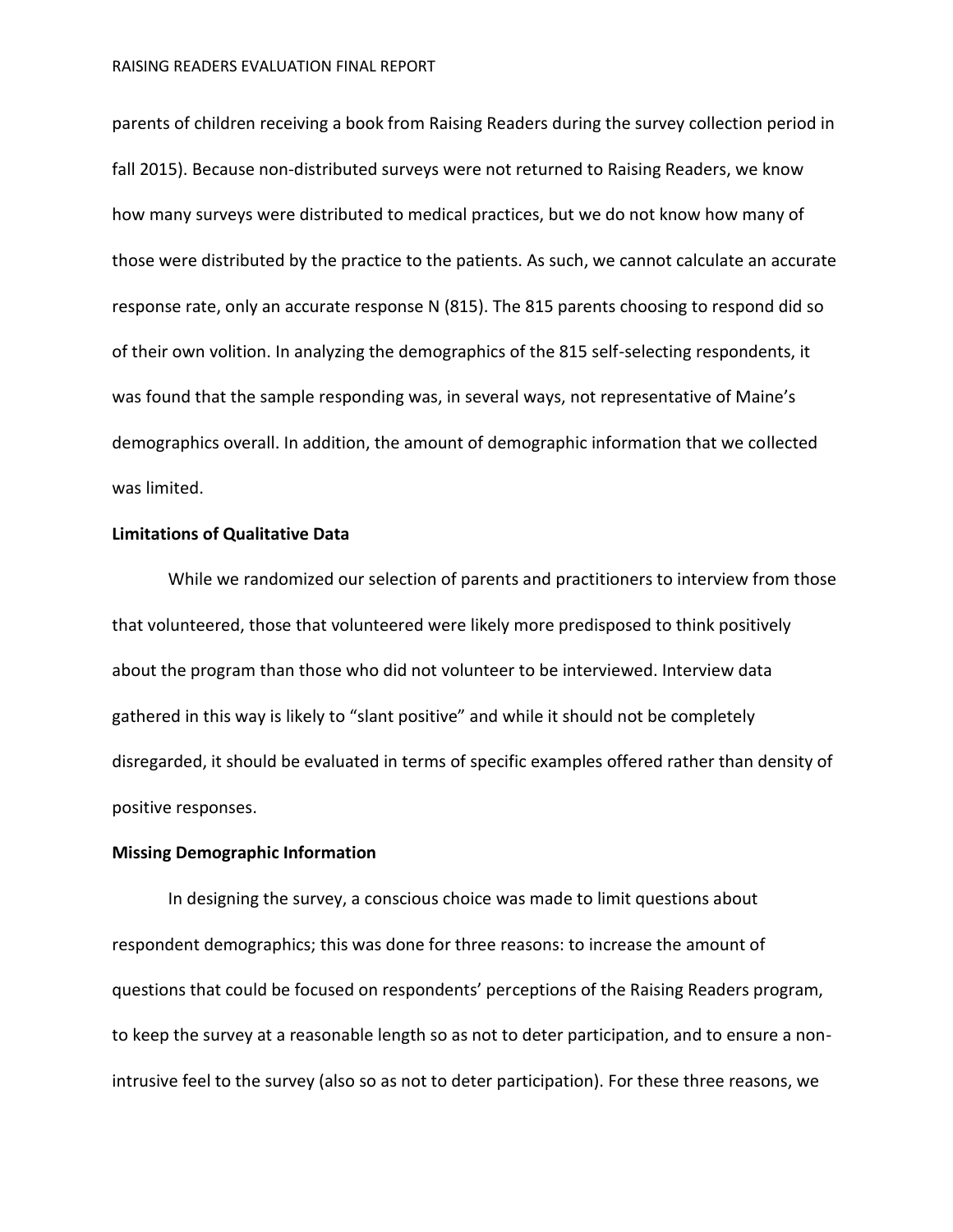did not collect extensive demographic information on our respondents; as such, we do not know the gender or age of the respondent, whether single, married, or living together, nor do we know whether the respondent was a parent or some other caregiver. We also did not collect information on whether the parent(s)/caregiver(s) were working in or outside the home, were working full or part time, what their profession(s) are, or on household income. While we did collect information on several demographic variables (child age, child gender, child's full or part-time daycare attendance, number of siblings and whether those siblings are older or younger, number of adults living in the household, years of education of each adult living in the home, and all languages spoken in the home), there are several more demographic variables we could have collected. In selecting a subset of the potential demographic variables to collect, we made an effort to choose the ones most theoretically relevant to our study, and allowed single variables to serve as rough proxies for overarching constructs (e.g., parent education for socioeconomic status).

In addition to the calculated decision to limit the number of demographic questions on the survey, we also missed a geographic variable due to a miscommunication between the study researchers and the program staff (who distributed the survey). We, the researchers, had understood that a medical practice ID number would be printed on the surveys going to a particular medical practice, which, upon receipt of a completed survey would provide information about the geographic location of the respondent. Unfortunately, the printed surveys did not have a medical practice ID number on them. In this way, one variable that we had designed the study to collect was not collected.

#### **Responding Sample Non-Representativeness**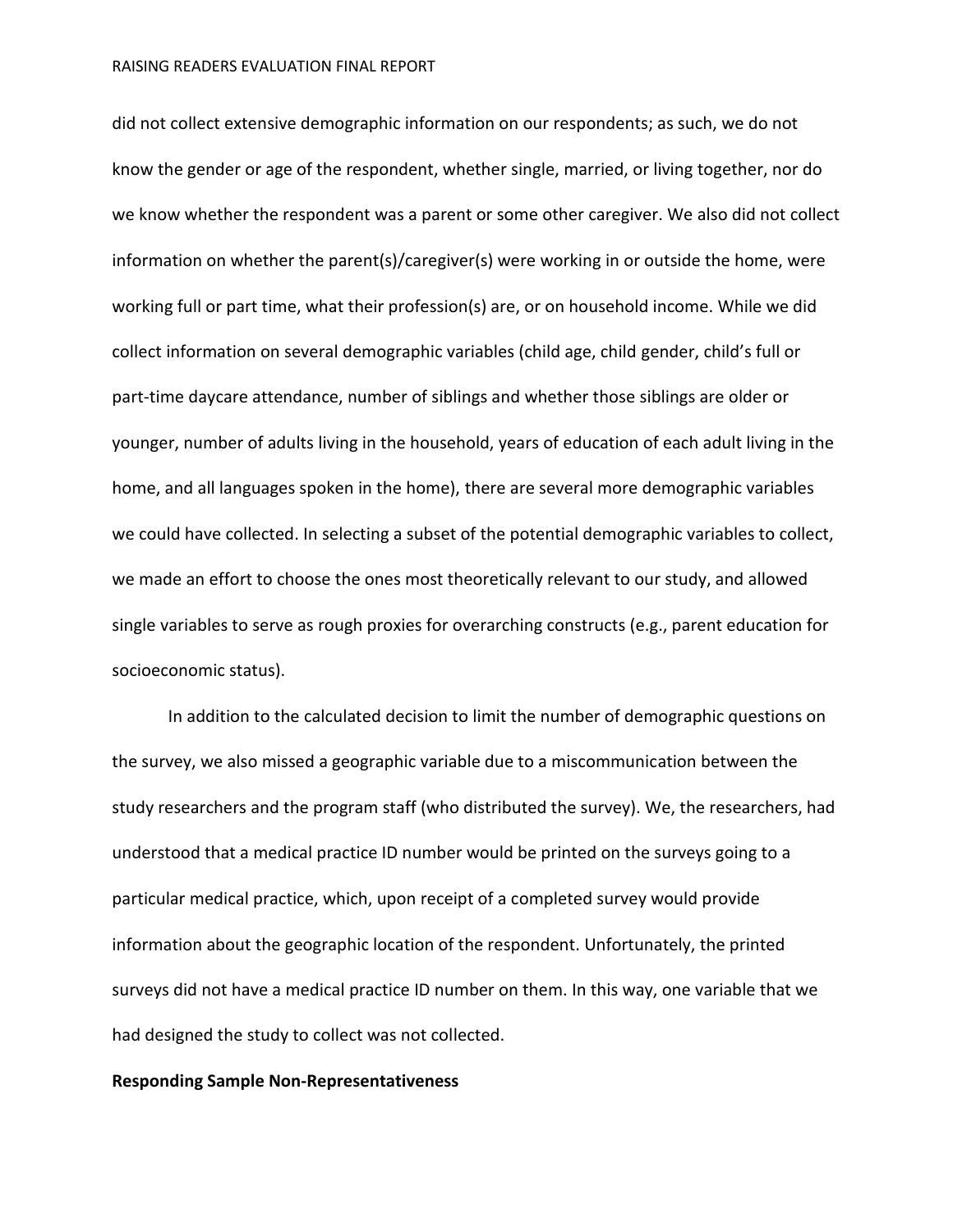Comparing the responding sample's distribution in several demographic variables to the overall Maine population's distribution revealed several variables on which our sample was dissimilar from the state population. These include that we had, proportionally, fewer single parent/caregiver households (our sample: 5.8%; statewide population: 9.5%), and more college-educated adults (our sample: 49% have a college or graduate-level degree; statewide population: 26.5% of Maine adults have a college or graduate-level degree). In addition, although it is difficult to know an exact statistic on daycare attendance statewide, we suspect that the number of respondents reporting that their children were at home full time may not be representative, with our survey receiving more responses, proportionally, from stay-athome parents than there are stay-at-home parents in Maine.

Finally, although not an issue of statistical representativeness, but of coverage, we received zero responses from the state's growing Somali population. While this is statistically possible and needn't reflect on representativeness (10,000 Somali residents of 1.3 million Maine residents), we were hoping to start learning about the Raising Readers program's impact on new Mainer's families. This is an area ripe for future research given the extensive research showing that children's book distribution programs are often most beneficial to children from minority groups, children whose parents are second language speakers of English, and children of certain emotional temperaments; in brief: Raising Readers' impact appears to be strong overall, and may be even stronger among families in the newcomer population.

#### **Data Analysis**

Quantitative Data Analysis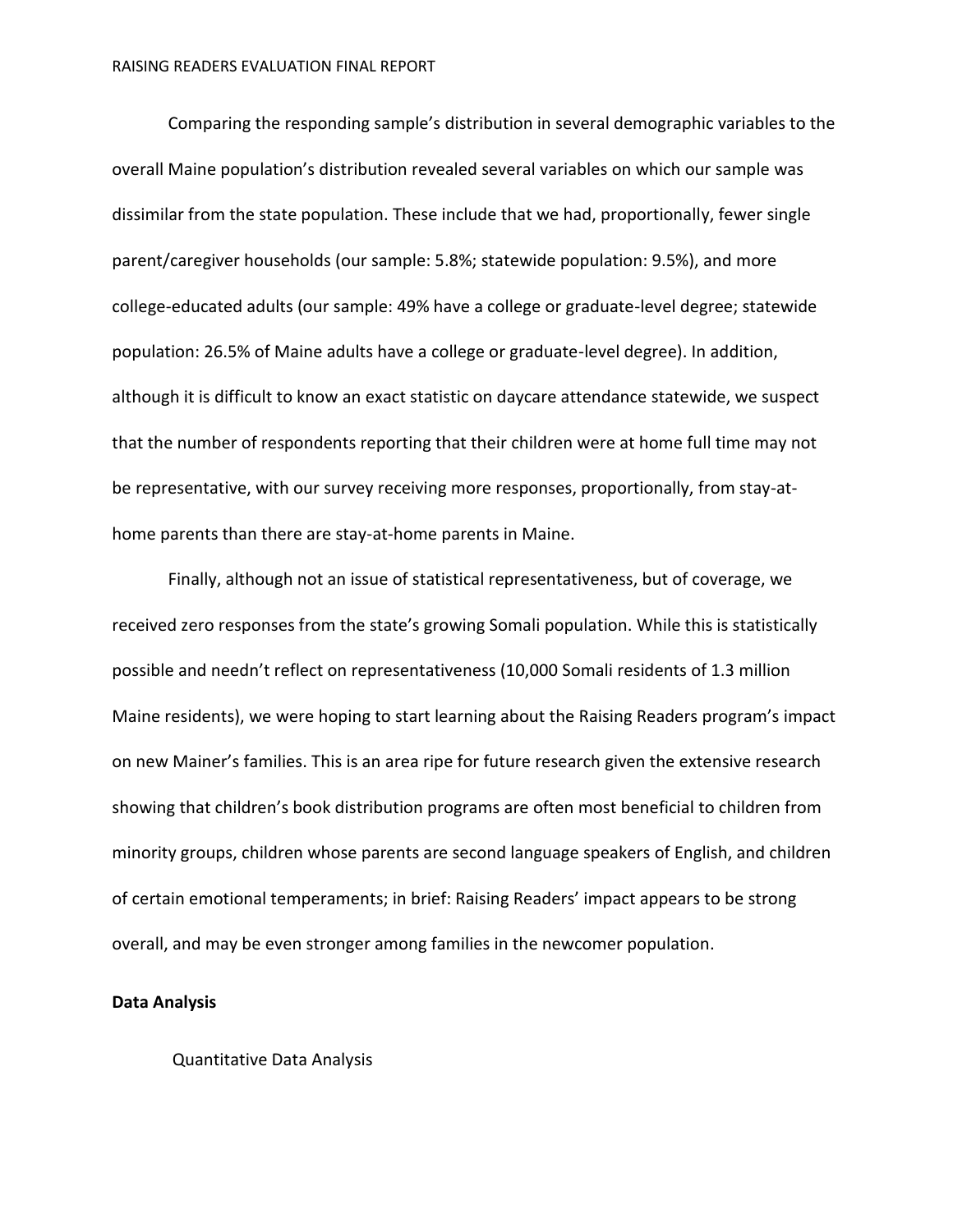A comprehensive data system was created for all quantitative data for the surveys, entering each of the 815 parent and 238 provider responses into a de-identified database with a numeric code for each respondent. Descriptive statistics and statistical analyses were run in EXCEL to identify relationships between categories, demographics and survey responses.

### Qualitative Data

In addition to the extensive quantitative data described above, this study also collected and analyzed a significant body of qualitative data. We began data analysis by formulating some coding categories as recommended by Miles, Huberman, and Saldana (2014). We based our initial coding categories on our own experiences and a review of the literature. These deductive categories included: *Parent Belief and Practice, Provider Belief and Practice, Benefits to Parents, Benefits to Providers, Benefits to Children, Disconnect Between Belief and Practice, Structure of Raising Readers, and Suggestions for Raising Readers*. Because we wanted to understand parent and provider perceptions in their own language, we also conducted in vivo coding of short excerpts both inside and outside of these categories for our initial coding. We used *Dedoose* software to combine and eliminate codes. We developed 5 inductive master codes that included *Advice, Belief and Practice, Raising Readers Effect, Relationship Foundation, and Suggestions/Improving Raising Readers.* Each of the first five master codes was divided into inductive secondary codes based on the interviews. Many of these codes focused on analyzing the populations affected by Raising Readers and the effects on these populations. For a list of Master and Secondary Codes, please see Table 1A. In addition, under each of these master and secondary codes, we developed a variety of inductive child codes. Finally, we created a matrix of these final codes within *Dedoose* so we could look across interviews and identify key themes.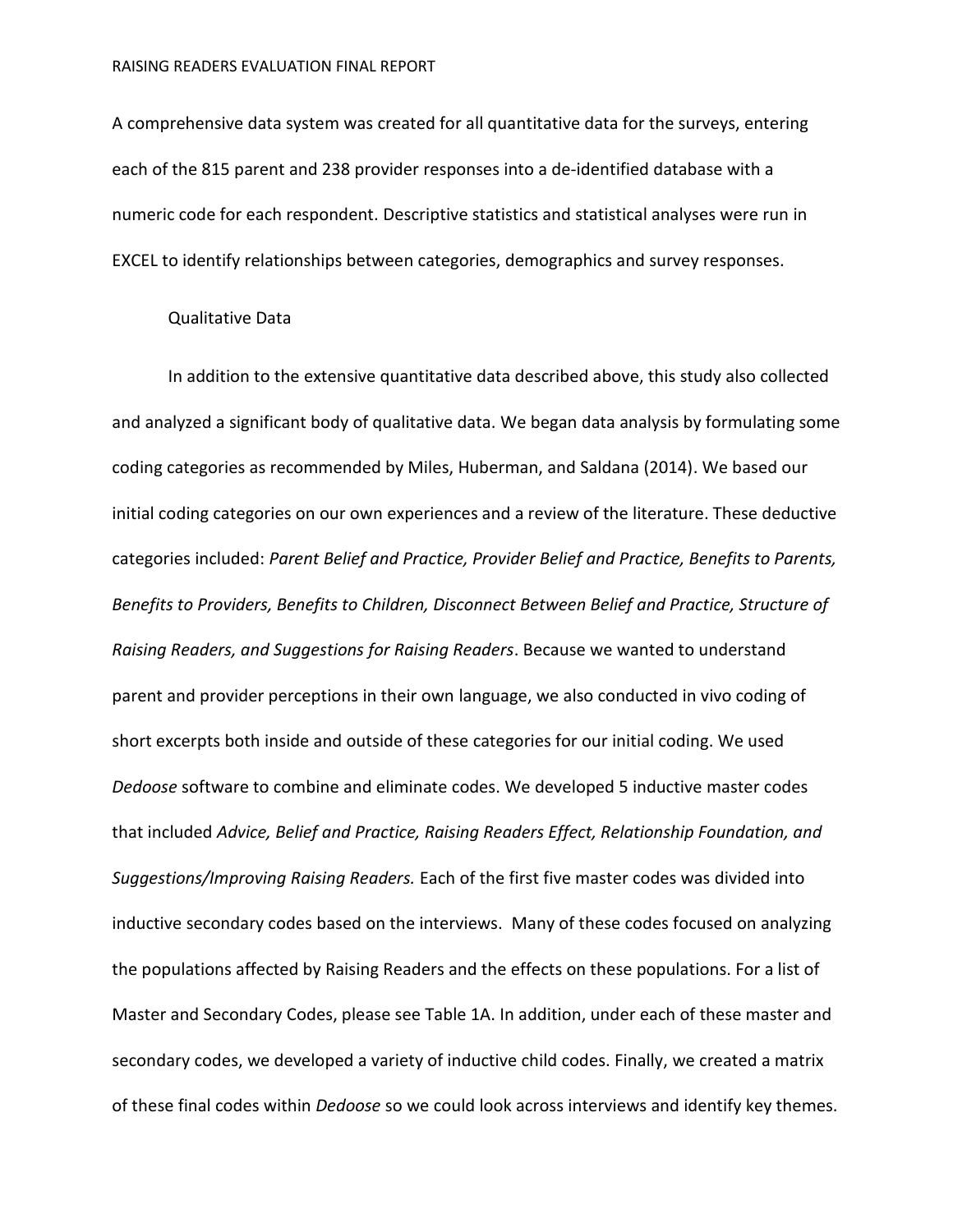| <b>Advice</b>                    | <b>Belief and</b><br><b>Practice</b> | Relationship<br><b>Foundation</b>        | <b>Raising Readers</b><br><b>Effect</b>   | Suggestions/<br><b>Improving</b><br><b>Raising Readers</b> |
|----------------------------------|--------------------------------------|------------------------------------------|-------------------------------------------|------------------------------------------------------------|
| Parent Advice<br>for Families    | Parent<br><b>Belief</b>              | Parent/Provider<br>Relationship Formal   | <b>Changed Parent</b><br><b>Behaviors</b> | Practices                                                  |
| Provider Advice<br>for Families  | Provider<br><b>Belief</b>            | Parent/Provider<br>Relationship Informal | Changed<br>Provider<br><b>Behaviors</b>   | Distribution                                               |
| Provider Advice<br>for Providers | Parent<br>Practice                   |                                          | No Change/No<br>Effect                    | Material                                                   |
|                                  | Provider<br>Practice                 |                                          | <b>Benefits</b>                           | Population                                                 |
|                                  |                                      |                                          | Source of Effect                          |                                                            |

*Table: Coding scheme used in Dedoose for interview data*

# **The Findings**

The findings in this study will be reported as they relate to the guiding questions,

embedding both relevant supporting quantitative and qualitative data in the same section. As

indicated above, the key questions of this study are:

- *What are the effects of the Raising Readers program on parents' attitudes regarding reading aloud to their children?*
- *What are the effects of the Raising Readers program on parents' behaviors regarding reading aloud to their children?*
- *What are parents' assessment of the perceived benefits of the program for their children's "literacy knowledge" (i.e. the knowledge and skills that lay the foundation for reading and writing)?*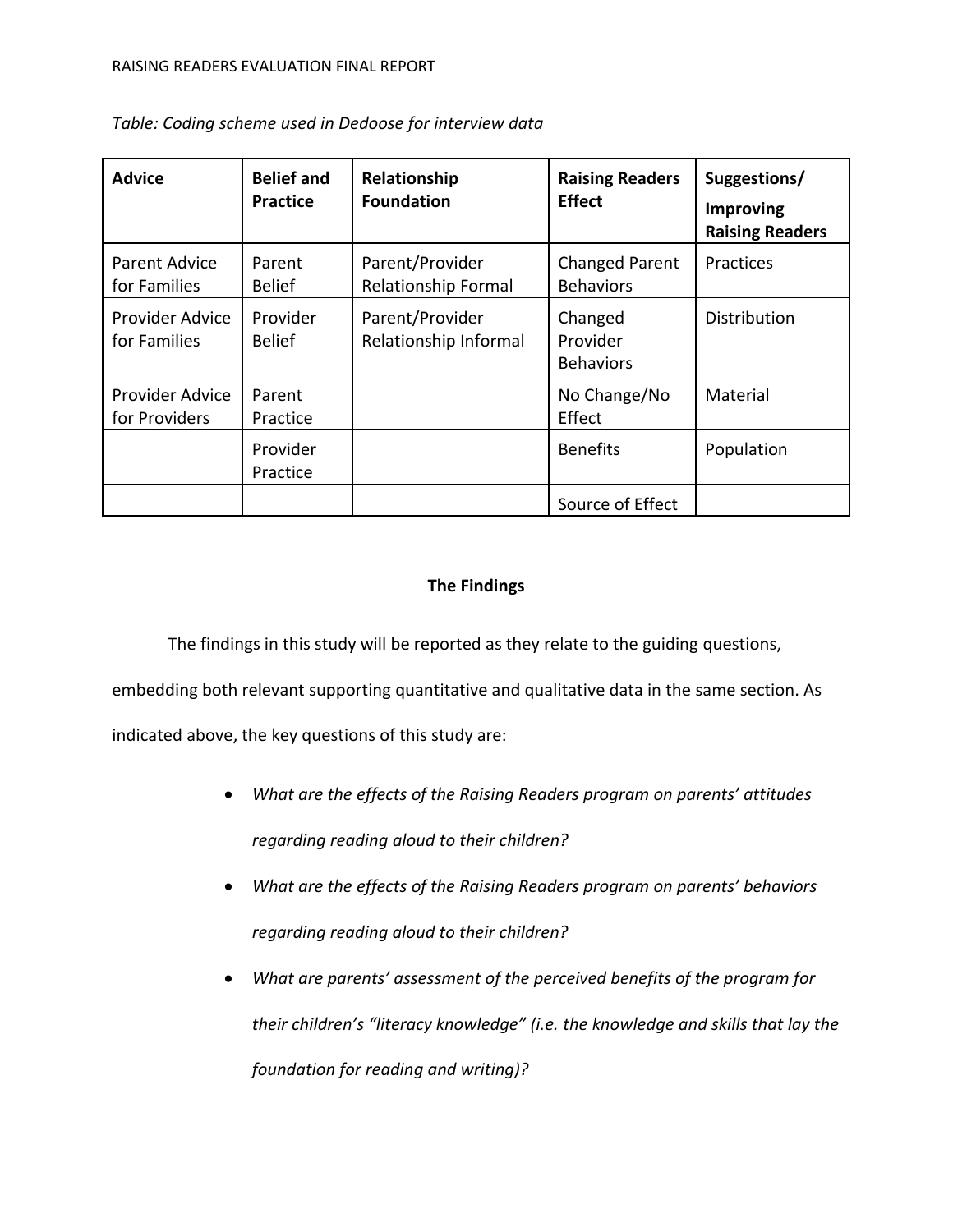- *What are the effects of the Raising Readers program on health care provider attitudes about early literacy?*
- *What are the effects of the Raising Readers program on health care provider relationships with patients and families?*
- *Are there any other benefits identified by the participants?*

Before reporting on these questions, however, knowing who our respondents were will be helpful.

## **Raising Readers Impact Study: Demographics**

From the parent survey, only a small number of questions were specifically about the parents (caregivers) responding to the survey. In addition, a small number of questions were about the demographics of the family situation overall, and a large number of questions sought information on the children regarding whom the respondents were answering the survey's questions.

The children ranged in age from 0 to school-age; for the purposes of this study, children 6 and older were excluded (n=18) because the questionnaire was designed to be completed in tandem with the child receiving a book from their primary care physician as part of the Raising Readers book distribution program. This program gifts its last book to children at their five-year check-up. In addition to 18 excluded responses, 38 respondents did not indicate their child's age. Of the 759 valid responses, 54% of responses are from parents of children under the age of 2; as such, this survey's respondents trend towards less exposure to the Raising Readers program rather than more exposure.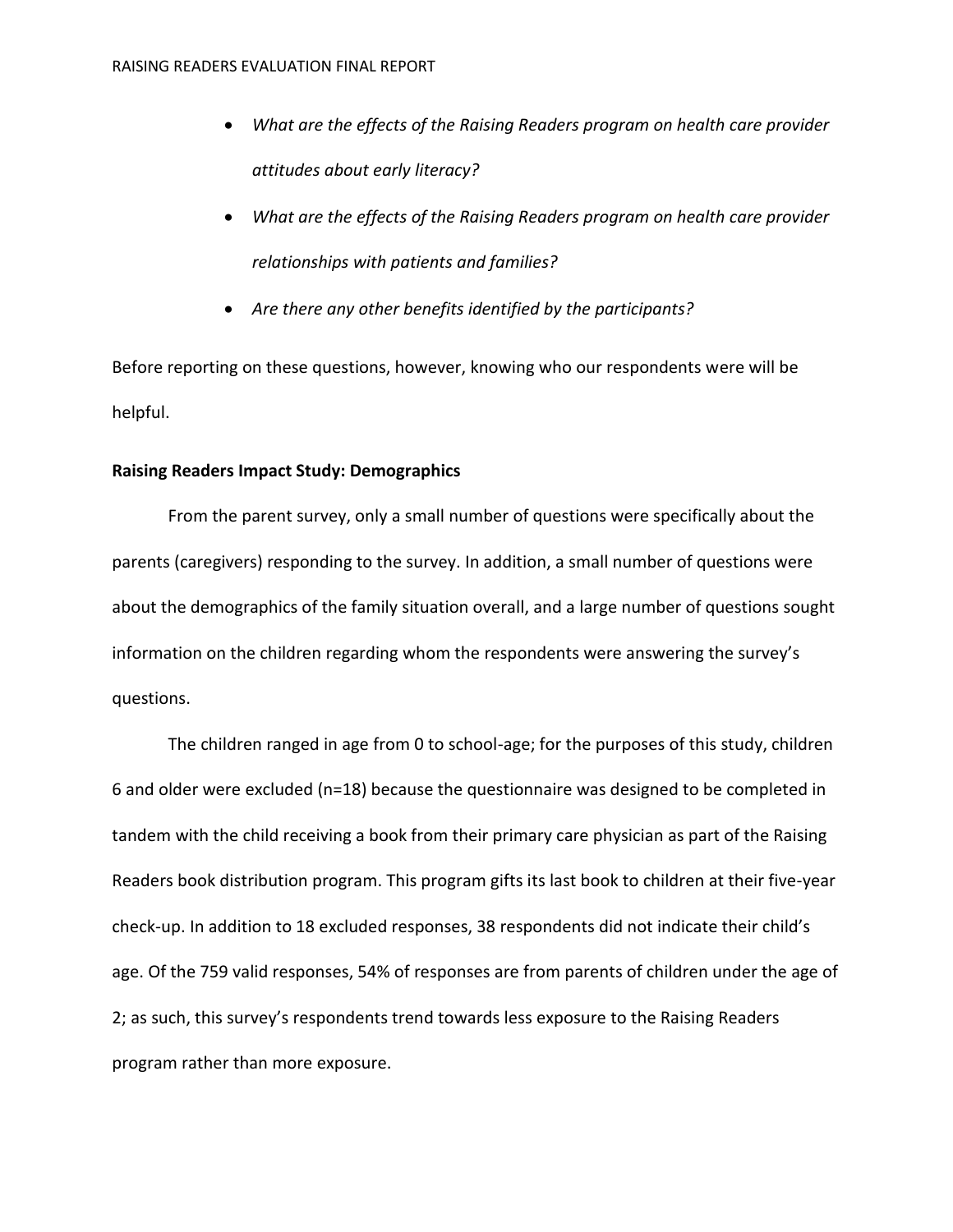#### RAISING READERS EVALUATION FINAL REPORT

| Child Age (Months) | # (%) of Respondents |
|--------------------|----------------------|
| $0 - 11$           | 177 (23%)            |
| $12 - 23$          | 234 (31%)            |
| 24-35              | 109 (14%)            |
| 36-47              | 96 (13%)             |
| 48-59              | 73 (10%)             |
| 60-71              | 70 (9%)              |

*Table: Number and percentage (of valid responses) of children in each age range* 

The children about whom the adults were responding to the survey were slightly higher number of male children than female (412 male; 361 female; 42 missing data points). Of the 773 survey responses with child gender indicated, 53% of responses were in reference to male children and 47% of responses in reference to female children. The variation in responses for male and female children was not related to the child's age; each age group has varying percentages of male and female respondents, as shown in the table:

|  |  | Table: Child demographics by age and by gender (percentages by child age in months) |
|--|--|-------------------------------------------------------------------------------------|
|  |  |                                                                                     |

| Child  | $0 - 11$      | $12 - 23$     | $24 - 35$     | $36 - 47$ | 48-59  | 60-71  |
|--------|---------------|---------------|---------------|-----------|--------|--------|
| Gender | <b>Months</b> | <b>Months</b> | <b>Months</b> | Months    | Months | Months |
| Male   | 59%           | 52%           | 56%           | 46%       | 57%    | 49%    |
| Female | 41%           | 48%           | 44%           | 54%       | 43%    | 51%    |

┑

As expected, there is systematic variance in the relationship between the child's age and the number of siblings that he or she has; older children have more siblings:

*Table: Child's number of siblings by age (percentages by child age in months)*

| Number of       | $0 - 11$      | $12 - 23$ | $24 - 35$ | $36 - 47$ | 48-59  | 60-71  |
|-----------------|---------------|-----------|-----------|-----------|--------|--------|
| <b>Siblings</b> | <b>Months</b> | Months    | Months    | Months    | Months | Months |
| Zero            | 46%           | 48%       | 36%       | 26%       | 21%    | 16%    |
| One             | 38%           | 36%       | 41%       | 58%       | 57%    | 51%    |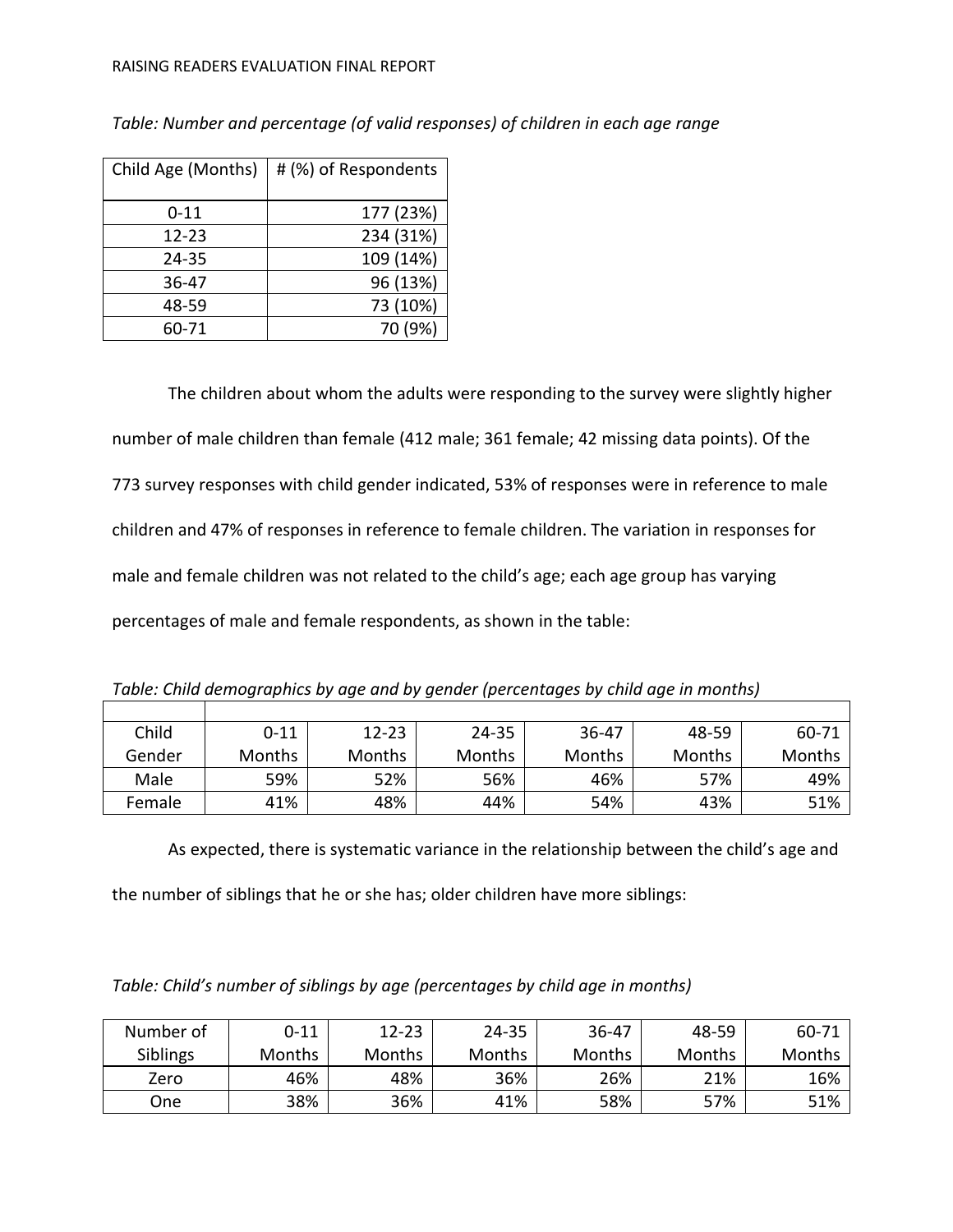| Two      | 13% | 10% | 18% | 16% | 18% | 26% |
|----------|-----|-----|-----|-----|-----|-----|
| Three or | 3%  | 6%  | 5%  | 0%  | 4%  | 7%  |
| More     |     |     |     |     |     |     |

Because children can have both older and younger siblings, an additional question asked about the relative position of the child for whom the survey was filled out. While the number of younger children in the home (younger than the child for whom the survey response was completed) varies systematically with the age of the child, the number of older children in the home (older than the child for whom the survey was completed) remains steady (between 48 and 60% of 0-5 year olds having zero older siblings) regardless of the age of the child (please see table below). This is a critical demographic consideration because it indicates that approximately half of the youngest children in this survey are children of first-time parents. In this way, child age is also somewhat a proxy for parent experience.

*Table: Child's older or younger sibling status by age (percentages by child age in months—only 'without siblings' percentages shown)*

| Zero siblings | $0 - 11$      | $12 - 23$     | 24-35  | 36-47         | 48-59         | 60-71         |
|---------------|---------------|---------------|--------|---------------|---------------|---------------|
| who are:      | <b>Months</b> | <b>Months</b> | Months | <b>Months</b> | <b>Months</b> | <b>Months</b> |
| Older         | 48%           | 52%           | 49%    | 60%           | 60%           | 50%           |
| Younger       | 96%           | 94%           | 76%    | 55%           | 52%           | 47%           |

In addition to number of siblings and relative age, we asked about the child's full or

part-time attendance at a daycare facility, preschool, or Kindergarten classroom. Our

respondents reported older children increasingly being cared for outside the home.

| Table: Child's daycare attendance (percentages by child age in months) |  |  |
|------------------------------------------------------------------------|--|--|
|------------------------------------------------------------------------|--|--|

| Daycare     | $0 - 11$  | $12 - 23$     | 24-35    | 36-47    | 48-59  | $60-71$  |
|-------------|-----------|---------------|----------|----------|--------|----------|
| Attendance  | Months    | <b>Months</b> | Months   | Months   | Months | Months   |
| Not in care | 113 (66%) | 132 (57%)     | 53 (49%) | 26 (37%) | 5(7%)  | 23 (34%) |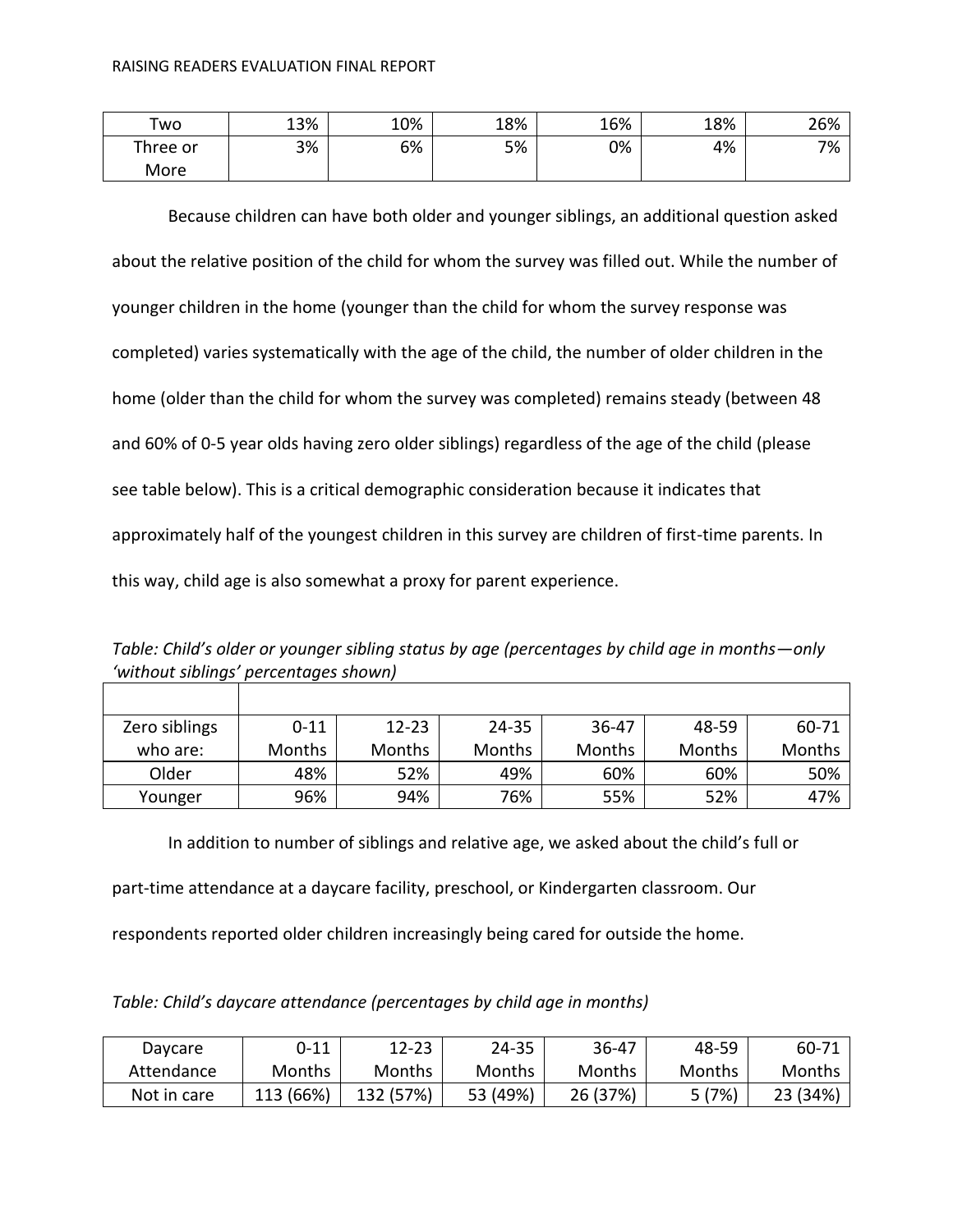| In part-time      | 25 (14%) | 48 (21%) | 16 (15%) | 39 (41%) | 35 (48%) | 14 (20%) |
|-------------------|----------|----------|----------|----------|----------|----------|
| care              |          |          |          |          |          |          |
| In full-time care | 34 (20%) | 52 (22%) | 39 (36%) | 31 (32%) | 33 (45%) | 31 (46%) |

Similar to older children being more likely than younger children to be in care outside of the home, older children are reported to live in homes with more children's books than younger children. As previously mentioned in regard to the high percentage of one and twoyear old children whose parents do not have older children at home, this observed effect in number of children's books in the home aligns with the relative absence of older siblings within the group of respondents with younger children (ages 0-23 months).

*Table: Number of children's books report in child's home (percentages by child age in months)*

| Children's Books | $0 - 11$ | $12 - 23$ | 24-35    | 36-47         | 48-59         | 60-71    |
|------------------|----------|-----------|----------|---------------|---------------|----------|
| at Home          | Months   | Months    | Months   | <b>Months</b> | <b>Months</b> | Months   |
| $0 - 25$         | 46 (27%) | 24 (11%)  | 8(8%)    | 7 (7%)        | 4 (6%)        | 5(7%)    |
| $25 - 50$        | 51 (30%) | 81 (36%)  | 30 (29%) | 17 (18%)      | 13 (18%)      | 7(10%)   |
| 50-100           | 42 (24%) | 82 (36%)  | 35 (34%) | 35 (38%)      | 27 (38%)      | 25 (36%) |
| $100+$           | 33 (19%) | 38 (17%)  | 30 (29%) | 34 (37%)      | 27 (38%)      | 32 (47%) |

Finally, two family demographic questions focused on the education levels attained by the adults living in the home (from which we also totaled the number of adults living in each child's home), and the languages spoken inside the home where the child lives. In terms of languages, only a small percentage reported using an additional language (to English) at home (n=53, 7%). Only two languages had a critical mass among the 53 reporting a second language (French with 22 families, and Spanish with 12 families); all other languages reported had a range of one to three families speaking that language at home. It is important to note that no responses to this survey were received from the linguistic community with the largest number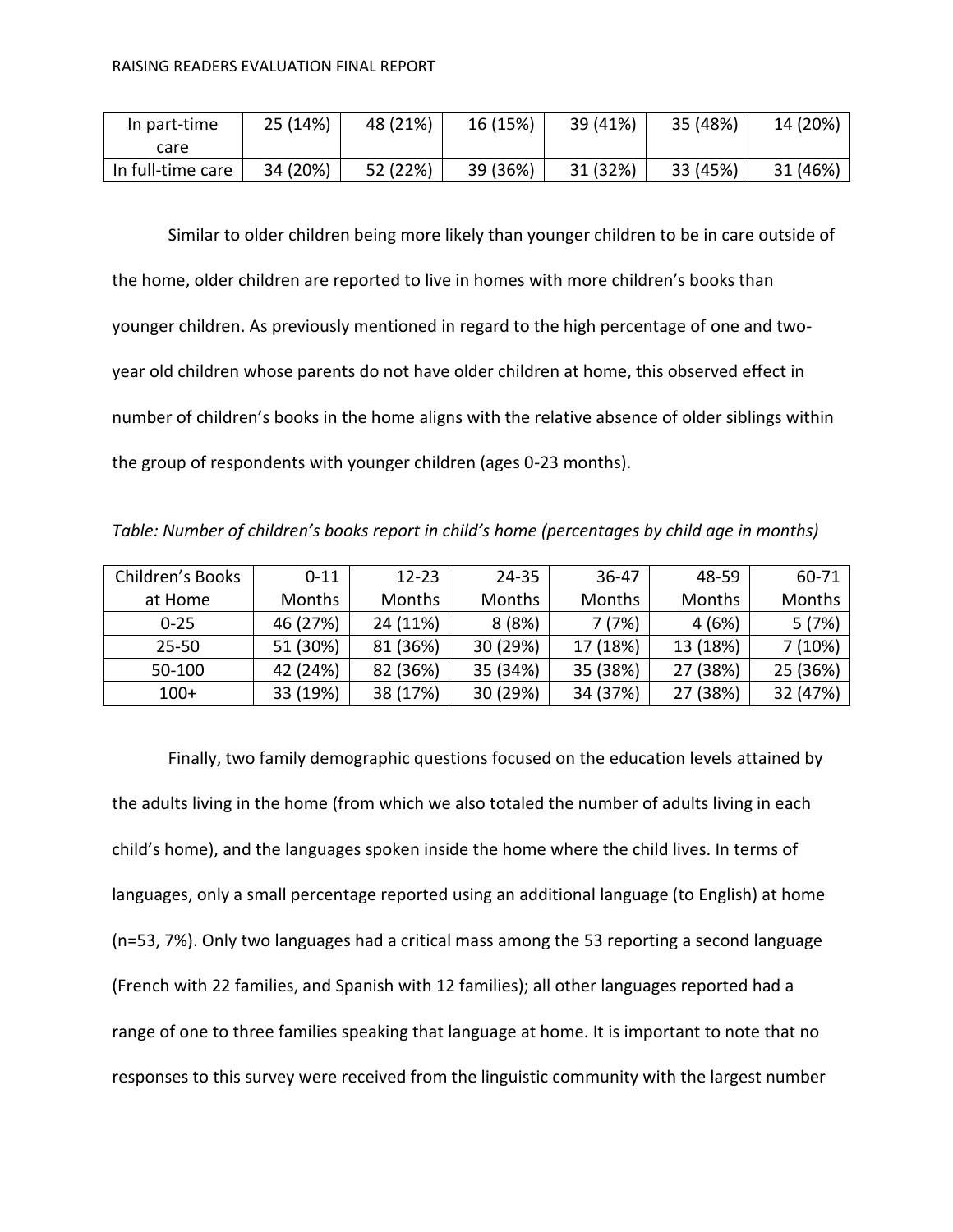#### RAISING READERS EVALUATION FINAL REPORT

of school-going children speaking a second language: Somali. In Maine, the three largest L2 groups are Somali, French, and Spanish, with approximately three times as many Somalispeaking children as French or Spanish. In this way, our sample is not only not representative, but may indicate that evaluating the Raising Readers program effect on this linguistic group may need to be undertaken using a different methodology than written surveys.

In terms of parent education, which was chosen as an important, and relatively low intrusion, indicator of family socio-economic status. Two trends in parent education are critically important to interpreting the results of our study: our sample is skewed in that our sample is more highly educated than is representative of the state of Maine as a whole, and the correlation between the education levels of the two parents in a home is high.

Of 784 valid responses detailing the respondent's education level, 36% of the respondents indicated holding a college degree, with an additional 21% having attending some college, and an additional 18% having gone to graduate school. When asking the parent filling out the survey to report on the education level of a second adult (if applicable) living in the home, it was found that 46 respondents did not have a second adult living in the home. Of the 738 families with a second parent, the most frequently reported education level for the second parent was that of having a high school diploma (or less). Overall (n=1522 for both first and, if applicable, second adult living in the child's home), 30% of parents had a high school diploma (or less), while 21% had some college (but no degree), and 49% had either a college degree or graduate school qualifications.

*Table: Number and percentage of parents (parent 1, parent 2 if applicable, and total parents) with each education level*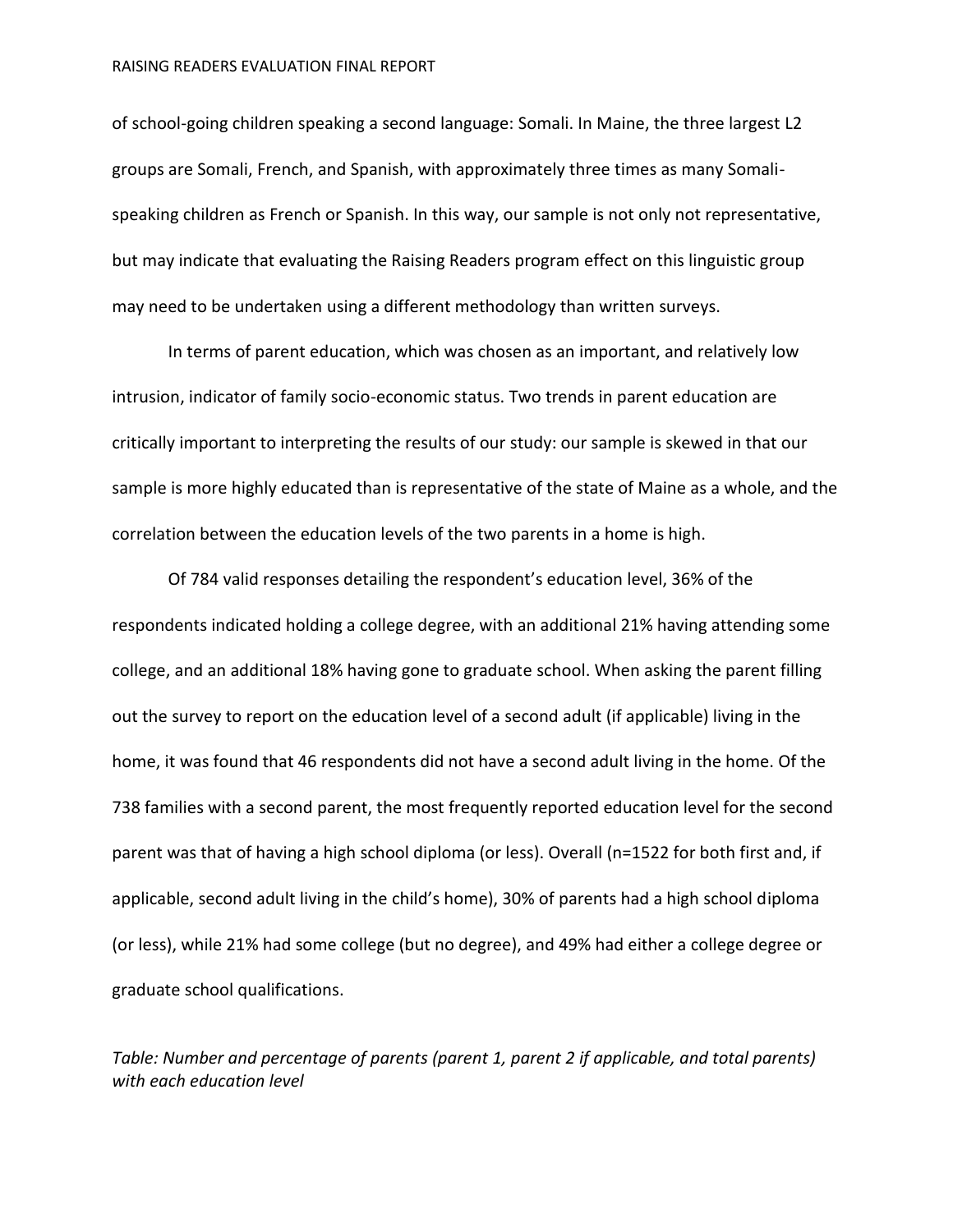#### RAISING READERS EVALUATION FINAL REPORT

|                    | Parent 1 Education | Parent 2 Education | <b>Total Adult Education</b> |
|--------------------|--------------------|--------------------|------------------------------|
|                    | Level              | Level              | Level                        |
| $\leq$ High School | 196 (25%)          | 253 (34%)          | 449 (30%)                    |
| Some College       | 166 (21%)          | 160 (22%)          | 326 (21%)                    |
| College            | 279 (36%)          | 214 (29%)          | 493 (32%)                    |
| Graduate           |                    |                    |                              |
| Graduate           | 143 (18%)          | 111 (15%)          | 254 (17%)                    |
| School             |                    |                    |                              |

As mentioned, there is a high correlation between education levels of the two parents living in the same home. Parents who graduated from high school are most likely to be partnered with someone who also graduated from high school; this relationship holds across all levels of education.

|                  |                     | <b>Parent 2 Education</b> |             |          |           |          |
|------------------|---------------------|---------------------------|-------------|----------|-----------|----------|
|                  |                     | Single Parent             | $\leq$ High | Some     | College   | Graduate |
|                  |                     |                           | School      | College  | Graduate  | School   |
|                  | $\leq$ High         | 27 (14%)                  | 128         | 29 (15%) | 10 (5%)   | 2(1%)    |
|                  | School              |                           | (65%)       |          |           |          |
|                  | Some                | 9(5%)                     | 62 (37%)    | 64 (39%) | 25 (15%)  | 6(4%)    |
| Parent 1         | College             |                           |             |          |           |          |
| <b>Education</b> | College<br>Graduate | 6(2%)                     | 56 (20%)    | 48 (17%) | 131 (47%) | 38 (14%) |
|                  | Graduate<br>School  | 4(3%)                     | 7(5%)       | 19 (13%) | 48 (34%)  | 65 (45%) |

*Table: Matrix of parent education levels (percentages by parent 1 education level)*

If this distribution is representative of the population at large, it is an important consideration to remember when planning interventions and/or programs. As book distribution program evaluations have shown in various settings, the program tends to be most beneficial for populations most likely to need it (e.g., second language speakers, children with atypical behavior profiles, and children in areas with most economic need). When designing programs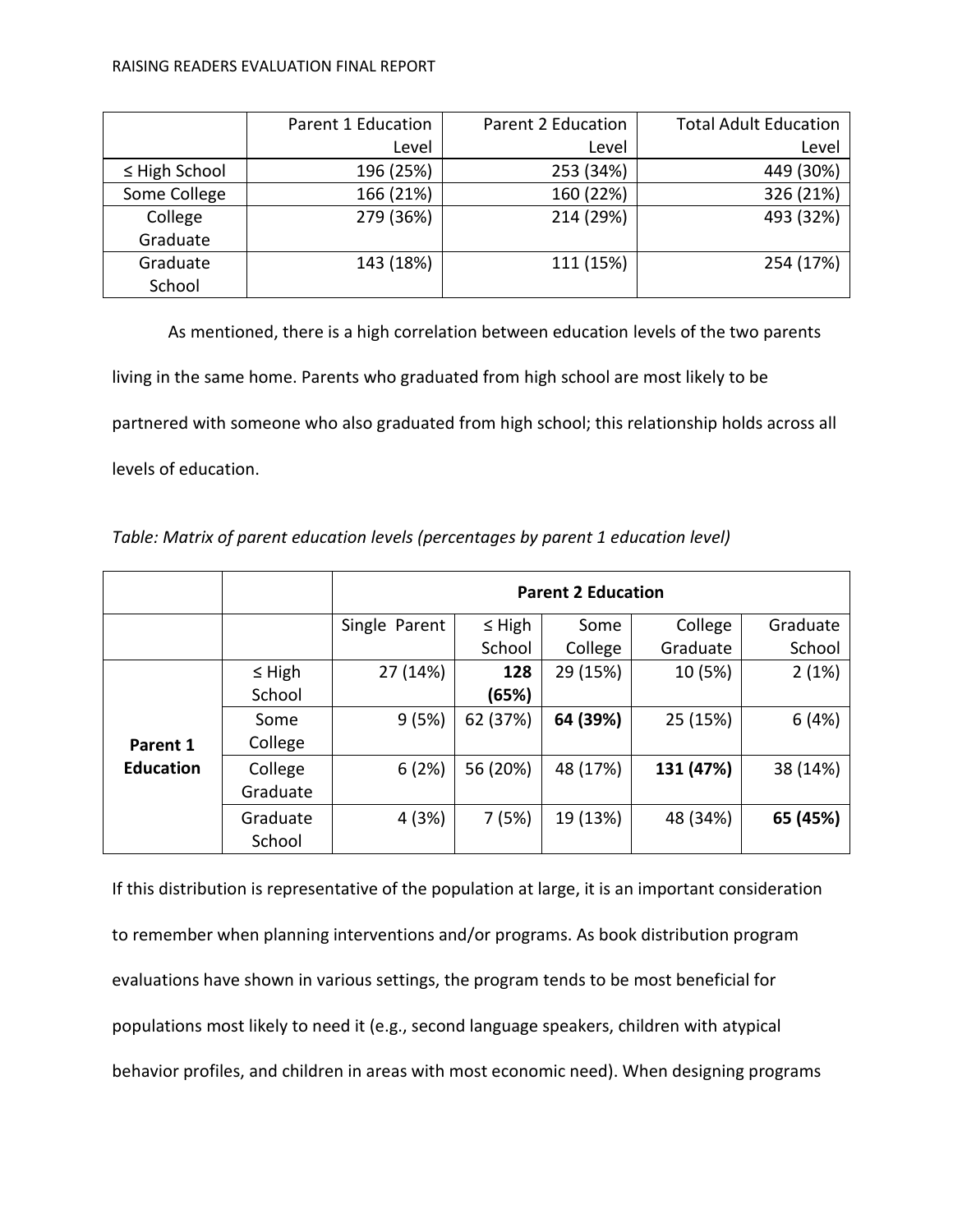or interventions that are not universal (in contrast to the universal distribution of children's books in which Raising Readers engages), the correspondence between the education levels of two parents in a two-parent family serves as a reminder of where to expend the limited resources that are sometimes available.

The next section will endeavor to answer the following core questions:

- *What are the effects of the Raising Readers program on parents' attitudes regarding reading aloud to their children?*
- *What are the effects of the Raising Readers program on parents' behaviors regarding reading aloud to their children?*
- *What are parents' assessment of the perceived benefits of the program for their children's "literacy knowledge" (i.e. the knowledge and skills that lay the foundation for reading and writing)?*

# **Raising Readers Impact Study: Parent Study Core Findings**

89% of survey respondents reported that their child "liked" or "loved" receiving books through the Raising Readers program. 11% of children reportedly reacted 'neutral' to receiving a book. There were no negative responses reported. This effect is related both to child age and to the number of books that the child had received from Raising Readers (these are correlated by the design of Raising Readers; it is not possible to tease apart an age effect or a dosage effect):

*Table: Child Reaction by child age in months; counts (percentages by child age)*

| Child Reaction to | ገ-11     | $12 - 23$ | 24-35  | 36-47  | 48-59  | $60-71$ |
|-------------------|----------|-----------|--------|--------|--------|---------|
| Receiving Book    | Months   | Months    | Months | Months | Months | Months  |
| Neutral           | 60 (35%) | 10 (4%)   | 5(4%)  | 3(3%)  | (1%)   | ?(3%)   |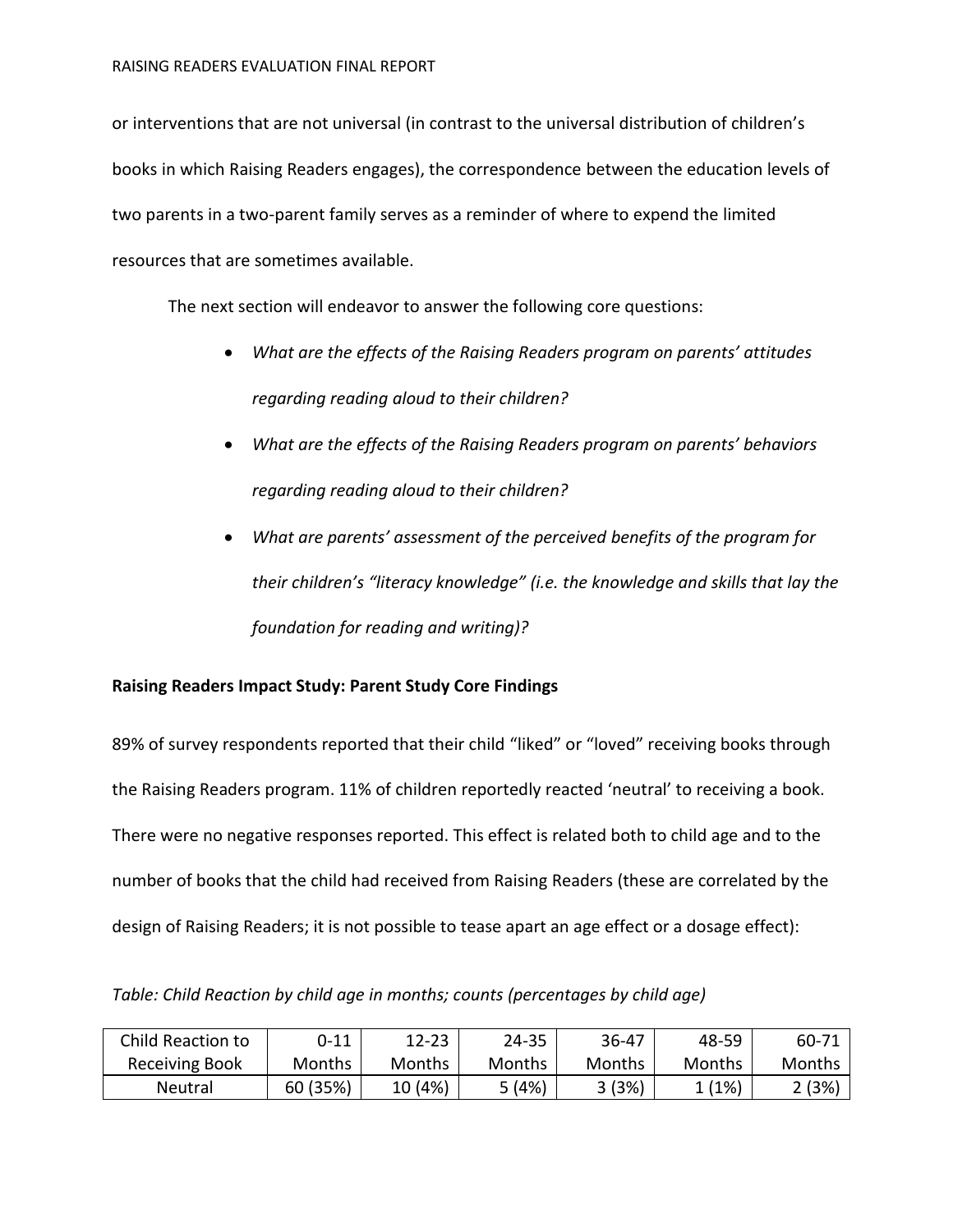| "Liked it" | 45 (26%) | 79 (34%)  | 32 (30%) | 22 (23%) | 17 (23%) | 16 (23%) |
|------------|----------|-----------|----------|----------|----------|----------|
| "Loved it" | 67 (39%) | 144 (62%) | 71 (66%) | 69 (74%) | 55 (76%) | 52 (74%) |

The more books a child has received, the more likely the survey respondent is likely to report that the child 'liked' or 'loved' receiving a book; child reaction appears not to be a novelty effect, and the more books a child has received, the more they enjoy receiving another one:

*Table: Child Reaction by books received; counts (percentages by books received)*

| Child Reaction to     | 1 Book   | 2 Books  | 3 Books  | $\geq$ 4 Books |
|-----------------------|----------|----------|----------|----------------|
| <b>Receiving Book</b> | Received | Received | Received | Received       |
| Neutral               | 25 (41%) | 27 (37%) | 16 (13%) | 15 (3%)        |
| "Liked it"            | 12 (20%) | 16 (22%) | 53 (43%) | 139 (26%)      |
| "Loved it"            | 24 (39%) | 30 (41%) | 54 (44%) | 374 (71%)      |

Providers are most often reported 'often' (72% of responses) encourage parents to read with

their children; this effect does not appear to be related to the age of the child.

*Table: Reported frequency of provider encouraging parent to read with child by child age in months; counts (percentages by child age)*

| Frequency of  | $0 - 11$      | $12 - 23$     | $24 - 35$ | 36-47    | 48-59    | $60 - 71$ |
|---------------|---------------|---------------|-----------|----------|----------|-----------|
| Encouragement | <b>Months</b> | <b>Months</b> | Months    | Months   | Months   | Months    |
| Never         | 6(3%)         | 8(3%)         | 6(6%)     | 1(1%)    | 2(3%)    | 2(3%)     |
| Sometimes     | 51 (30%)      | 49 (21%)      | 26 (24%)  | 23 (24%) | 17 (23%) | 18 (26%)  |
| Often         | 116           | 176 (76%)     | 76 (70%)  | 70 (75%) | 53 (74%) | 50 (71%)  |
|               | (67%)         |               |           |          |          |           |

Similarly, providers are most often reported 'often' (62% of responses) emphasize the important effects that reading early in life has on later life development. This is relatively less often reported than providers encouraging parents to read with their children, but 'often' is the most frequent response for both encouraging reading and emphasizing the importance of reading. Like encouraging parents to read with their children, the providers' tendency to emphasize the importance of reading early in life is also unrelated to the age of the child.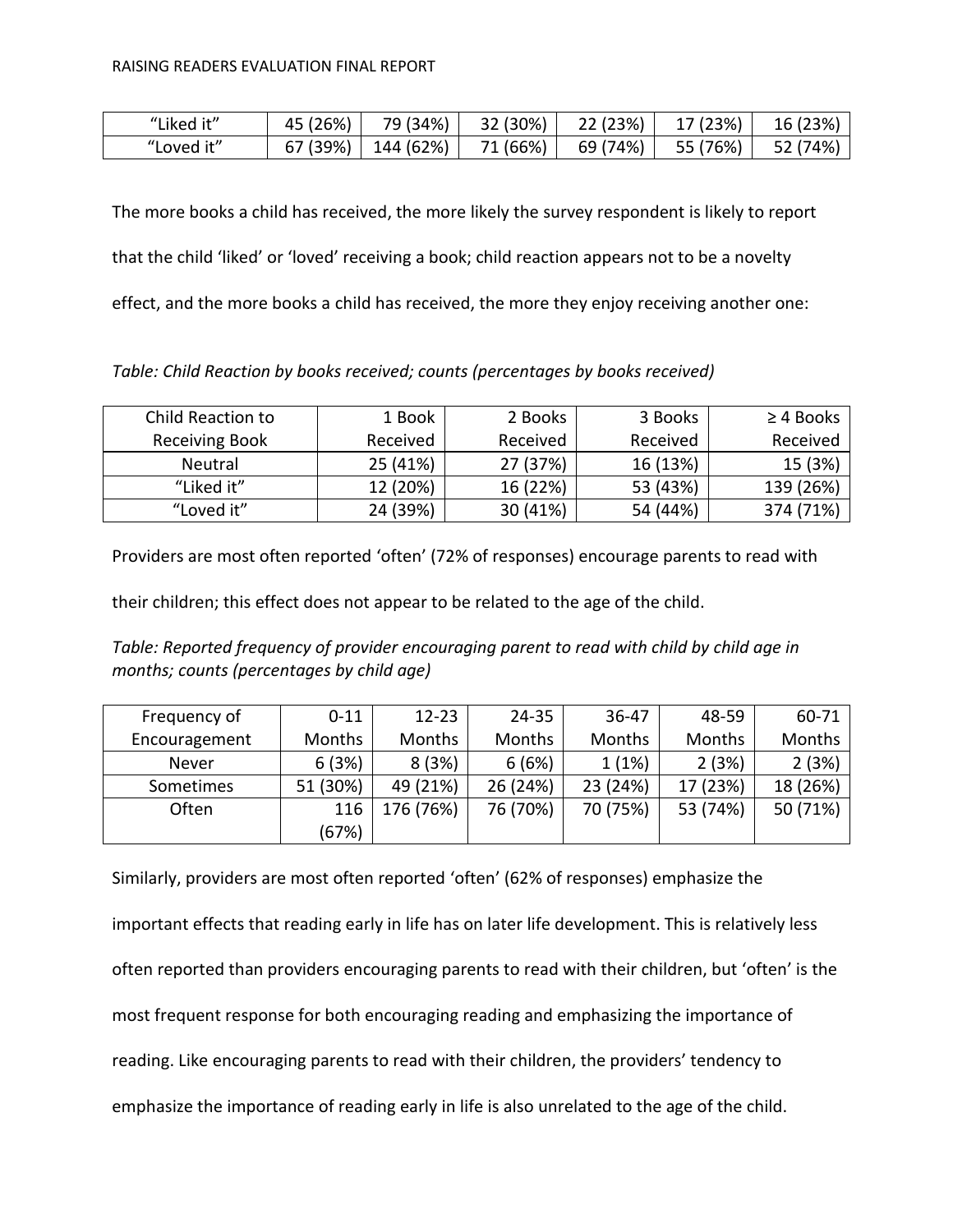*Table: Reported frequency of provider emphasizing the importance of early reading by child age in months; counts (percentages by child age)*

| Emphasis on       | $0 - 11$      | $12 - 23$     | 24-35         | 36-47         | 48-59         | 60-71    |
|-------------------|---------------|---------------|---------------|---------------|---------------|----------|
| Reading's Effects | <b>Months</b> | <b>Months</b> | <b>Months</b> | <b>Months</b> | <b>Months</b> | Months   |
| <b>Never</b>      | 12 (7%)       | 13 (6%)       | 9(8%)         | 6(6%)         | 6(8%)         | 5(7%)    |
| Sometimes         | 63 (36%)      | 72 (31%)      | 29 (27%)      | 31 (33%)      | 19 (27%)      | 19 (27%) |
| <b>Often</b>      | 99 (57%)      | 148 (63%)     | 70 (65%)      | 57 (61%)      | 46 (65%)      | 46 (66%) |

The survey asked parents to report on the perceived effects of the Raising Readers program on five elements related to their child, and five elements related to themselves (summarized in one table below, before looking at effects on children and parents separately, and by a few additional variables).

*Summary Table: Reported effects of Raising Readers on children, and parents; counts (percentages by reported effect)*

| Effects on Children &           | <b>Raising Readers Having</b> | Raising Readers 'Not Yet' |       |
|---------------------------------|-------------------------------|---------------------------|-------|
| Parents:                        | Effect                        | <b>Having Effect</b>      |       |
| Child's time spent with books   |                               | 574 (74%)                 | 203   |
|                                 |                               |                           | (26%) |
| Child's enjoyment of reading    |                               | 528 (68%)                 | 248   |
|                                 |                               |                           | (32%) |
| Child's desire to read          |                               | 370 (48%)                 | 400   |
|                                 |                               |                           | (52%) |
| Genres in child's library       |                               | 436 (56%)                 | 340   |
|                                 |                               |                           | (44%) |
| Child's literacy skills         |                               | 435 (57%)                 | 334   |
|                                 |                               |                           | (43%) |
|                                 |                               |                           |       |
| Frequency of reading w/child    |                               | 597 (77%)                 | 181   |
|                                 |                               |                           | (23%) |
| Enjoyment of reading w/child    |                               | 604 (78%)                 | 173   |
|                                 |                               |                           | (22%) |
| Changed reading goals for child |                               | 494 (64%)                 | 278   |
|                                 |                               |                           | (36%) |
| Reading other genres w/child    |                               | 457 (59%)                 | 317   |
|                                 |                               |                           | (41%) |
| Altered way of reading w/child  |                               | 384 (50%)                 | 377   |
|                                 |                               |                           | (50%) |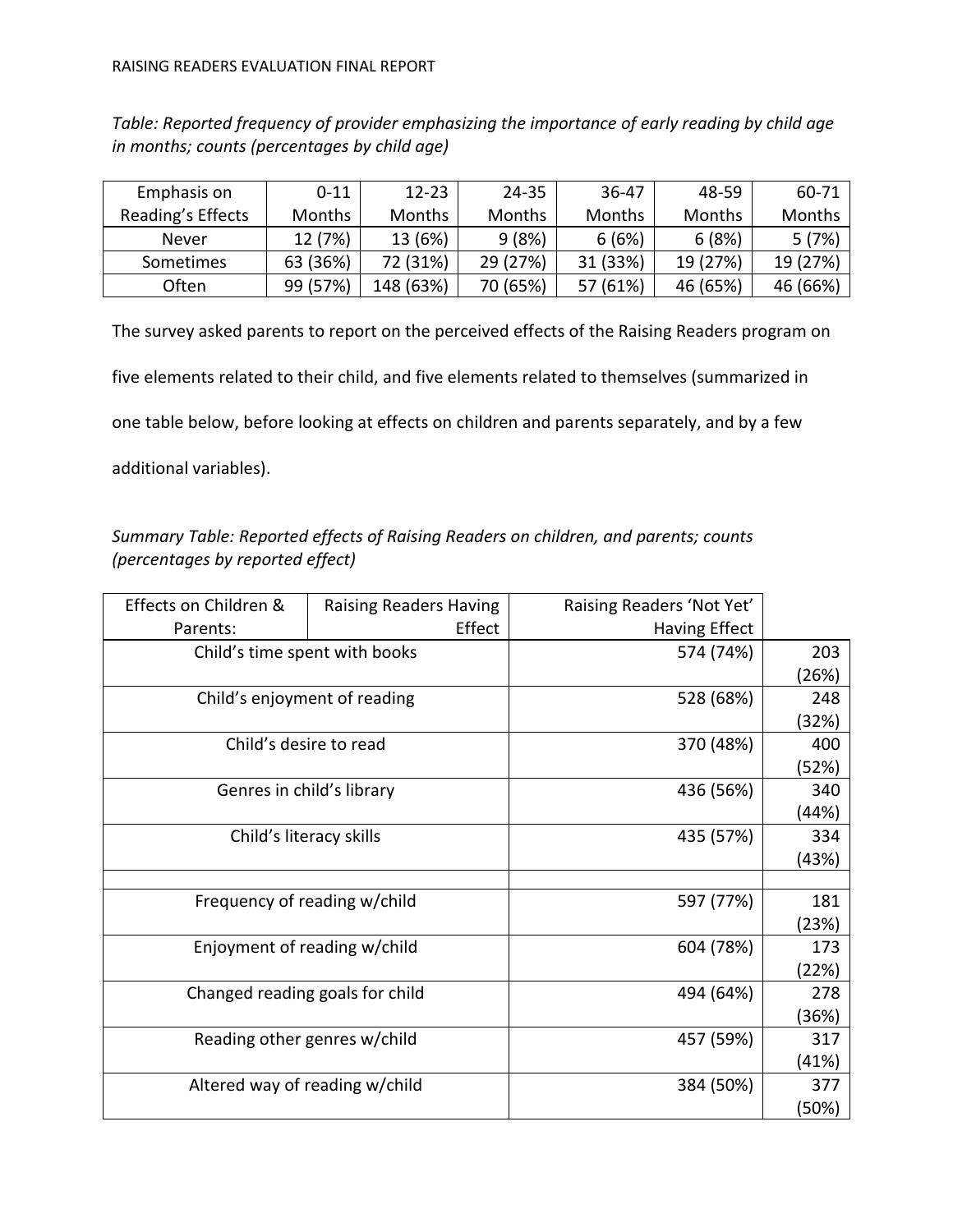In terms of the effects that parents saw in their children, there was a stark contrast between parents reporting on effects on children younger than one year old and all other ages. While some effects jump suddenly from ages 0 to 1 and stay constant for ages 1-5, other effects steadily increase in being reported through ages 0-5. There is also, independent of child age, effects that are more commonly reported than others (the two most common being that Raising Readers book distribution is perceived to increase children's time spent with books (73% of all respondents reporting this) and increase children's enjoyment of reading (68% of all respondents reporting this).

*Table: Reported effects of Raising Readers on children, by child age in months; counts (percentages by child age)*

| Effects on Children:          | 0-11 Months | 60-71 Months |
|-------------------------------|-------------|--------------|
| Child's time spent with books | 84 (49%)    | 56 (84%)     |
| Child's enjoyment of reading  | 65 (38%)    | 54 (79%)     |
| Child's desire to read        | 36 (21%)    | 48 (72%)     |
| Genres in child's library     | 65 (38%)    | 49 (72%)     |
| Child's literacy skills       | 43 (25%)    | 47 (70%)     |

Unlike the reported effects on children, which were related to child age, reported effects on parents were not related to child age. The two most commonly reported effects were that 78% of parents reported that they enjoyed reading with their child more because of Raising Readers, and 77% of parents reported that they spent more time reading with their child because of Raising Readers.

*Table: Reported effects of Raising Readers on parents, by child age in months; counts (percentages by child age)*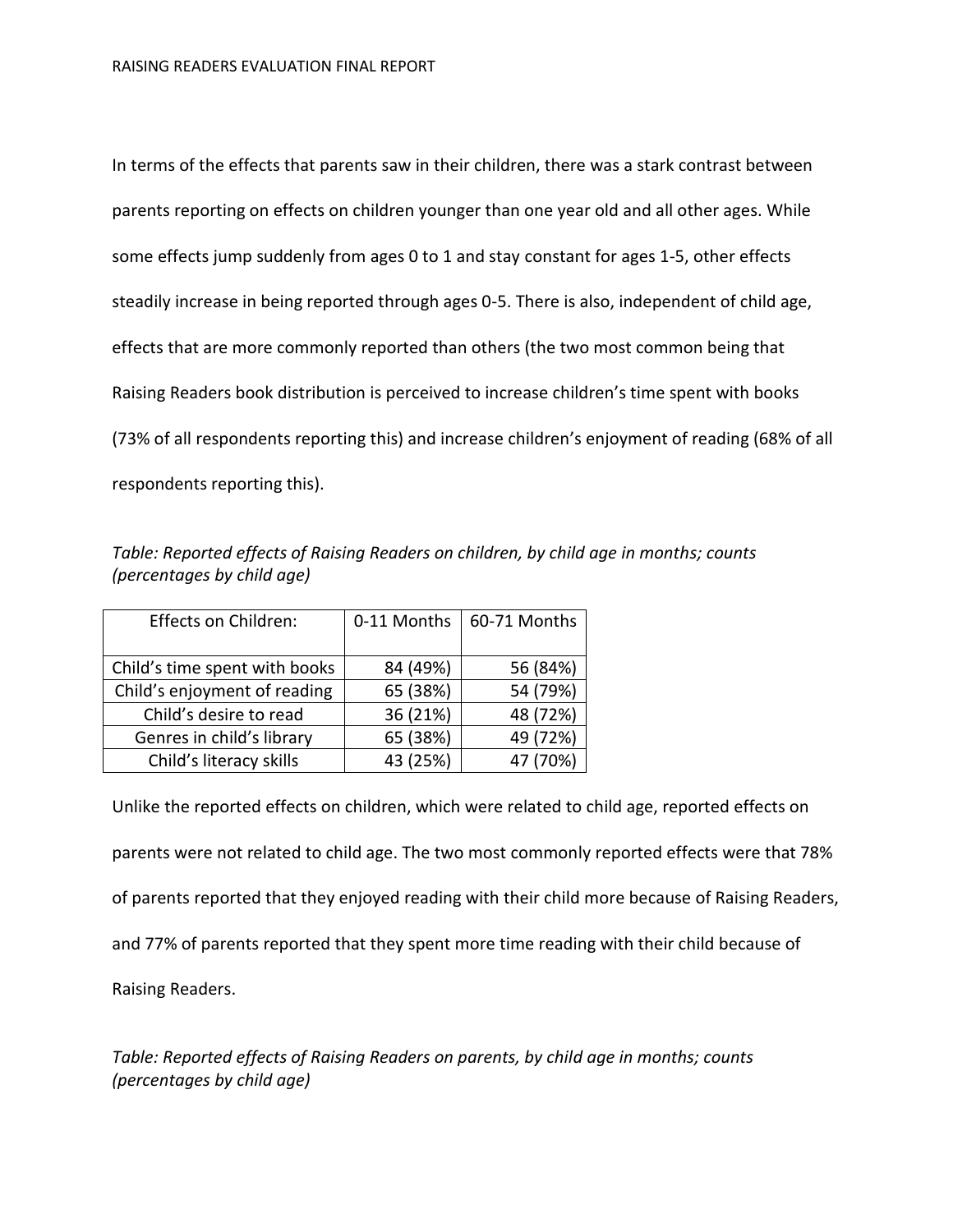#### RAISING READERS EVALUATION FINAL REPORT

| <b>Effects on Parents:</b>      | 0-11 Months | 60-71 Months |
|---------------------------------|-------------|--------------|
|                                 |             |              |
| Frequency of reading w/child    | 84 (82%)    | 56 (73%)     |
| Enjoyment of reading w/child    | 65 (79%)    | 54 (73%)     |
| Changed reading goals for child | 36 (62%)    | 48 (67%)     |
| Reading other genres w/child    | 65 (56%)    | 49 (69%)     |
| Altered way of reading w/child  | 43 (47%)    | 47 (52%)     |

# **The Effect of Siblings**

Comparing reported results from parents of an only child to reported results from parents with multiple children, we observe a few differences between the two groups: children's reactions to receiving books, as well as Raising Readers' effects on children and effects on parents are reportedly larger for children who have siblings than they are for children who are part of a single-child family.

Of all children without siblings, 57% are reported to 'love' receiving a book through

Raising Readers, as compared to 64% of children who do have siblings.

| Table: Child Reaction by child sibling status; counts (percentages by child sibling status) |  |  |
|---------------------------------------------------------------------------------------------|--|--|
|---------------------------------------------------------------------------------------------|--|--|

| Child Reaction to Receiving Book | No Siblings | $\geq$ 1 Sibling(s) |
|----------------------------------|-------------|---------------------|
| <b>Neutral</b>                   | 41 (15%)    | 37 (8%)             |
| "Liked it"                       | 75 (28%)    | 126 (28%)           |
| "Loved it"                       | 151 (57%)   | 293 (64%)           |

In terms of the perceived effect of Raising Readers on children, we see a similar trend, with more respondents reporting that Raising Readers has had an effect on the five items we asked about. While there is variation across the items in how much of an effect Raising Readers has had, affirmative responses were consistently higher for parents of multiple children than for parents of a single child.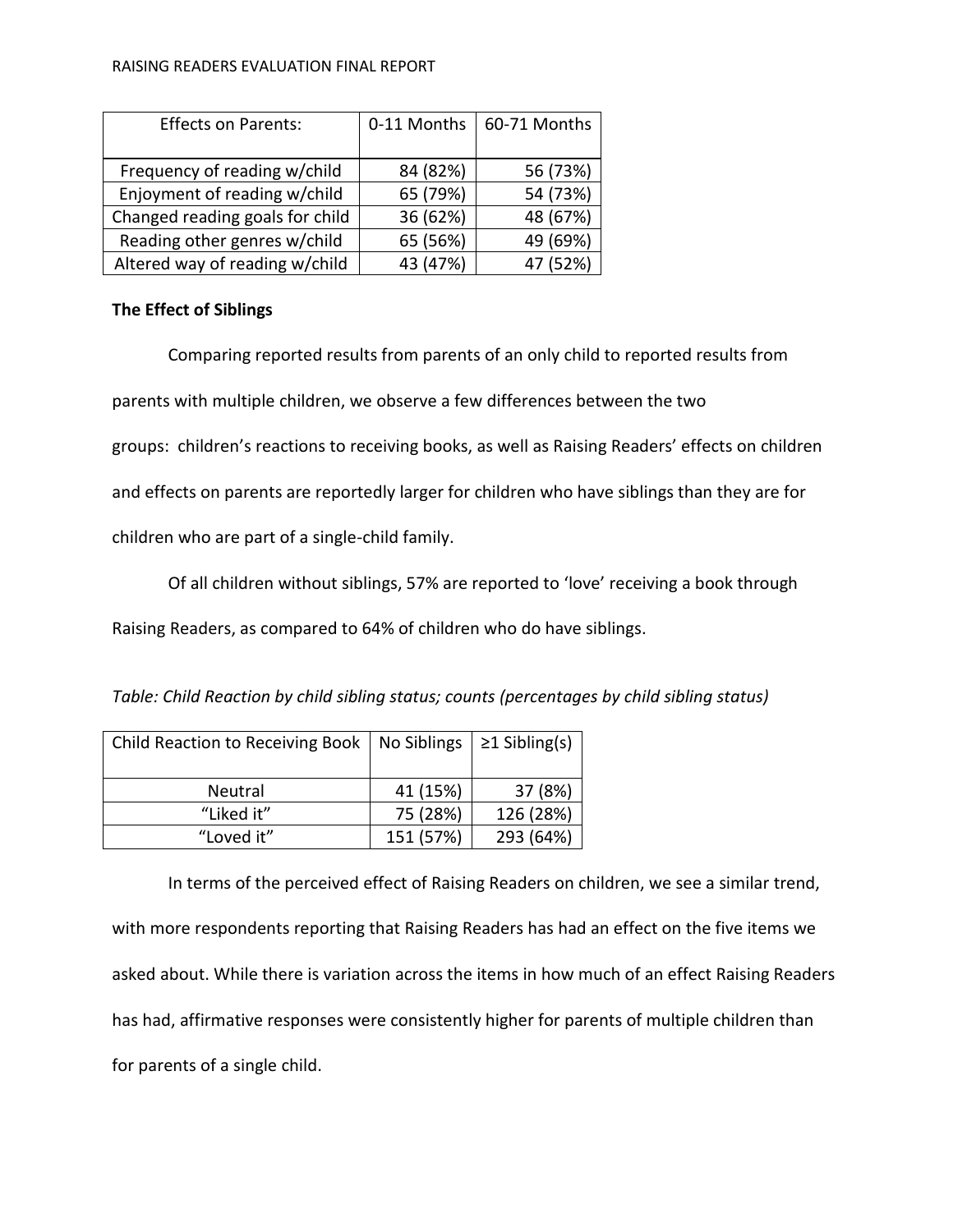*Table: Reported effects of Raising Readers on children, by sibling status; counts (percentages by child sibling status)*

| Effects on Children:          | No Siblings | $\geq$ 1 Sibling(s) |
|-------------------------------|-------------|---------------------|
| Child's time spent with books | 188 (71%)   | 337 (75%)           |
| Child's enjoyment of reading  | 171 (65%)   | 314 (70%)           |
| Child's desire to read        | 101 (39%)   | 232 (52%)           |
| Genres in child's library     | 132 (50%)   | 264 (59%)           |
| Child's literacy skills       | 128 (49%)   | 264 (59%)           |

When reviewing the perceived effects that Raising Readers is having on parents, the

trend is less pronounced for effects on parents than it was for effects on children, with only one

of the five elements (altered parent's way of reading with their child) being reported

significantly more frequently by parents with multiple children than parents with one child. For

two other elements, parents of multiples only responded affirmatively in a very small increase

over parents of single children.

*Table: Reported effects of Raising Readers on parents, by sibling status; counts (percentages by child sibling status)*

| <b>Effects on Parents</b>       | No Siblings | $\geq$ 1 Sibling(s) |
|---------------------------------|-------------|---------------------|
| Frequency of reading w/child    | 206 (78%)   | 347 (77%)           |
| Enjoyment of reading w/child    | 207 (78%)   | 349 (78%)           |
| Changed reading goals for child | 162 (62%)   | 289 (65%)           |
| Reading other genres w/child    | 148 (57%)   | 270 (60%)           |
| Altered way of reading w/child  | 114 (44%)   | 235 (53%)           |

In contrast to the differential responses (from parents of multiples compared to parents of single children) regarding Raising Readers' effects on children and parents, both types of parents reported similar practitioner behaviors through the surveys. Practitioners more frequently were reported to encourage parents to read with their children than they were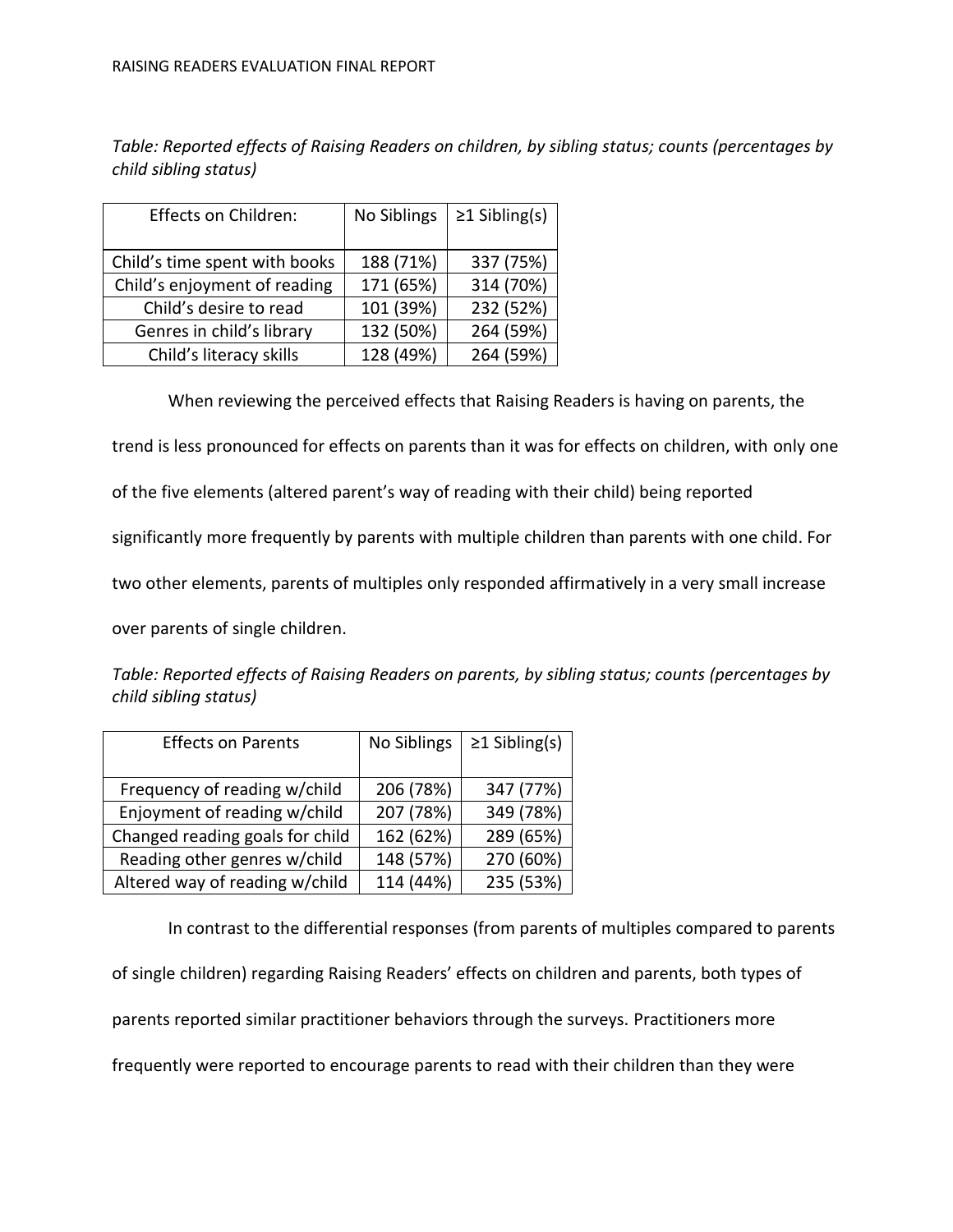RAISING READERS EVALUATION FINAL REPORT

reported to emphasize the importance of early reading on later life outcomes; however, the

distribution of responses was similar for parents of single children and for parents of multiple

children.

*Table: Reported frequency of provider encouraging parent to read with child by child sibling status; counts (percentages by child sibling status)*

| Frequency of Encouragement | No Siblings | $\geq$ 1 Sibling(s) |
|----------------------------|-------------|---------------------|
| Never                      | 13 (5%)     | 10 (2%)             |
| Sometimes                  | 65 (24%)    | 112 (25%)           |
| Often                      | 190 (71%)   | 333 (73%)           |

*Table: Reported frequency of provider emphasizing the importance of reading with child by child sibling status; counts (percentages by child sibling status)*

| Emphasis on Reading's Effects | No Siblings | $\geq$ 1 Sibling(s) |
|-------------------------------|-------------|---------------------|
| Never                         | 20 (8%)     | 28 (6%)             |
| Sometimes                     | 84 (31%)    | 143 (31%)           |
| <b>Often</b>                  | 164 (61%)   | 284 (63%)           |

Parents with only one child report similarly what their provider is doing (as compared to parents with multiple children), but less of an effect of Raising Readers, both in terms of how much their child enjoys receiving a book, and what effects the program is having on their child and on them. This trend holds across age groups for all families with only one child, and might be interpretable as a dosage or cumulative exposure effect. We have already observed a dosage/cumulative exposure effect (shown through increasing effects with child age & number of books received through Raising Readers); it is possible that this dosage/cumulative nature is across children rather than specific to each child. Since the parent is the reporter (survey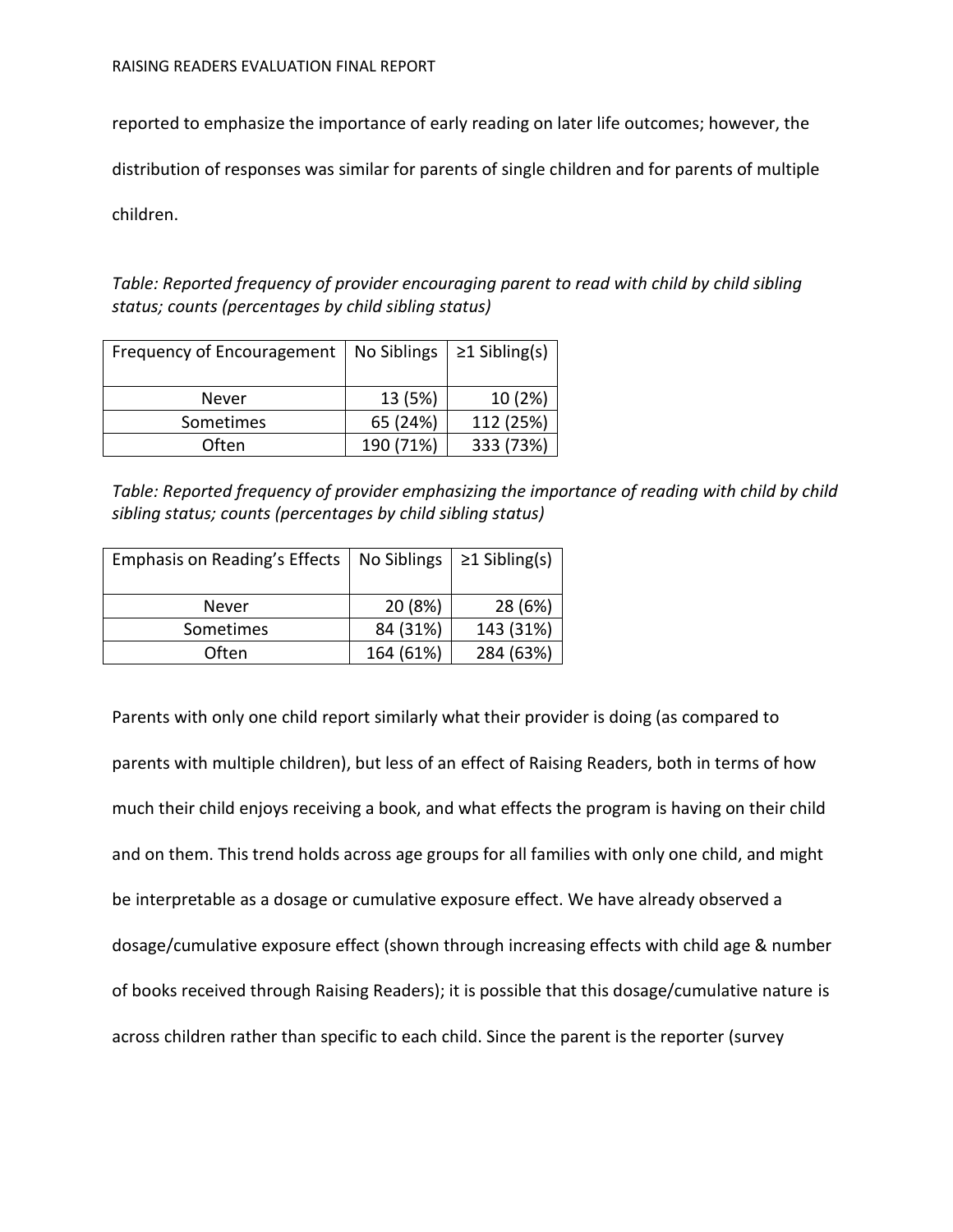respondent), it is possible that the parents' estimation of the effects of the program on their child would be affected by the program's effects on their other children (if they have any).

### **Parent Interviews Core Findings**

The interviews with parents reinforced the benefits of the program by offering specific descriptions of benefits for both children and family members. In descending order of response, the following benefits of the program for children were cited:

- 1. Receiving books
- 2. Joy/Excitement for reading
- 3. Encouraging reading at home/showing importance of literacy
- 4. Reducing anxiety during the well child visit

Other benefits that were mentioned but not more than once were motivating the child,

building self-esteem, school readiness, developing curiosity, and supporting healing.

For parents, the benefits cited were similar, again in descending order of reporting:

- 1. Access to high quality texts
- 2. Knowledge of literacy development
- 3. Knowledge of how to engage children around books
- 4. Reinforcing awareness of importance of literacy

Other benefits that were mentioned included supporting the well child visit, giving reassurance to the child while visiting the doctor, and exposure to varied and appropriate books.

It should be noted that there is quite a range of response among families regarding the importance of early literacy and early learning. For example, one woman replied: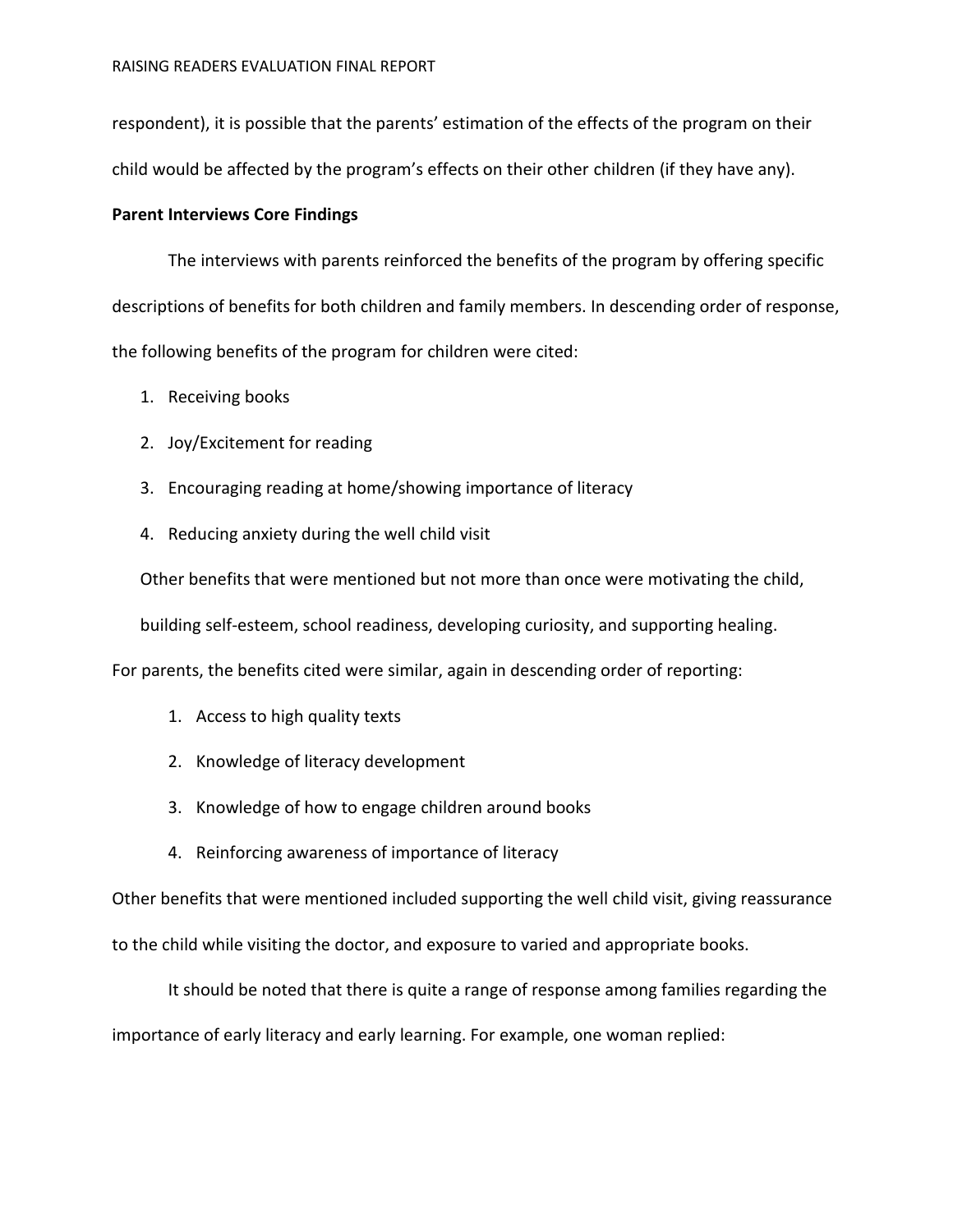*It's hugely important. My husband and I both love…I think we are lifelong learners. We don't really watch TV. We watch documentaries and that sort of thing. I literally started, when I was pregnant with child 2, classical music in our house all the time. I literally started reading to her when she was in the womb. It's just, it's what we do. We're in the car. We talk about colors and letters and finding, you know, directions and talking about the weather. I don't think there is an opportunity where we don't, you know, learn something. It's probably the most important thing in our household.* (Parent #25) Contrast that response with this one:

*I think it's great. From my kind of thoughts from my—my eldest one is in preK and we've gone over things at home, you know, just, I don't wanna say that we do sit down sessions, but it's like, you know, what color cup do you want? Purple or red? It's just kind of – how can I say – just little things like that. It's almost like a game for them instead of "learning". And that I feel like once they do start getting into the mainstream schooling system, they have an easier time adjusting. It's kind of…not really catching up*  with the other kids, but having an easier time in school in general. (Parent #1)

Both of these moms cited that early learning was important but both also reported that they had received no information from their providers on early literacy other than the Raising Reader pamphlets. The greater influence on their thinking was their friends. Parent #1 also indicated that the Raising Reader written material and website were helpful. Parent #25 indicated that her circle of friends in her neighborhood were very focused on early learning and they encouraged each other by having play dates and adventures together.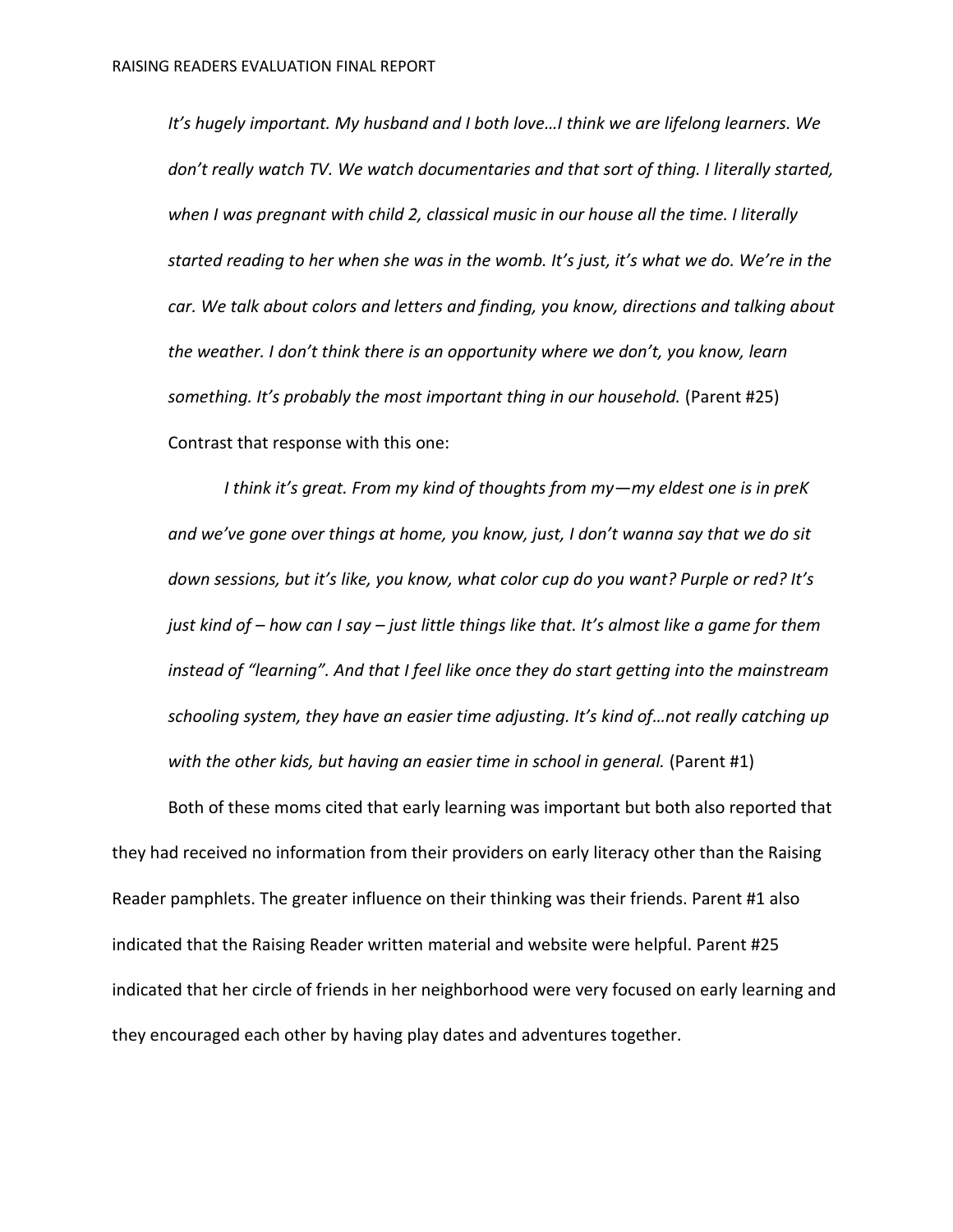In spite of this, half of the parents interviewed indicated that Raising Readers and their own online research is the only source they have for literacy information for their children. When asked what training he'd had, formal or informal about early literacy, one dad answered:

*Training…I guess I'd have to say none. My wife might answer that different but myself, none other than the—the little bit of information that we get when we go to the doctor's office and kind of touch base with her and where she should be and where she is and*  what we should do to promote going forward as far as what's suitable for her age and *everything.* (Parent #4)

Some parents indicated that receiving the books reinforced and reminded them of what they already knew: that early literacy is important. They pointed to an elevated awareness as a benefit of the program. Others, appreciate the information shared during visits and would actually welcome more.

*I would like—to receive some through the mail and stuff because my child grows , both of my children grow and there is a lot out there that I was never taught when I was younger, so…and now I'm an adult so it's like when they teach me something, when the come home with – especially when my oldest comes from school—I'll be like, okay, so I have to go back and ask the teacher… to explain to me what she, you know, needs, but she's [the child] pretty much trying to teach me what she's learning in class.* (Parent #

12)

When asked where they get their advice, parents responded with a variety of sources. In this order:

1) Their own parents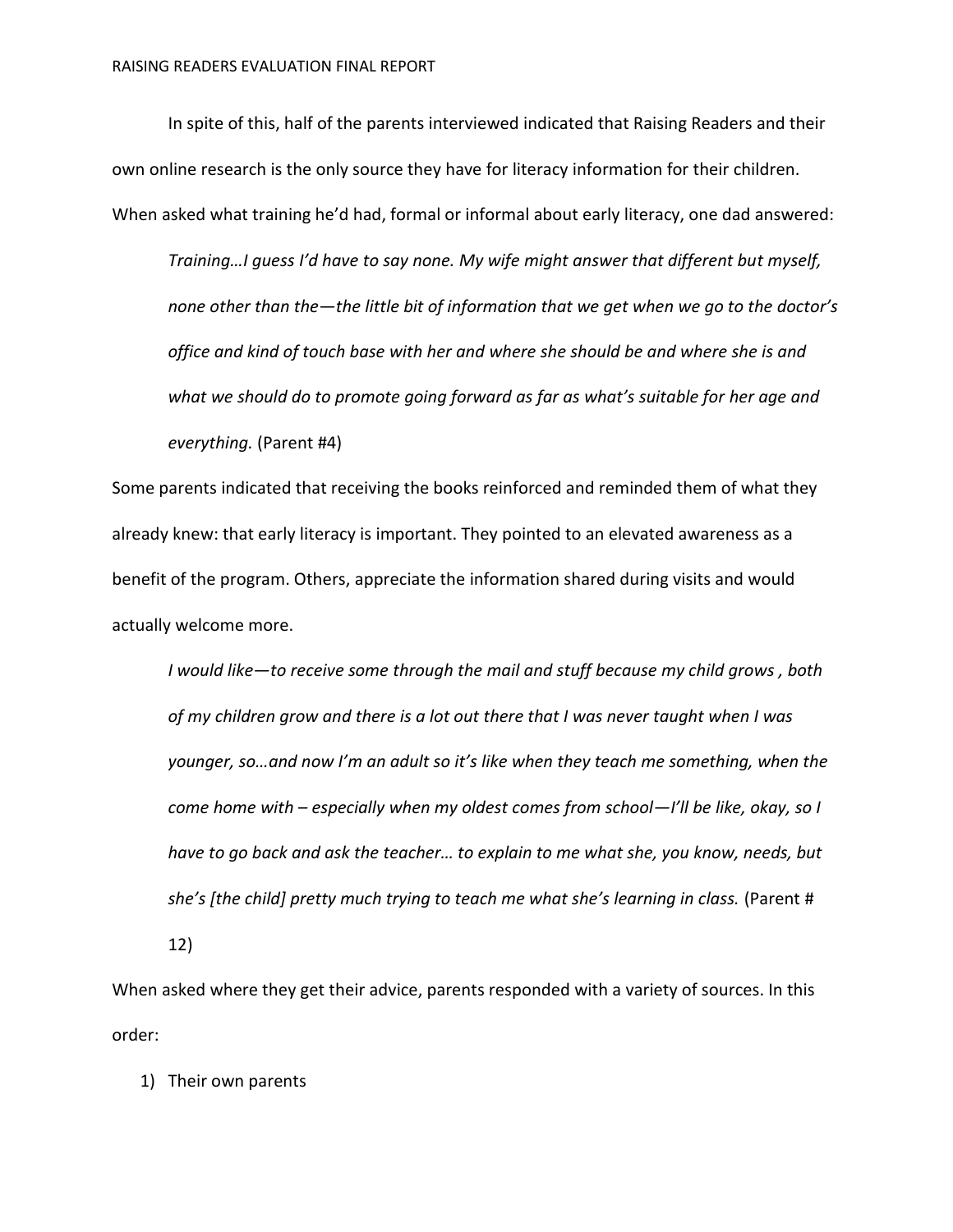- 2) Other family members
- 3) Their social circle
- 4) Their doctor
- 5) The internet
- 6) A teacher

But some parents indicated that though they sought out advice of others, they thought their doctor's advice was more reliable:

It's hard to remember with all the doctor's appointments you end up with...I'm sure that *we probably end up with some kind of print out or pamphlets or something at some point, but I think getting information directly from a doctor's office comes off as more reliable and more legitimate than, say, googling where should my child be or something because you just get all these—uneducated isn't the right word, but all these laypeople's, I guess, ideas about where their kids are and where they think yours should be in relationship to that. So I think the best way—the most seemingly reliable way—to get it would be from a doctor's office.* (Parent # 4)

Parents report that they are open to additional information in the form of website information (though only two people indicated they'd visited the Raising Readers website), pamphlets or videos on how to read aloud.

Before leaving this section, it's important to note that while 89% of survey respondents indicated that the liked or loved Raising Readers and no one had anything negative to say about it, there is an inherent bias in a respondent's evaluation of a program that is based on giving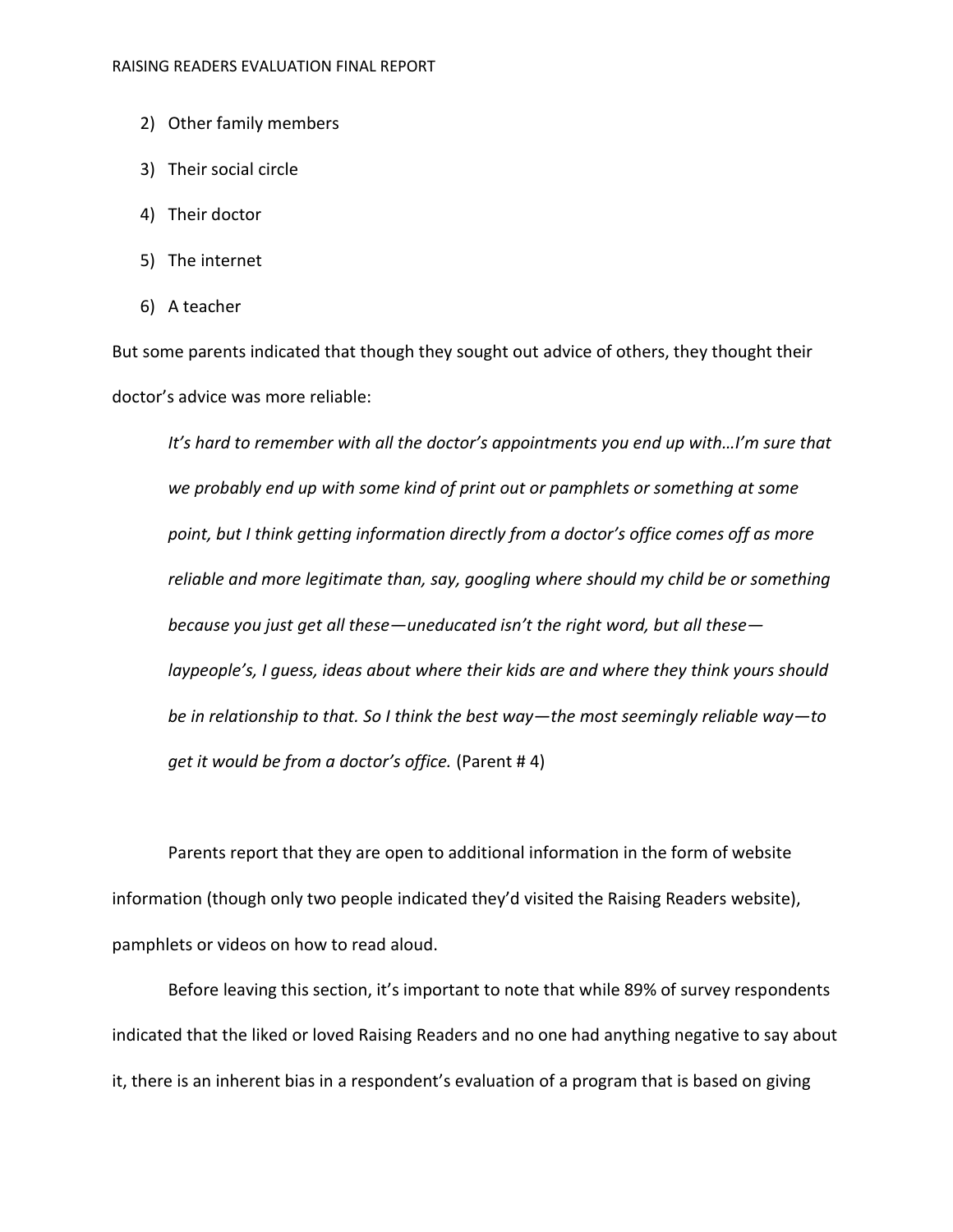them free things. Several parents urged us during the interviews to make sure the program lasted forever and wanted to expand the program to encompass more years, more times a year, and across more states so their extended family could enjoy the same benefits.

While the last section presented the project's answers to the questions about benefits to children and their families, this section will focus on answering the following questions:

- *What are the effects of the Raising Readers program on health care provider attitudes about early literacy?*
- *What are the effects of the Raising Readers program on health care provider relationships with patients and families?*
- *Are there any other benefits identified by the participants?*

## **Provider Survey Core Findings**

When considering the effects that providers reported as having been reported to them by parents, it appears that there is a marked difference between general appreciation/enjoyment of the book distribution program, and all other types of feedback that parents could verbally give to medical providers. In the table below, it is shown that almost 80% of providers responding to the survey (N=238) have been 'often' told by their patients that their children enjoy the Raising Readers program and that the parents appreciate the program. The other listed effects in the table below drop off markedly (approximately 30% in the 'often' category). (Note: this data is included in this section, rather than the previous section on benefits to families, because it reports *providers' impressions* of the success/benefits of the program rather than *actual benefits*.)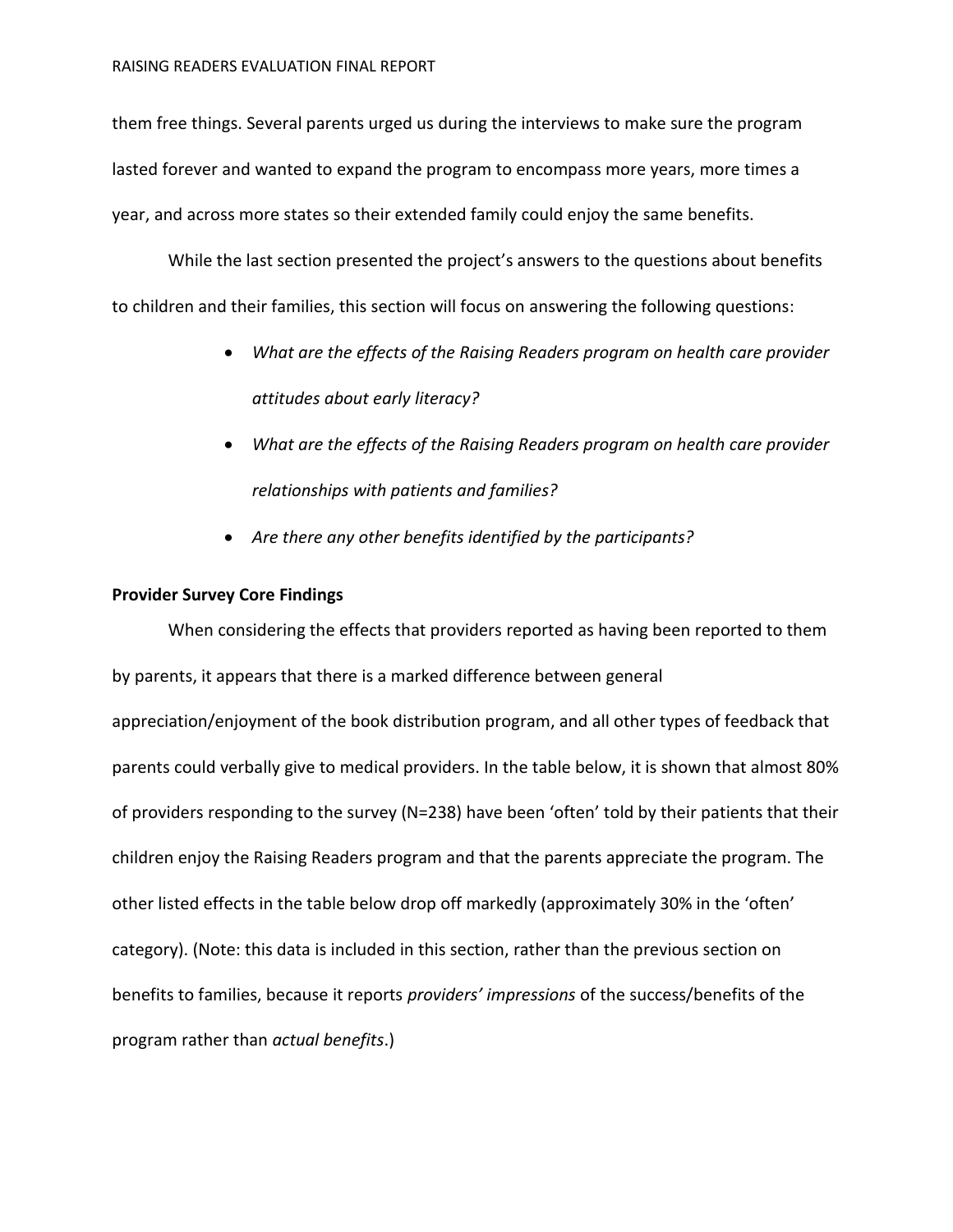| Provider report of parent/caregiver  | No,     | Yes,      | Often<br>Yes, | (Missing |
|--------------------------------------|---------|-----------|---------------|----------|
| feedback                             | Never   | Sometimes |               | Data)    |
| Children Enjoy Book Distribution     | 4(2%)   | 44 (18%)  | 181 (76%)     | 9(1%)    |
| Parents Appreciate Book Distribution | 10 (4%) | 42 (18%)  | 183 (77%)     | 3(1%)    |
| Parents Read More as Result of Book  | 37      | 119 (50%) | 75 (32%)      | 7(1%)    |
| Distrib.                             | (16%)   |           |               |          |
| Parents Read More as Result of       | 33      | 128 (54%) | 71 (30%)      | 6(1%)    |
| Provider Encouragement               | (14%)   |           |               |          |
| Parent Confidence Increased w/Book   | 95      | 87 (37%)  | 47 (20%)      | 9(2%)    |
| Distrib.                             | (40%)   |           |               |          |
| Parents Enjoy Reading More as Result | 70      | 95 (40%)  | 65 (27%)      | 8(2%)    |
| of Book Distribution                 | (29%)   |           |               |          |

*Table: Provider-Reported Feedback from Parents/Caregivers; counts (percentages by providerreported feedback)*

In response to a question asking providers to detail the things that they 'never',

'sometimes', and 'often' do during Well-Child visits that promotes reading and literacy in some way, there were, again, varying responses depending on the action inquired about. Responses ranged from a high of 89% of respondents who report 'often' encouraging parents to read with their children, to a low of 31% of respondents 'often' modeling reading aloud during a medical visit.

*Table: Provider current practices during Well-Child visits; counts (percentages by provider practice)*

| Provider report of literacy practice  | No,      | Yes,      | Often<br>Yes, | (Missing |
|---------------------------------------|----------|-----------|---------------|----------|
|                                       | Never    | Sometimes |               | Data)    |
| Encourage Reading w/children          | 1(0%)    | 23 (10%)  | 212 (89%)     | 2(1%)    |
| Encourage Availability of Books for   | 6(3%)    | 55 (23%)  | 174 (73%)     | 3(1%)    |
| Children                              |          |           |               |          |
| <b>Encourage Parents to Read</b>      | 47 (20%) | 69 (29%)  | 120 (50%)     | 2(1%)    |
| <b>Themselves</b>                     |          |           |               |          |
| Encourage Child Visits to Library     | 28 (12%) | 103 (43%) | 105 (44%)     | 2(1%)    |
| <b>Encourage Child Book Borrowing</b> | 43 (18%) | 105 (44%) | 85 (36%)      | 5(2%)    |
| Tell Reading Impacts Literacy         | 9(4%)    | 61 (26%)  | 163 (68%)     | 5(2%)    |
| Development                           |          |           |               |          |
| Tell Literacy Impacts Later Life      | 34 (14%) | 74 (31%)  | 125 (53%)     | 5(2%)    |
| Tell Reading Is Popular Quality Time  | 29 (12%) | 68 (29%)  | 137 (58%)     | 4(2%)    |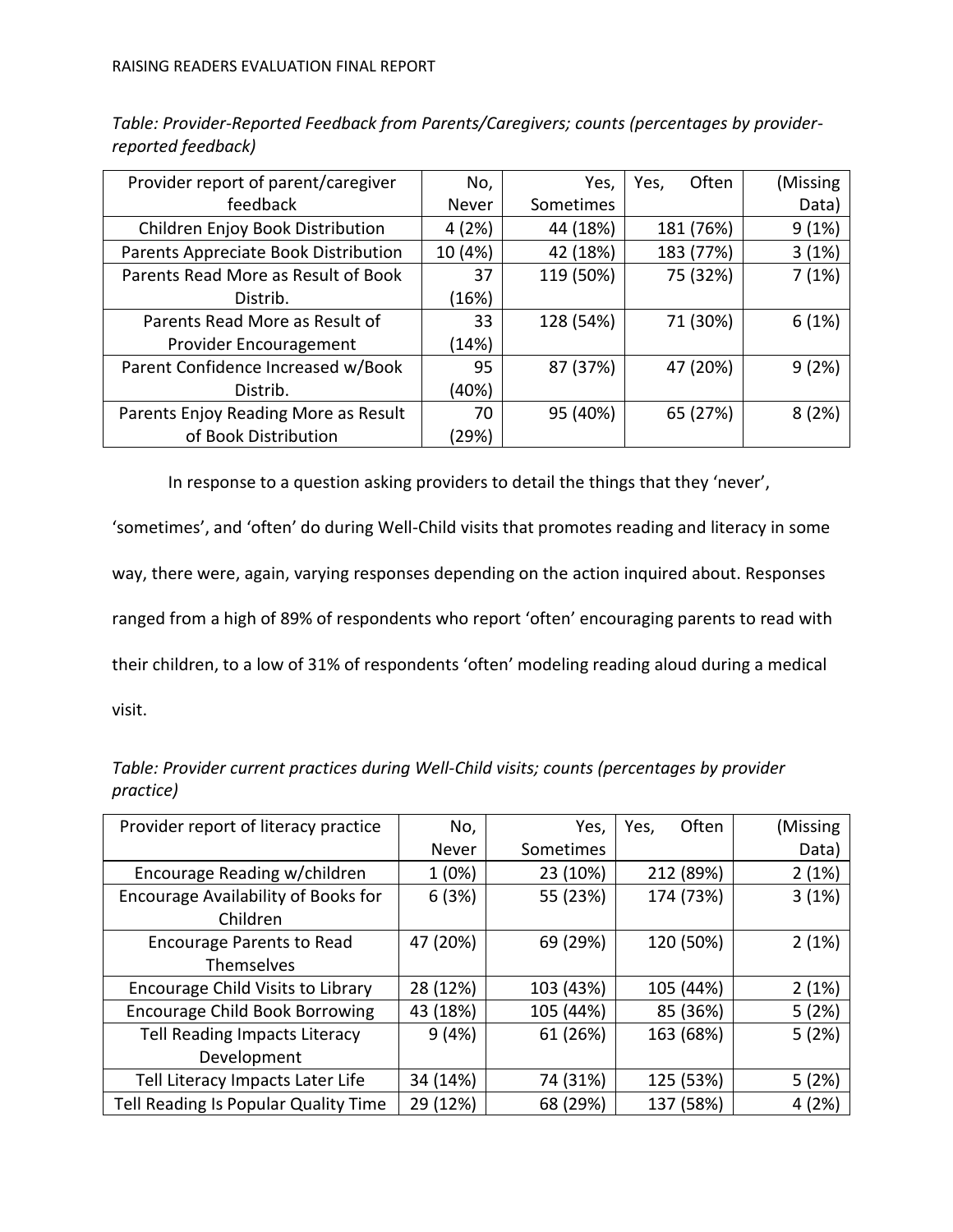#### RAISING READERS EVALUATION FINAL REPORT

| Activity                            |          |          |           |        |
|-------------------------------------|----------|----------|-----------|--------|
| <b>Model Reading Aloud</b>          | 68 (29%) | 91 (38%) | 75 (31%)  | 4(2%)  |
| <b>Model Talking About Pictures</b> | 47 (20%) | 92 (39%) | 93 (39%)  | 6(2%)  |
| Model Asking Age-Appropriate        | 59 (25%) | 83 (35%) | 89 (37%)  | 7 (3%) |
| Questions                           |          |          |           |        |
| Children Told Books Are Exciting    | 12 (5%)  | 79 (33%) | 143 (60%) | 4(2%)  |
| Children Asked if they Enjoy        | 9(4%)    | 69 (29%) | 157 (66%) | 3(1%)  |
| Reading                             |          |          |           |        |
| Children Shown Something in Book    | 36 (15%) | 93 (39%) | 104 (44%) | 5(2%)  |

Closely related to the prior question regarding current literacy practices during Well-Child visits, an additional question asked providers to compare how frequently they currently engage in each one of these literacy-encouraging practices as compared to another point in time when they were not participating in a book distribution program. This question helps us to tease apart the perceived effect (on provider practices) that the book distribution program has. The highest-ranking change is that 62% of respondents indicated that they currently show a child something in a book during a Well-Child visit more often than they did when they were not participating in a book distribution program. The practices that have changed the least as a result of participating in book distribution are both related to children visiting the library (36% and 37%).

While some providers report engaging in these literacy promotion activities less (with a book distribution program) than they did at another time in their career (without book distribution), these numbers are low, and more likely indicative of some other intervening characteristic that causes the provider to do less of the literacy promotion activities (for example, because of administrative needs or some other change in the practice) than indicative of Raising Readers leading practitioners to do less with literacy.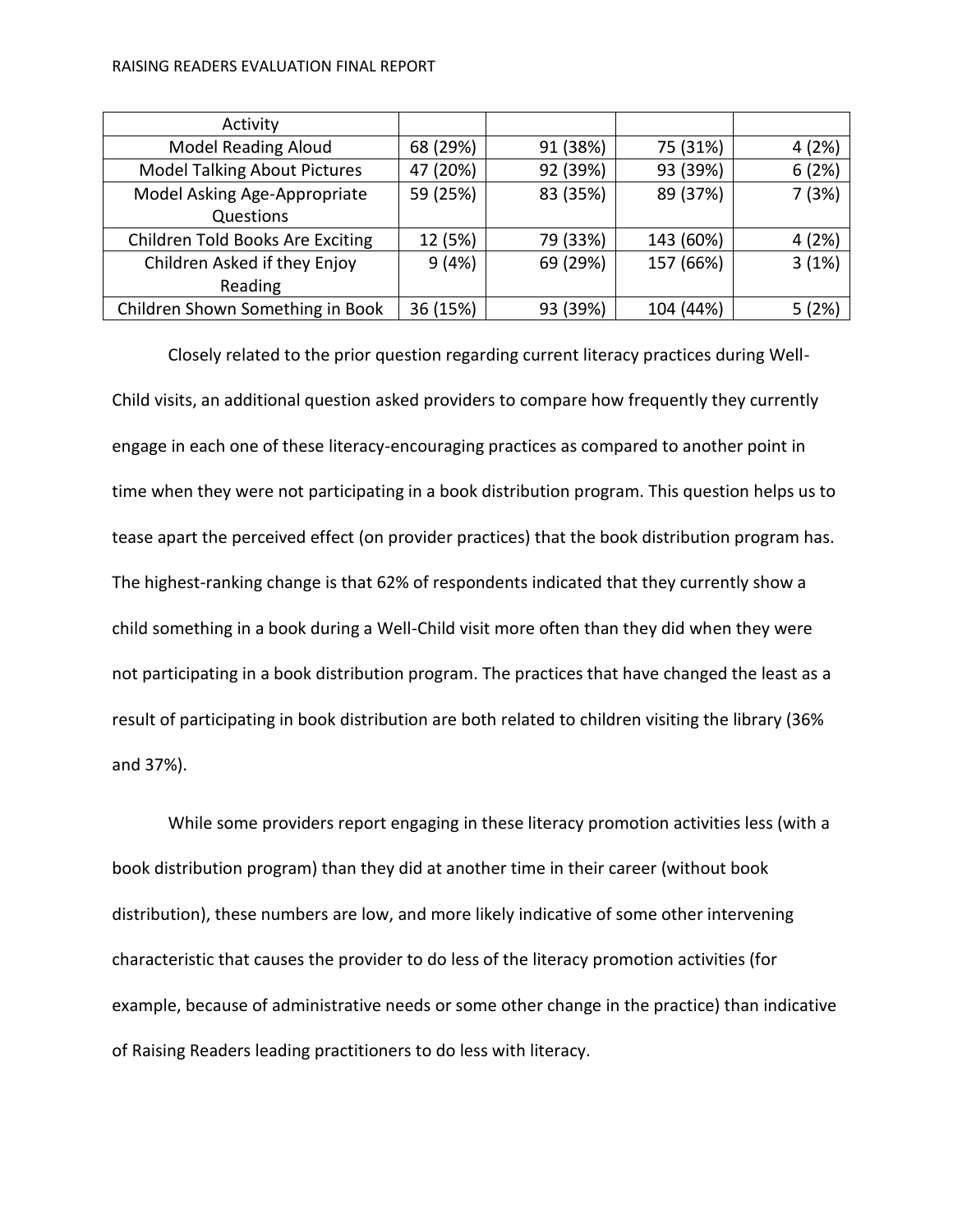| Provider report of literacy practice        | Currently | Currently | Currently | (Missing |
|---------------------------------------------|-----------|-----------|-----------|----------|
| (compared to a time w/out book              | Less      | Equal     | More      | Data)    |
| distrib.)                                   |           |           |           |          |
| Encourage Reading w/children                | 9 (5%)    | 66 (35%)  | 111 (59%) | 1(1%)    |
| Encourage Availability of Books for         | 12 (6%)   | 76 (41%)  | 98 (52%)  | 1(1%)    |
| Children                                    |           |           |           |          |
| <b>Encourage Parents to Read Themselves</b> | 9(5%)     | 99 (53%)  | 75 (40%)  | 4 (2%)   |
| Encourage Child Visits to Library           | 11 (6%)   | 101 (54%) | 70 (37%)  | 5(3%)    |
| <b>Encourage Child Book Borrowing</b>       | 9(5%)     | 104 (55%) | 67 (36%)  | 7 (4%)   |
| <b>Tell Reading Impacts Literacy</b>        | 10 (5%)   | 82 (44%)  | 88 (47%)  | 7 (4%)   |
| Development                                 |           |           |           |          |
| Tell Literacy Impacts Later Life            | 11 (6%)   | 88 (47%)  | 81 (43%)  | 7 (4%)   |
| Tell Reading Is Popular Quality Time        | 8(4%)     | 87 (47%)  | 88 (47%)  | 4 (2%)   |
| Activity                                    |           |           |           |          |
| <b>Model Reading Aloud</b>                  | 13 (7%)   | 78 (42%)  | 90 (48%)  | 6(3%)    |
| <b>Model Talking About Pictures</b>         | 12 (6%)   | 74 (40%)  | 93 (50%)  | 8(4%)    |
| Model Asking Age-Appropriate                | 12 (6%)   | 80 (43%)  | 85 (46%)  | 10 (5%)  |
| Questions                                   |           |           |           |          |
| Children Told Books Are Exciting            | 9(5%)     | 69 (37%)  | 104 (55%) | 5 (3%)   |
| Children Asked if they Enjoy Reading        | 7 (4%)    | 80 (43%)  | 96 (51%)  | 4 (2%)   |
| Children Shown Something in Book            | 14 (7%)   | 51 (27%)  | 115 (62%) | 7 (4%)   |

*Table: Provider current practices compared to a time in career without book distribution; counts (percentages by provider practice)*

Overall, parents are reported to be far more open and engaged when it comes to literacy advice, trust, and asking questions as a result of Raising Readers. Interestingly, Raising Readers has less of an effect on parents' tendency to ask health-related questions and less of an effect on parents' trust on medical advice, which serves both as a control on the reported effects. It could be expected that distributing books would have less of an effect on parents' health interactions with a medical provider than on their literacy interactions with a medical provider, so this differential effect serves as a nice control of reported effects.

However, there is also the possibility that the book distribution qualitatively changes the medical visit, and/or the parents' and child's relationship to the provider, which has an effect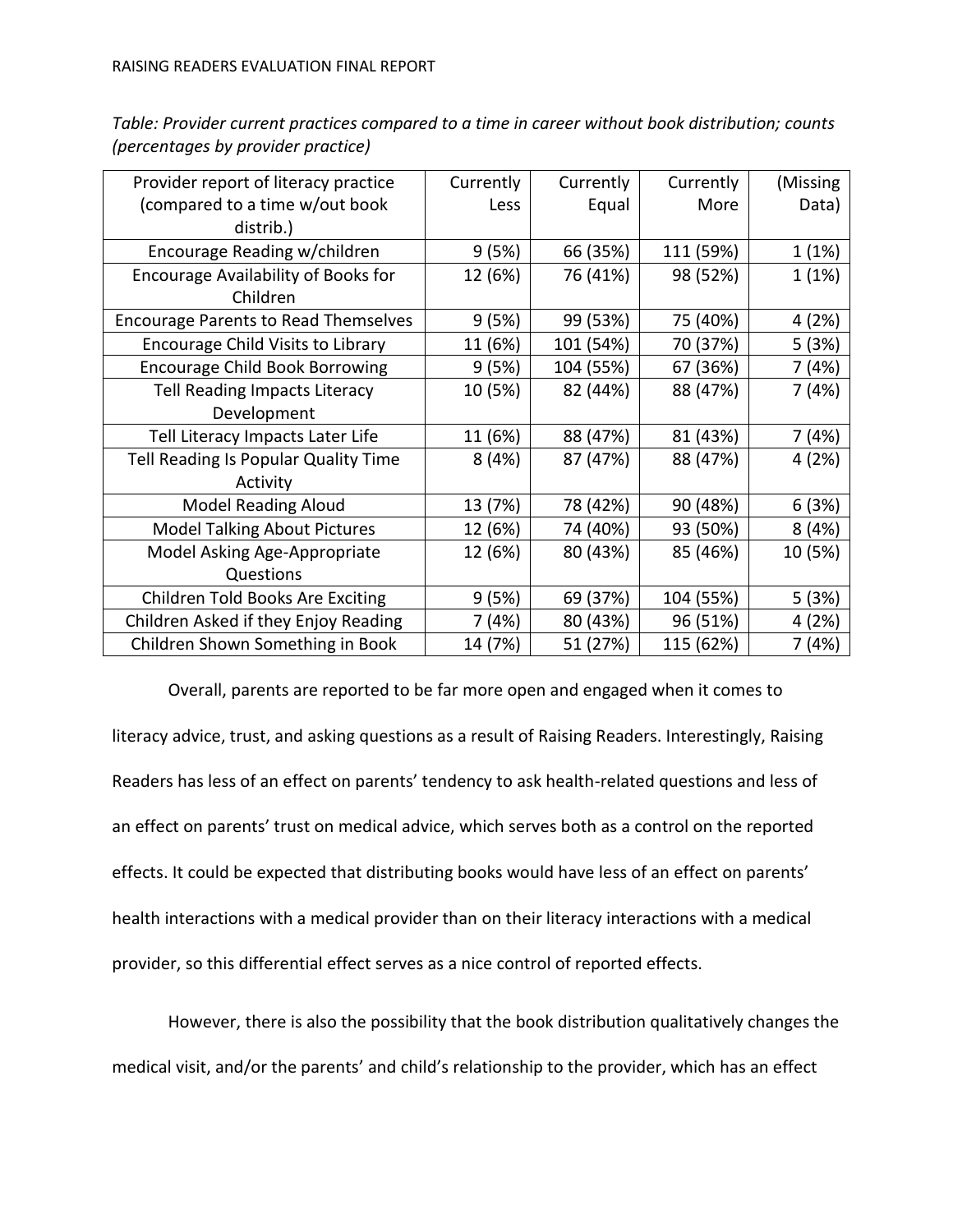not only on the literacy aspects, but also on the health aspects of the Well-Child visit. This is a

possibility that could be further investigated in future research.

*Table: Provider-Reported Feedback from Parents/Caregivers compared to a time in career without book distribution; counts (percentages by provider-reported feedback)*

| Provider report of parent/caregiver      | Currently | Currently | Currently | (Missing |
|------------------------------------------|-----------|-----------|-----------|----------|
| feedback (compared to a time w/out       | Less      | Equal     | More      | Data)    |
| book distrib.)                           |           |           |           |          |
| Parent Enthusiasm for Well-Child Visits  | 3(2%)     | 51 (27%)  | 133 (70%) | 2(1%)    |
| Parent Openness to Early Literacy Advice | 2(1%)     | 48 (26%)  | 135 (72%) | 4(1%)    |
| Parent Trust in Provider Early Literacy  | 2(1%)     | 66 (35%)  | 115 (61%) | 6(3%)    |
| Advice                                   |           |           |           |          |
| Parent Tendency to Ask Literacy          | 2(1%)     | 65 (34%)  | 118 (63%) | 4 (2%)   |
| Questions                                |           |           |           |          |
| Parent Tendency to Ask Health Questions  | 2(1%)     | 116 (61%) | 66 (35%)  | 5(3%)    |
| Parent Trust in Provider Medical Advice  | 2(1%)     | 119 (63%) | 62 (33%)  | 6(3%)    |

The Raising Readers program has had a positive effect on roughly half of providers' knowledge

and views on early literacy.

*Table: Reported Effects on Providers' Views and Knowledge; counts (percentages by providerreported feedback)*

| <b>Effect of Raising Readers on Provider</b> | Currently   | Currently | Currently | (Missing) |
|----------------------------------------------|-------------|-----------|-----------|-----------|
| Views and Knowledge                          | <b>Less</b> | Equal     | More      | Data)     |
| Provider Understanding of Literacy           | 1(0%)       | 107 (45%) | 124 (52%) | 6(3%)     |
| Provider View of Literacy in                 | 1(0%)       | 99 (42%)  | 132 (55%) | 6(3%)     |
| Development                                  |             |           |           |           |
| Provider View of Literacy to Health          | 1(0%)       | 108 (45%) | 123 (52%) | 6(3%)     |

Provider respondents to this survey are, for the vast majority, either 'generally confident' or

'highly confident' in their early literacy knowledge.

*Table: Providers' Confidence in their Literacy Knowledge; counts (percentages)*

| Provider Confidence            | # (%) of Respondents |
|--------------------------------|----------------------|
| <b>Generally Not Confident</b> | 4(2%)                |
| <b>Neutral</b>                 | 3(1%)                |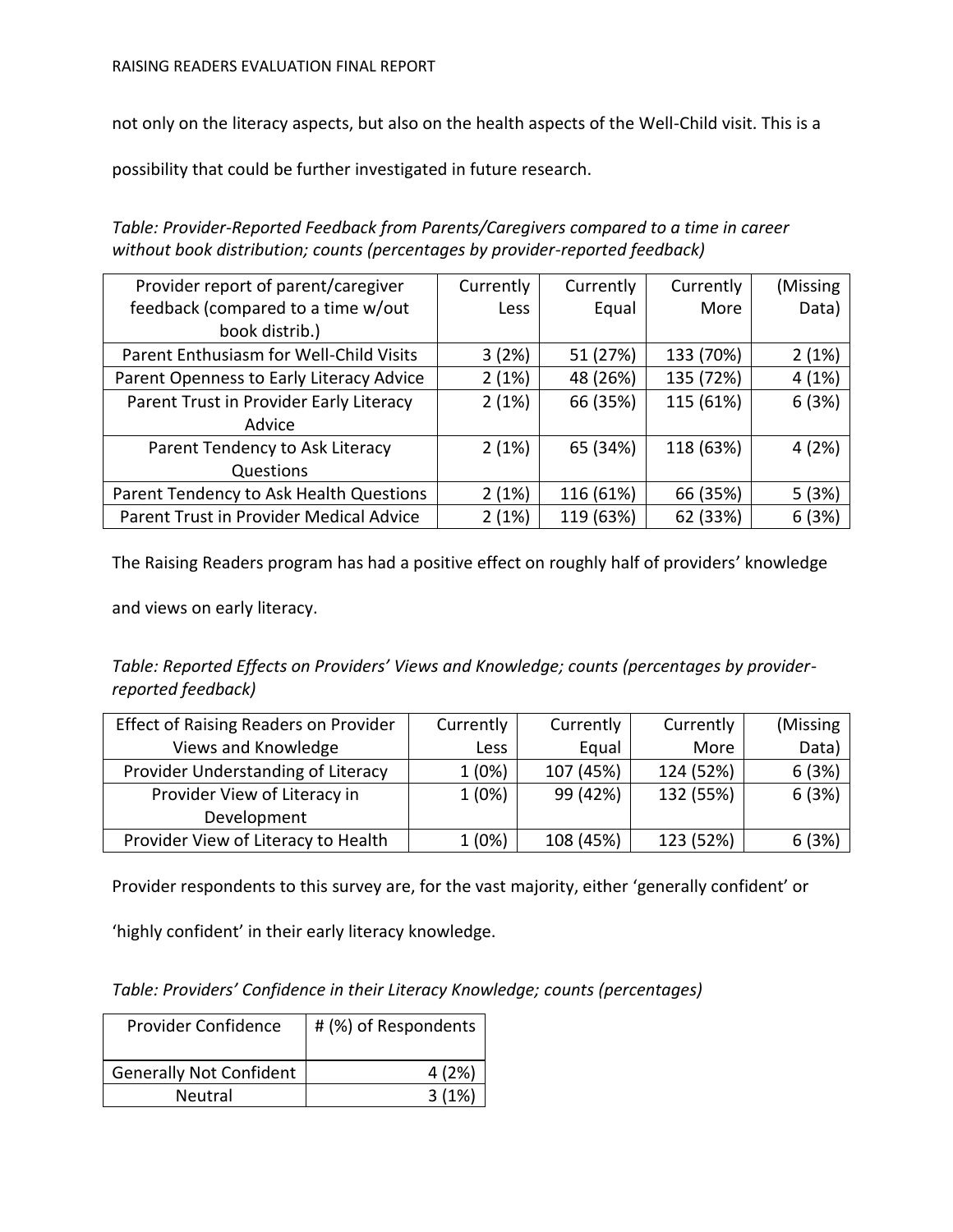#### RAISING READERS EVALUATION FINAL REPORT

| <b>Generally Confident</b> | 112 (47%) |
|----------------------------|-----------|
| <b>Highly Confident</b>    | 114 (48%) |
| <b>Missing Data</b>        | 5(2%)     |

#### **Provider Interview Core Findings**

Phone interviews were conducted with 15 providers as well. The provider interview data reinforces the survey data as well. The most important benefits of the program to practitioners as reported in the interviews in descending order were:

- 1) Books as vehicles of conversation about literacy
- 2) Books as vehicles of conversation about health and development
- 3) Fostering relationships between doctor and child, doctor and parents
- 4) Supporting the well-child visit (as in providing motivation for families to attend)

Other benefits mentioned included reaching extended populations, engaging children during wait time, aids in developmental assessment, and a gift to give as a celebration of milestones.

Of the interviewed providers, half of the respondents indicated that their only source of literacy information they have to pass on to their patients comes from Raising Readers. But, half (not necessarily the same people) also indicated that they didn't feel the need to have more information. Here's an example:

*Interviewer: What training have you had regarding early literacy? Provider #1: Just your standard stuff from Raising Readers really. Interviewer: Okay, is there any information about early literacy that you'd like to have and if so, how would you like to receive the information? Provider #1: No, I think I'm okay.*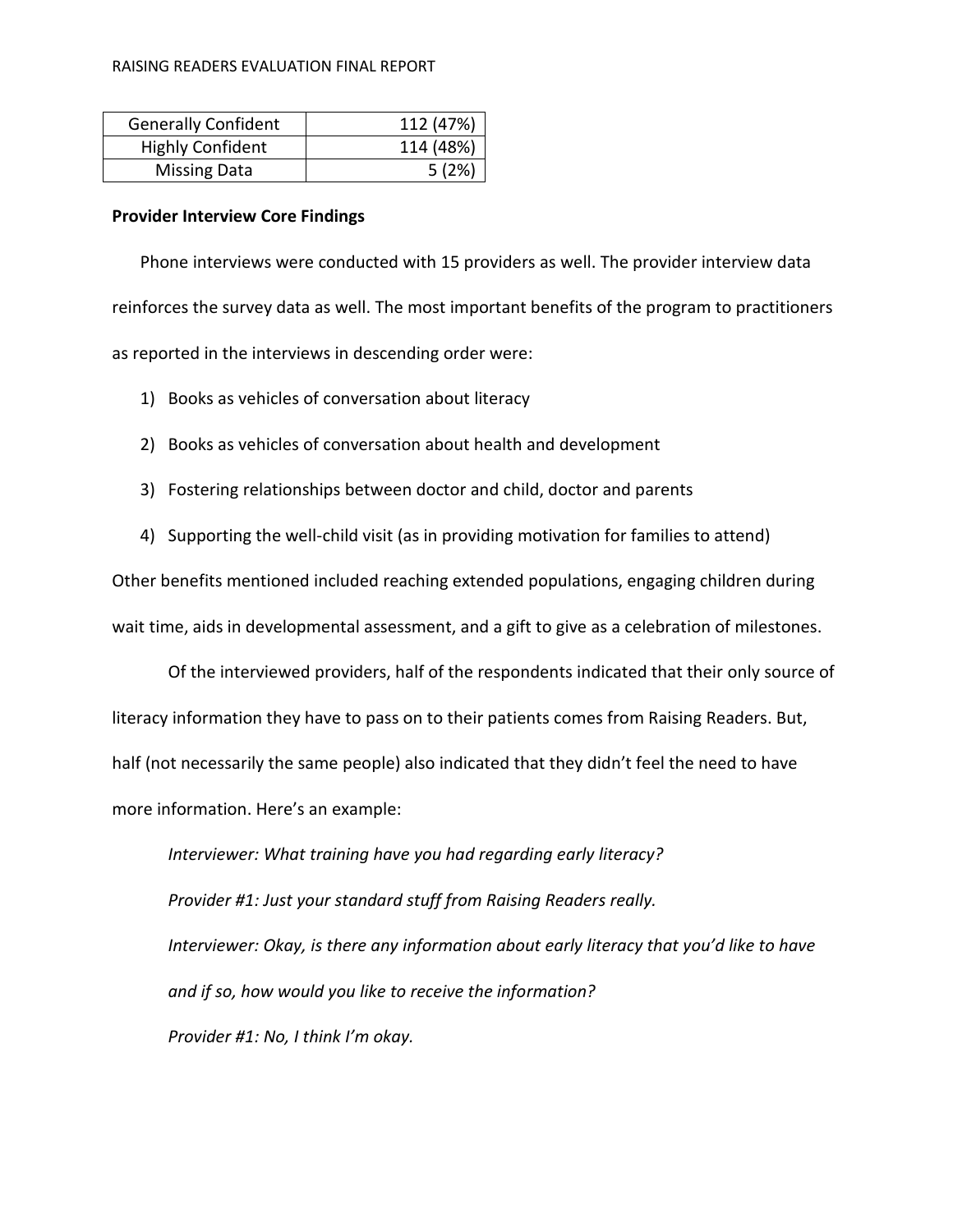Some providers identified some challenges in their practice that they would welcome support in addressing. The most pressing it seems is working with families whose literacy is low. This is of particular concern when considering the relationship between health and literacy, which 100% of practitioners identified as extremely important.

*I do have a few illiterate adults and it's—again, it's a question you don't think to ask and sometimes we'll go a long time before—or I will—before I realize this patient can't read. I have, I think of one right off the top of my head of one elderly man, who, it was about a year before I recognized that he wasn't able to read. His wife is very bright and he would take his instructions home and she would interpret them, but if I didn't write something down for him and he forgot it, that information didn't get carried out, so…there are—I much more frequently now ask people if they're able to read and even when they say, "Yes, I can read" that doesn't really tell me how sophisticated their reading is.* (Provider #10)

Similarly, they are challenged by parents who simply don't like to read.

*I have no idea what to do to help some of my patients whose parents don't like to read. Because I can't get a kid to read if their parents—well and I say do you guys read together? Mom says, "I don't like to read."*

Interviewer: And so what do you say?

*I try to emphasize the importance of, even if she doesn't like to read, she needs to set a good example. I encourage her to try picking out things that might be of interest to her subject-wise as well as their kids. I also try to push on the dad because the dad's more cooperative in the example that comes to mind. And he's more willing. And I emphasize*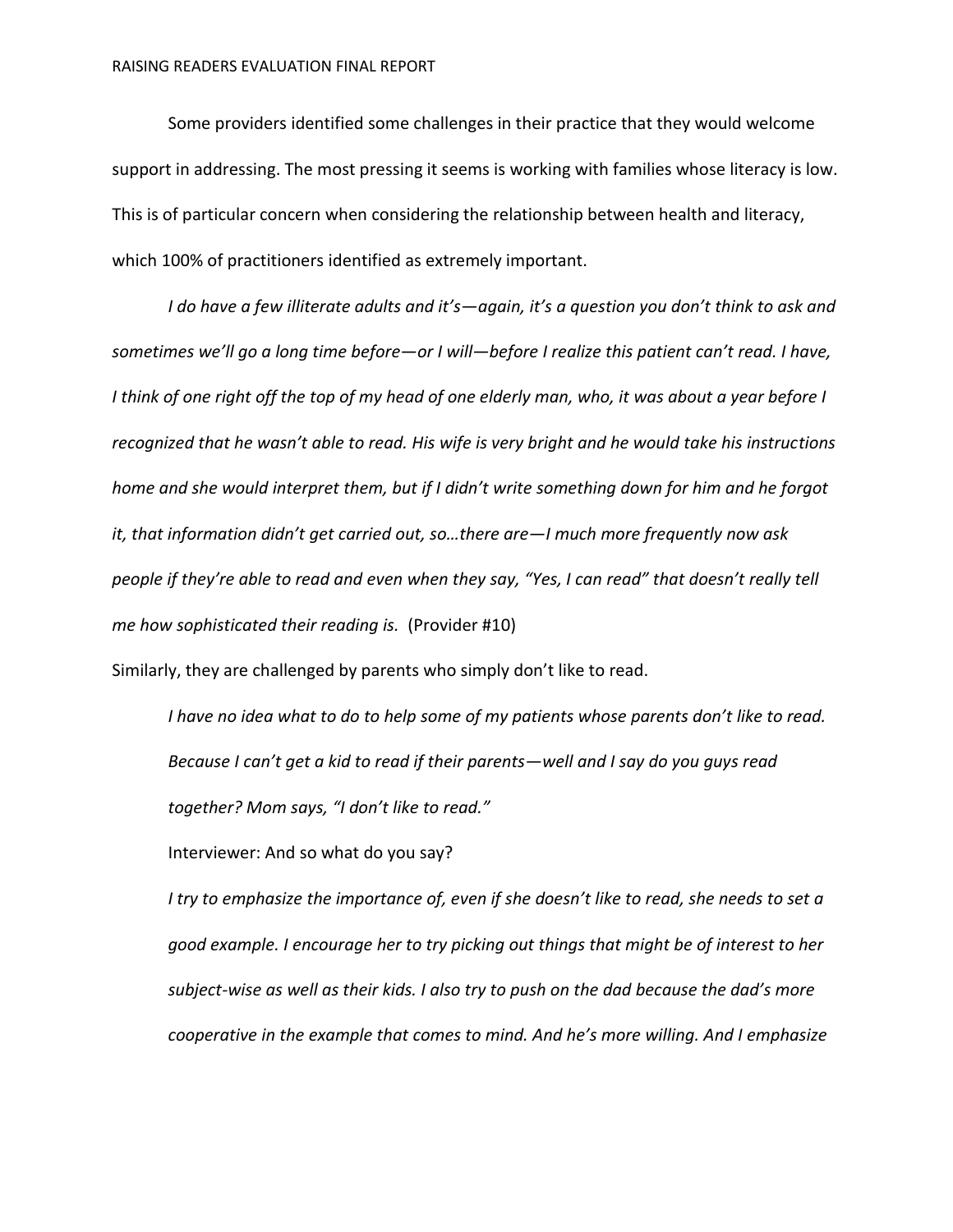*the importance as far as language skills goes because this is a kid who was a little speech delayed because of this as well.* (Provider #9)

Although this provider offered important and useful suggestions, it's clear that he left the experience feeling less than skilled in his response and would like strategies to reach parents more effectively.

When asked how they'd like to receive information, while most providers preferred email for written messages, some clearly preferred the personal touch rather than online information.

*Maybe like a short presentation at a conference. That would be helpful. With some specific references from studies that really give evidence or credence behind the importance of early childhood literacy.* (Provider #14)

*I guess I'm pretty open. I mean online I know is kind of the way things are going, but that's fine or if there was a workshop that I was able to truly attend with other people. I'm a combination between a self-starter, doing it on my own, but at the same time, prefer to be hands-on with other people because you can have so much more with interaction as well.* (Provider # 10)

# **Recommendations Based on the Findings**

It's clear that Raising Readers is effectively meeting the goals of its stated mission to distribute books to Maine children through well-child visits. This study has illustrated the overwhelming support of the program's recipients. It is extremely unusual for any program to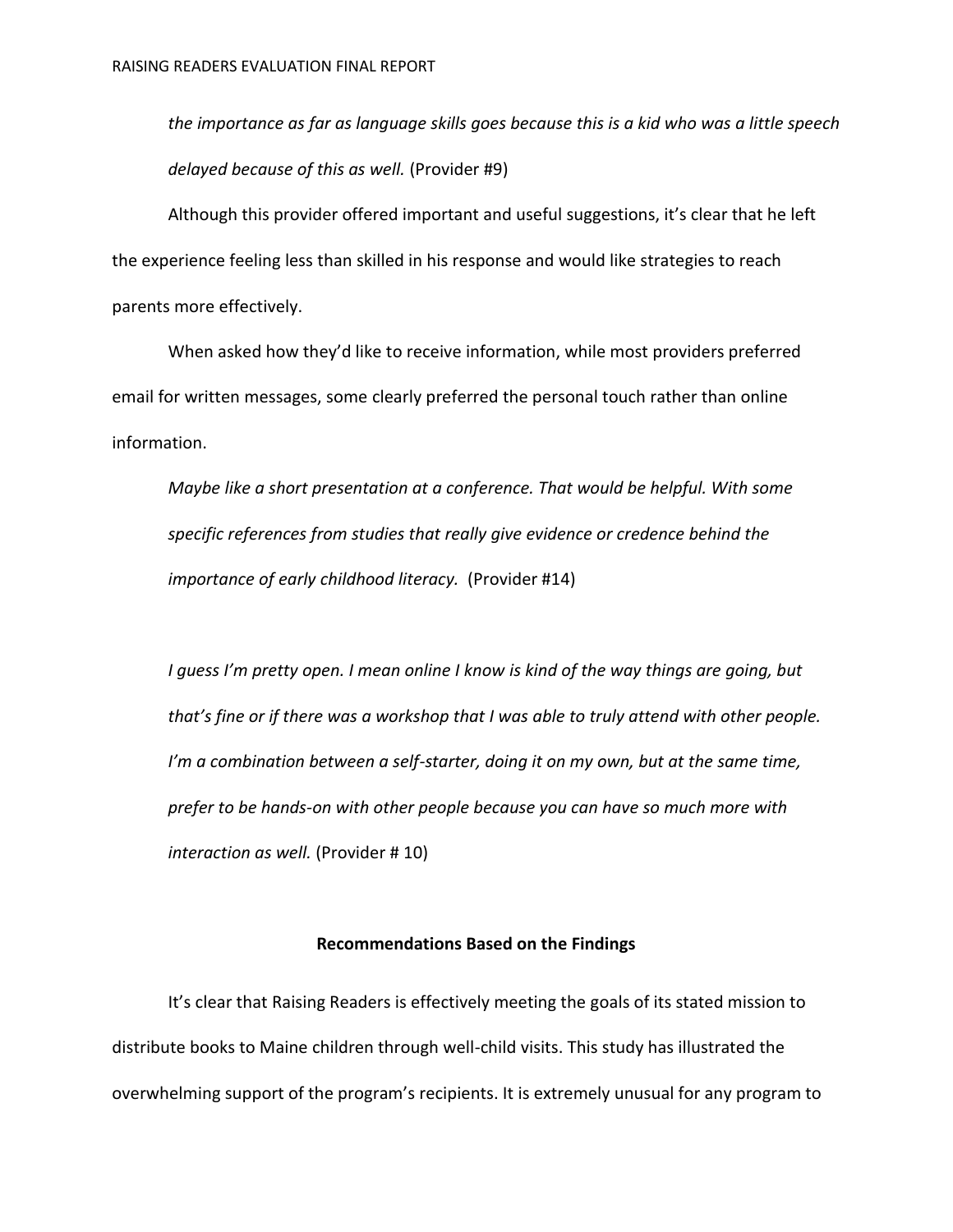have only positive feedback. The only real critique of this program is it doesn't keep following children as they age beyond the intended scope of 5 years. The recommendations that follow therefore are offered knowing that the program is already very effective in promoting engagement with literacy for many families in Maine.

- 1) Expand reach through greater awareness of existing resources.
	- a. Assist families in knowing about the web page (few did). A flyer distributed with the books showcasing some of the resources on the webpage would educate both families and practitioners about the resources there.
	- b. Some families suggested offering story extenders such as the ones on the web page. While making people aware of the webpage is important, there may be some who do not/cannot access it. Consider providing more story extenders than are currently provided in the back of the book. Perhaps bookmarks could be made for each book to distribute along with the book that include activities and developmental milestones of the intended age.
- 2) Expand reach through expanded scope.
	- a. While many families requested more books for more years, that is not in the scope of the currently defined program. Should the program redefine the scope, some suggestions included following children into the middle school years where they are often turned off by reading, having special books for the English language learning populations in some communities, and selecting books primarily focused on ease of use by low-literate families.
	- b. Providers would like more posters.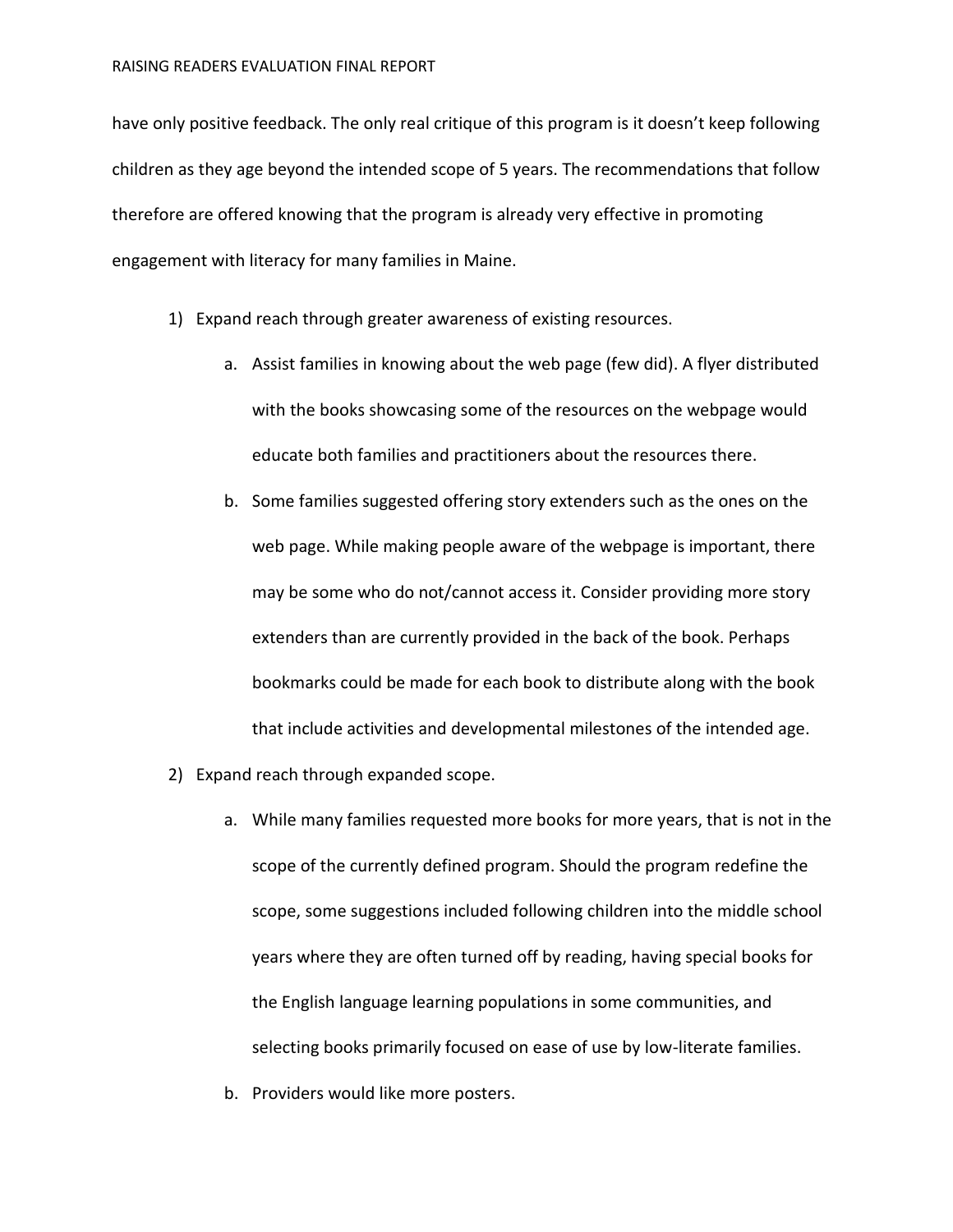- c. Providers suggest universally expanding to include a 30 month visit (as opposed to the current pilot).
- d. Several parents hoped for books (or something!) to be given to siblings present during the visit.
- 3) Provide professional development for families via classes, workshops or webinars on read aloud.
	- a. Again, the website is an appropriate place for this as is a YouTube channel that models read aloud of the Raising Reader books, with a seasoned reader modeling asking questions.
	- b. Workshops conducted in combination with local libraries might offer support to families without the Raising Readers staff having to actually deliver the sessions. Make the YouTube channel known to local librarians along with materials they can distribute to families at a session. Partnering with the Maine State Early Literacy Librarian would offer a vehicle for distribution.
- 4) Provide professional development for providers via classes, workshops or webinars on how to talk about literacy with special populations such as teen moms, low literate or unmotivated parents.
	- a. Similar to the YouTube channel for parents, offer mini workshops for providers on current research on early literacy.
	- b. Consider hosting events around the state, such as Grand Rounds, to reach providers to share research and strategies for working with special populations.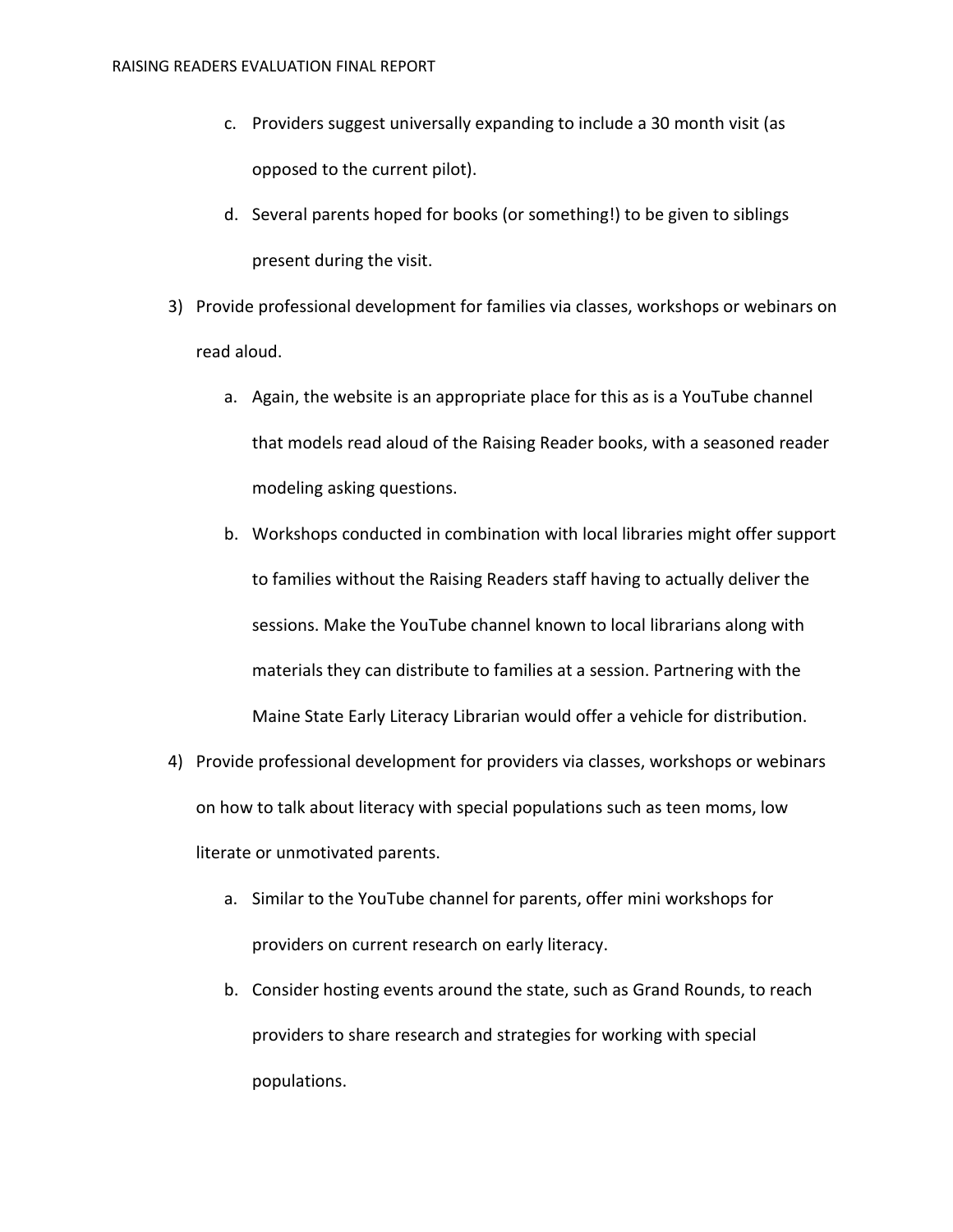5. Consider follow up studies that focus on special populations that providers are concerned about reaching more effectively, such as teen parents, families with low literacy, and families learning English.

## **Conclusion**

This study revealed several important ways that Raising Readers is making a difference in the lives and families of Maine. Families are reading more, talking more and engaging more with their young children and their books. Practitioners are more aware and more connected to their young patients. The writing is on the wall, Raising Readers does make a difference in the attitudes and behaviors of both families and practitioners in Maine. That can only make literacy learning better for our youngest learners.

*Yes, I think more than anything, it's …you know, I think…how do I put this? I think getting behind reading, you know, telling people to read to children, I don't think it's a hard thing to get behind, but I think…since becoming more involved, it's that curiosity and the "why" questions and trying to go through that. Kind of becoming a little more versed in what is behind it, that I think has changed since becoming more involved with Raising Readers.* (Provider #14)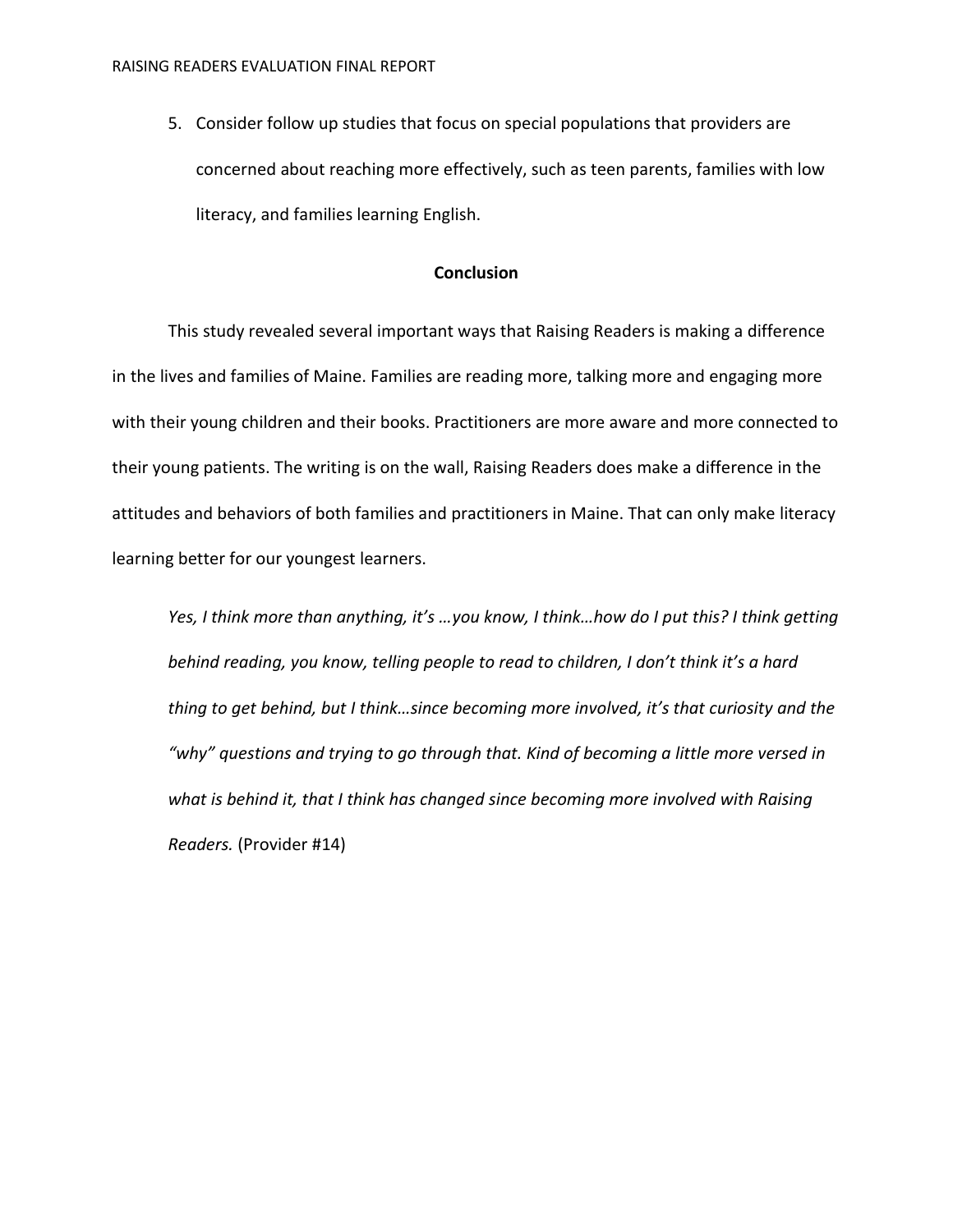# References

Diener, M., Hobson-Rohrer, & Byington, C. (2012). Kindergarten readiness and performance of Latino children participating in Reach Out and Read. Journal of Community Medicine & Health Education, 2(3), 1-7.

Golova, N., Alario, A. J., Vivier, P. M., Rodriguez, M., & High, P. C. (1999). Literacy promotion for Hispanic families in a primary care setting: a randomized, controlled trial. Pediatrics, 103(5), 993-997.

High, P. C., LaGasse, L., Becker, S., Ahlgren, I., & Gardner, A. (2000). Literacy promotion in primary care pediatrics: can we make a difference? Pediatrics, 105(Supplement 3), 927-934.

High, P., Hopmann, M., LaGasse, L., & Linn, H. (1998). Evaluation of a clinic-based program to promote book sharing and bedtime routines among low-income urban families with young children. Archives of pediatrics & adolescent medicine, 152(5), 459-465.

Mendelsohn, A. L., Mogilner, L. N., Dreyer, B. P., Forman, J. A., Weinstein, S. C., Broderick, M., Cheng, K. J., Magloire, T., Moore, T., & Napier, C. (2001). The impact of a clinic-based literacy intervention on language development in inner-city preschool children. Pediatrics, 107(1), 130-134.

Miles, M.B., Huberman, A.M. & Soldana, J. (2014). Qualitative Data Analysis, 3<sup>rd</sup> Ed. Los Angeles, CA: Sage Publishing.

Needlman, R., Fried, L. E., Morley, D. S., Taylor, S., & Zuckerman, B. (1991). Clinic-based intervention to promote literacy: a pilot study. Archives of Pediatrics & Adolescent Medicine, 145(8), 881-884.

Sharif, I., Rieber, S., Ozuah, P. O., & Reiber, S. (2002). Exposure to Reach Out and Read and vocabulary outcomes in inner city preschoolers. Journal of the National Medical Association, 94(3), 171-177.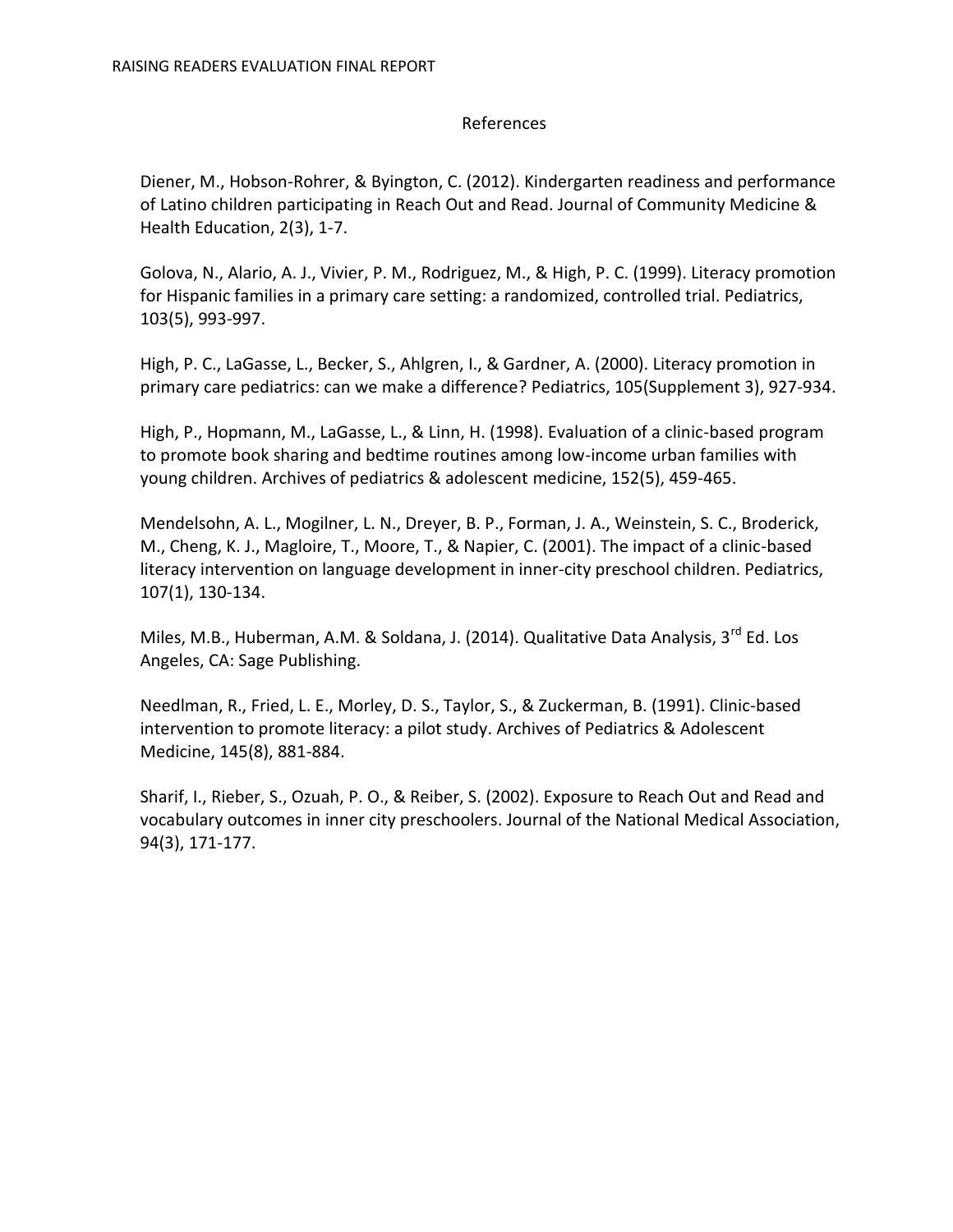### Appendix A- Parent Survey Questions

If you have more than one child, please respond about the child who received a book when you received this survey.

1. Including today, how many times has your child received a book from his or her primary health care provider?

One Two Three Four or more 2. How would you describe your child's reaction to receiving books from his or her health care provider?

| Hated it | Disliked it | Neither disliked nor liked it | Liked it |
|----------|-------------|-------------------------------|----------|
| Loved it |             |                               |          |

3. Does your child's health care provider encourage you to read with your child?

| No, never | Yes, sometimes | Yes, often |
|-----------|----------------|------------|
|-----------|----------------|------------|

4. Does your child's health care provider emphasize that reading early in life has important effects later in life?

No, never Yes, sometimes Yes, often

5. Do you think that your child receiving books from his/her health care provider has had **an effect on your child** in any of the following ways:

|                                                                                                                                              | Yes* | Not Yet |
|----------------------------------------------------------------------------------------------------------------------------------------------|------|---------|
| Has receiving books affected how often your child spends time with books                                                                     |      |         |
| (whether looking at books alone, or being read to)?                                                                                          |      |         |
| Has receiving books affected how much your child enjoys reading?                                                                             |      |         |
| Has receiving books affected your child's desire to become a good reader?                                                                    |      |         |
| Has receiving books introduced new genres of books into your child's library                                                                 |      |         |
| that were not previously present? (e.g., fantasy stories, true stories, etc.)                                                                |      |         |
| Has receiving books increased your child's literacy skills? (e.g., knowledge of<br>books & print, letter recognition, rhyme awareness, etc.) |      |         |

\*If yes, please briefly describe any effects/changes you have observed in your child?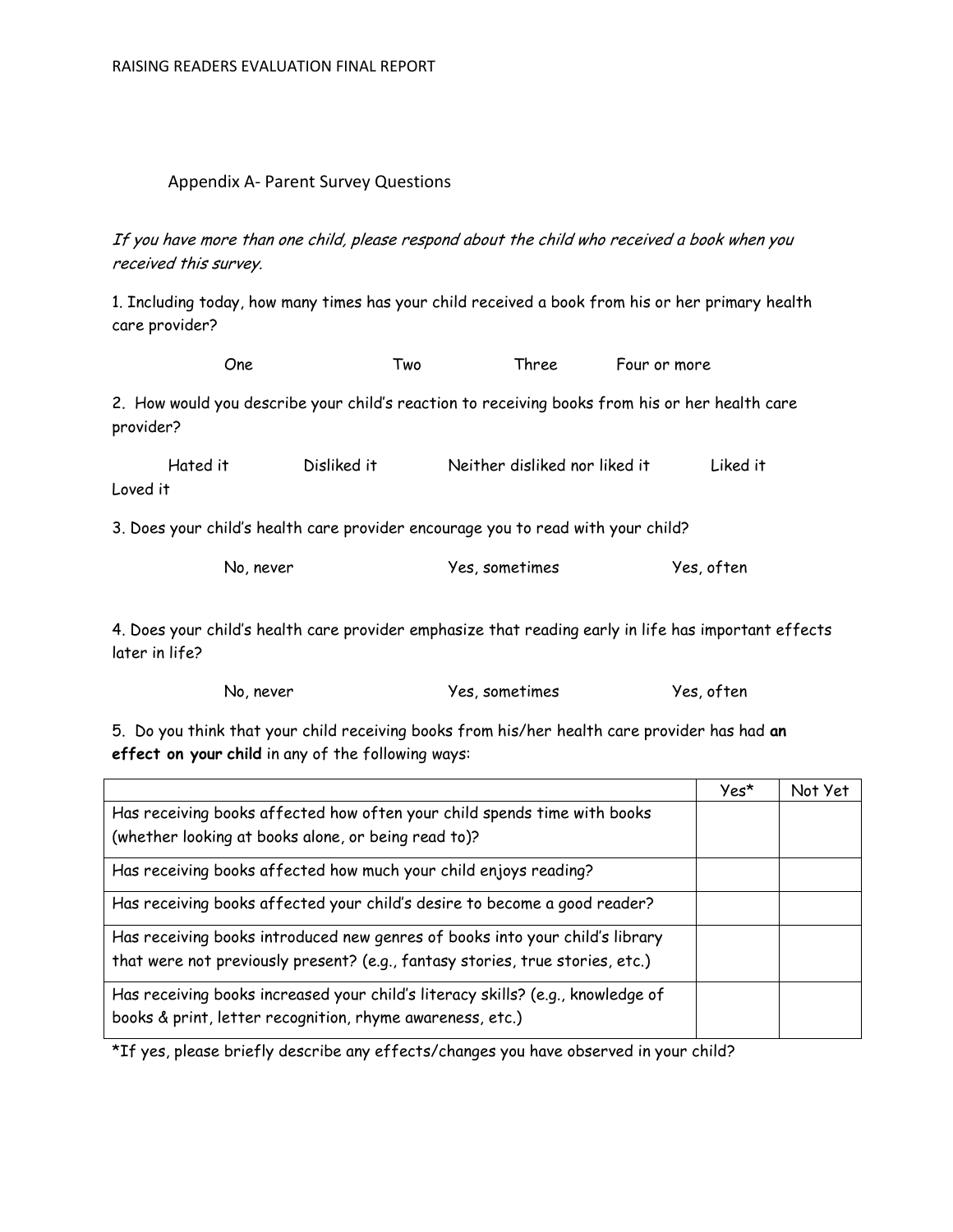6. Do you think that your child receiving books from his/her health care provider has had **an effect on you** in any of the following ways:

|                                                                                                                                                             | Yes* | Not Yet |
|-------------------------------------------------------------------------------------------------------------------------------------------------------------|------|---------|
| Has receiving books affected how often you read with your child?                                                                                            |      |         |
| Has receiving books affected how much you enjoy reading with your child?                                                                                    |      |         |
| Has receiving books affected your goals for your child as a reader?                                                                                         |      |         |
| Has receiving books resulted in you reading types of books with your child that<br>you otherwise wouldn't have? (e.g., fantasy stories, true stories, etc.) |      |         |
| Has receiving books altered the way you read to your child in any way?                                                                                      |      |         |

\*If yes, please briefly describe any effects/changes you have noticed in yourself?

7. About how many children's books are in your home and within reach of your child? (Please circle one)

| $0 - 25$ | 25-50 | 50-100 | More than 100 |
|----------|-------|--------|---------------|
|          |       |        |               |

8. Where are children's books located in your home? (Please circle all that apply)

|  | Child's room | Living room | Kitchen | Other (please specify): |
|--|--------------|-------------|---------|-------------------------|
|--|--------------|-------------|---------|-------------------------|

9. Please tell your child's age in years & months, & circle his/her gender: \_\_\_ years \_\_\_ months **Male Female**

10. Does your child attend daycare, preschool, or a combination of both?

|                | Yes, full-time (30-50 hrs/week) | Yes, part-time (4-29 hrs/week) |
|----------------|---------------------------------|--------------------------------|
| No, not at all |                                 |                                |

11. Consider when your child has been read to or has looked at books in the last week. Please indicate what time of day your child reads (please choose only one per row):

|                            | Don't<br>Know | 0-1 Day/Week | 2-3 Days/Week | 4-5 Days/Week | 6-7 Days/Week |
|----------------------------|---------------|--------------|---------------|---------------|---------------|
| Bedtime                    |               |              |               |               |               |
| Naptime (if<br>applicable) |               |              |               |               |               |
| <b>Morning Play</b>        |               |              |               |               |               |
| Afternoon Play             |               |              |               |               |               |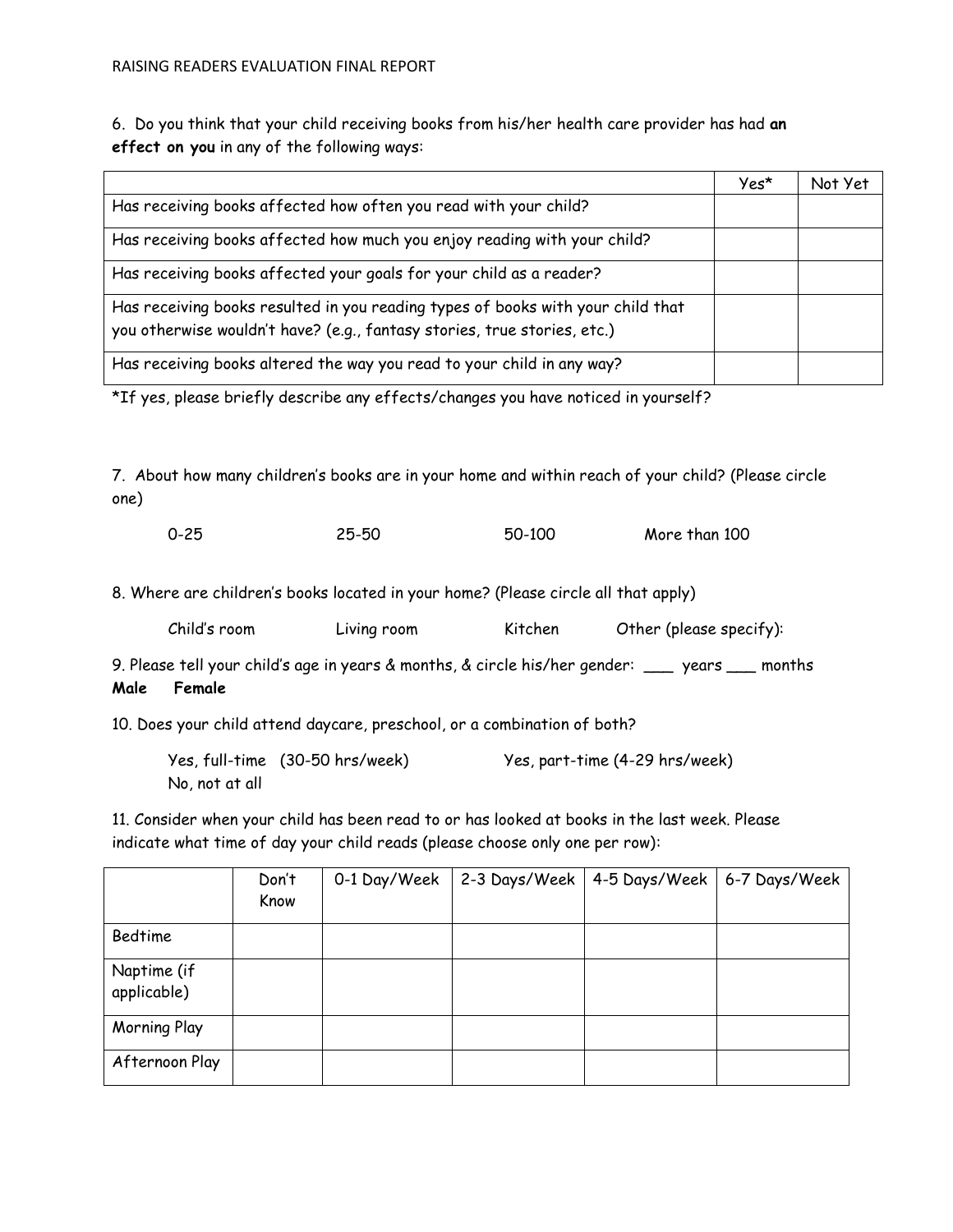12. Indicate the number of people living in the same home as your child receiving a book when you received this survey:

| Number of adults (including yourself)                  |  |
|--------------------------------------------------------|--|
| Number of children older than child receiving a book   |  |
| Number of children younger than child receiving a book |  |

13. Of the time your child spends with books in a week, please provide a rank order of the time that your child spends reading with each person. (For example, if your child reads mostly with a parent, sometimes with a sibling, and rarely alone, please mark 'parent/caregiver' as '1', 'sibling' as '2', and 'Alone' as '3'.)

# **My child reads with (please provide a rank for anyone your child reads with & leave others blank):**

|                                | Rank |                     | Rank |                  | Rank |
|--------------------------------|------|---------------------|------|------------------|------|
| Parent or Primary<br>Caregiver |      | Other family member |      | Daycare provider |      |
| Sibling                        |      | Alone               |      | Other:           |      |

14. Please list the language(s) spoken in your child's home:  $\overline{\phantom{a}}$  , and the contract of the contract of the contract of the contract of the contract of the contract of the contract of the contract of the contract of the contract of the contract of the contract of the contrac

15. How many years of education did each adult in your child's home complete (e.g., "13" for high school, "15" for an Associates, "17" for a Bachelors)? (Write your own in 'Adult 1' & use as many extra boxes as there are adults at home):

| Adult 1. | Adult <u>c</u> | -<br>Adult 3. | Adult<br>$\mathbf{A}$ |
|----------|----------------|---------------|-----------------------|
|          |                |               |                       |

16. Do you have any comments or feedback about receiving books from your child's health care provider? Raising Readers welcomes your feedback:

Separate Postcard will say: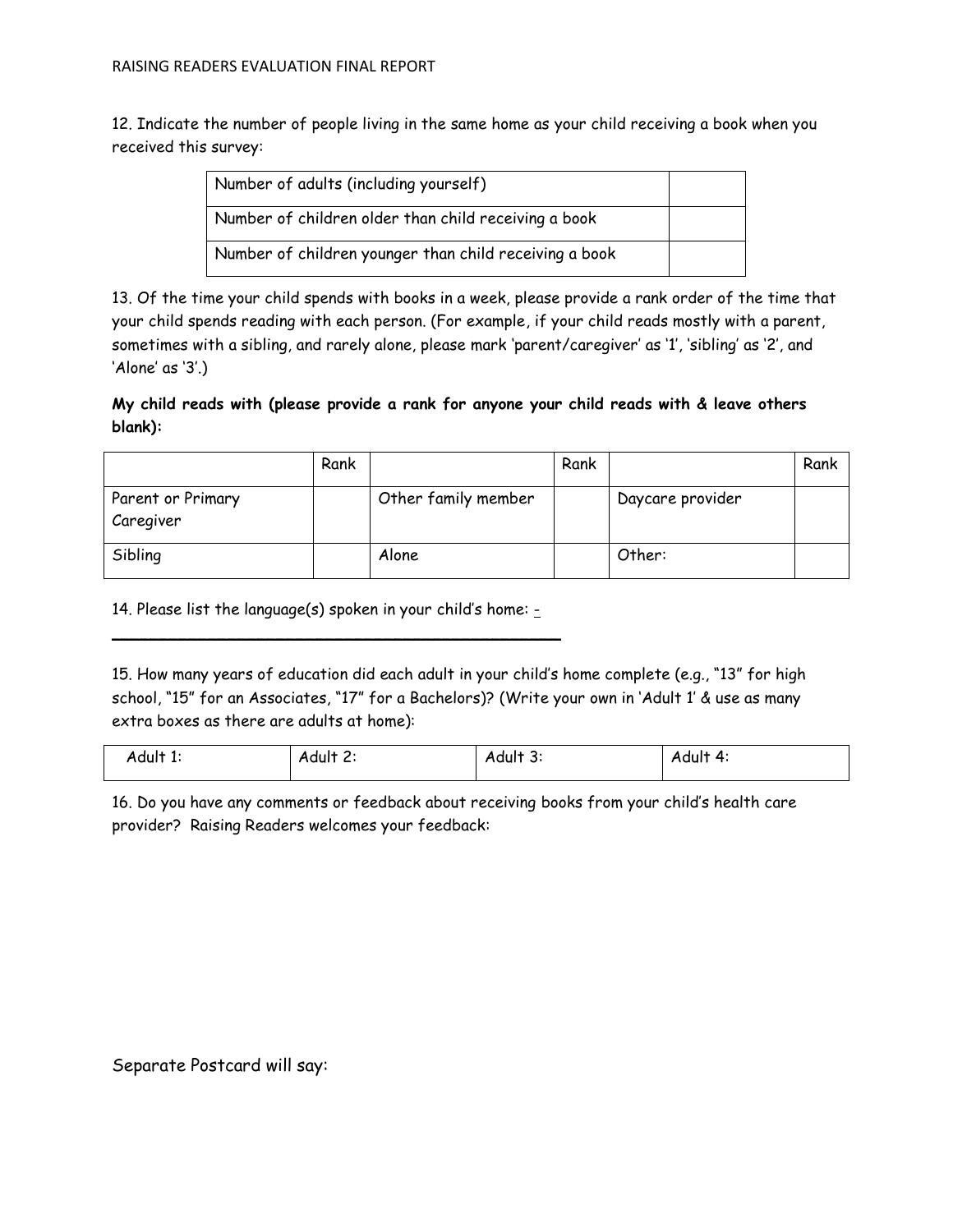\_\_\_\_\_\_\_\_\_\_\_\_\_\_\_\_\_\_\_\_

Thank you for completing the Raising Readers Survey!

If you might be willing to be interviewed later this fall and earn a \$25 Hannaford gift card, please indicate your name, phone number, and the town in which you live. We will be calling volunteers to share more information in October.

Name \_\_\_\_\_\_\_\_\_\_\_\_\_\_\_\_\_\_\_ Phone \_\_\_\_\_\_\_\_\_\_\_\_Town where you live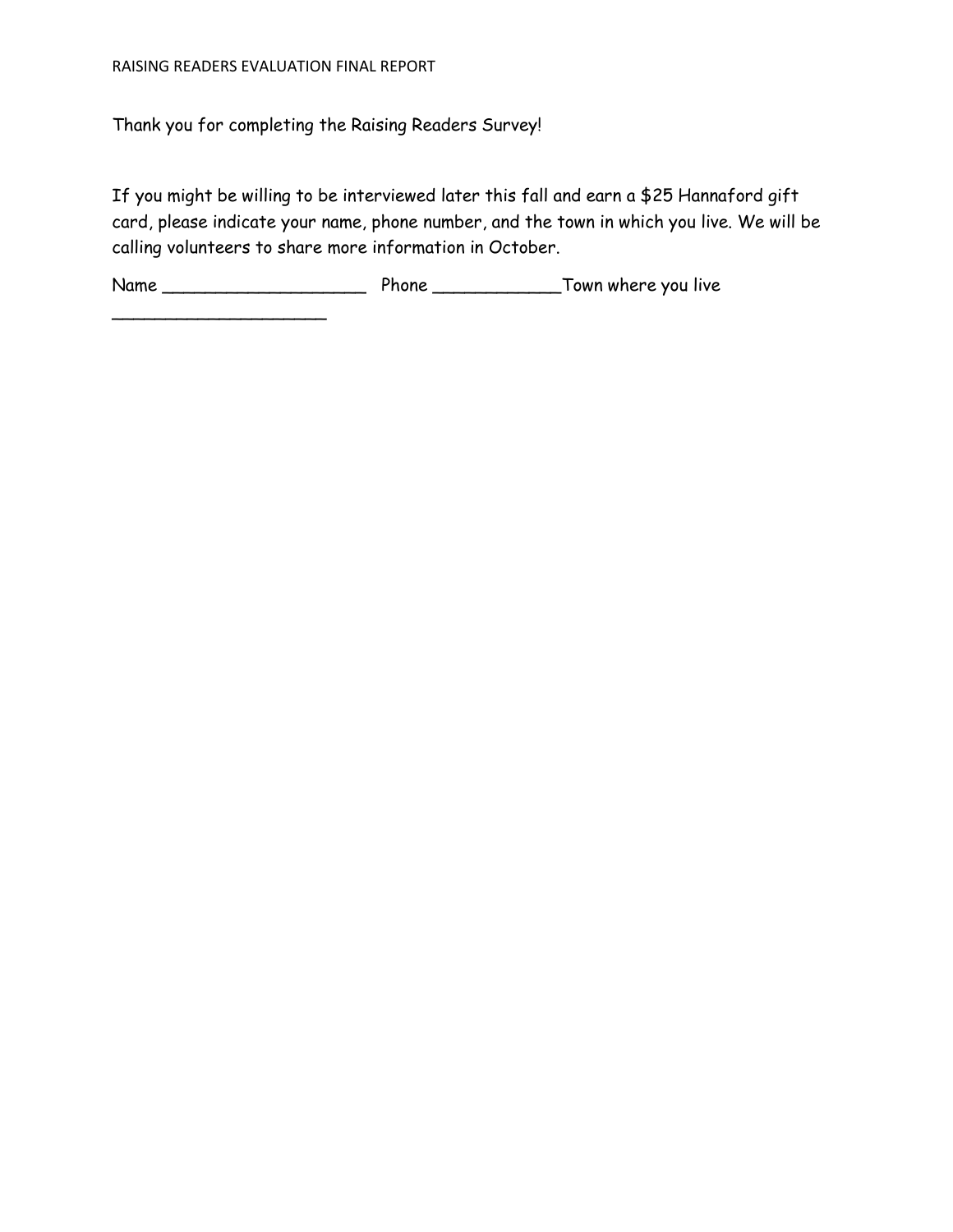#### RAISING READERS EVALUATION FINAL REPORT

# Appendix B Practitioner Survey

1. Do you ever receive any of the following feedback from parents about the impact of receiving books or advice from you about reading with children?

|                                                                            | Yes,  | Yes,             | No,          |
|----------------------------------------------------------------------------|-------|------------------|--------------|
|                                                                            | Often | <b>Sometimes</b> | <b>Never</b> |
| Do parents report that their children enjoy receiving books at well-child  |       |                  |              |
| visits?                                                                    |       |                  |              |
| Do parents report that they, themselves, appreciate that their children    |       |                  |              |
| receive books at well-child visits?                                        |       |                  |              |
| Do parents report reading more with their children because they receive    |       |                  |              |
| books at well-child visits?                                                |       |                  |              |
| Do parents report reading more with their children because you have        |       |                  |              |
| encouraged them to do so?                                                  |       |                  |              |
| Do parents report being more confident about reading aloud to their        |       |                  |              |
| children because of receiving free books and advice on early literacy from |       |                  |              |
| you?                                                                       |       |                  |              |
| Do parents report enjoying reading aloud more because of receiving free    |       |                  |              |
| books and advice on early literacy from you?                               |       |                  |              |

2. Which of the following things do you currently do when conducting well-child visits for children between the ages of 0-5?

|                                                                           | Yes,  | Yes,             | No,          |
|---------------------------------------------------------------------------|-------|------------------|--------------|
|                                                                           | Often | <b>Sometimes</b> | <b>Never</b> |
| Encourage parents to read with children                                   |       |                  |              |
| Encourage parents to make books available to children at home             |       |                  |              |
| Encourage parents to read in the home so that children see their          |       |                  |              |
| parents reading                                                           |       |                  |              |
| Encourage parents to visit the library with children                      |       |                  |              |
| Encourage parents to allow children to check books out of the library     |       |                  |              |
| Tell parents that reading to their children impacts early literacy        |       |                  |              |
| development                                                               |       |                  |              |
| Tell parents that early literacy experiences affect later life outcomes   |       |                  |              |
| Tell parents that reading with children is a popular way to spend quality |       |                  |              |
| time                                                                      |       |                  |              |
| Model reading aloud from the book that the child is receiving that day    |       |                  |              |
| Model talking about pictures using the book that the child is receiving   |       |                  |              |
| Model asking children age-appropriate questions using the book the        |       |                  |              |
| child is receiving                                                        |       |                  |              |
| Talk with children about how exciting books are                           |       |                  |              |
| Ask children if they enjoy reading or what their favorite books are       |       |                  |              |
| Show children something in the new book they are receiving that day       |       |                  |              |

**Please note: For questions three through seven, please compare your current practices (as a participating provider with Raising Readers) to some other point in your medical career when you**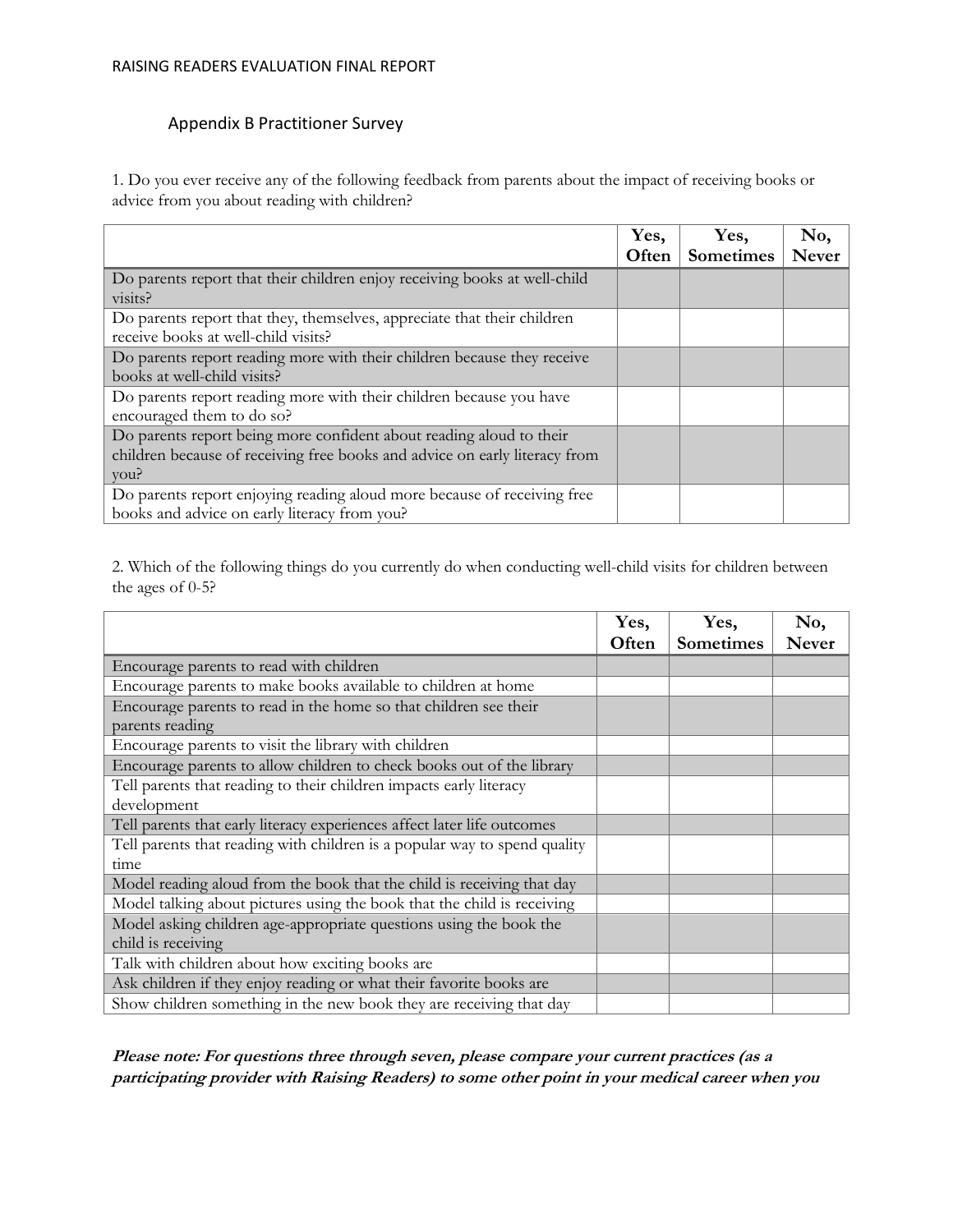# **conducted well-child visits without distributing books. This may or may not be within the same medical practice where you currently work.**

3. Please compare what you currently do during well-child visits (in which you distribute books) to a time in your career when you did not distribute books at well-child visits:

|                                                                         | I do this less | I do this equally | I do this more |
|-------------------------------------------------------------------------|----------------|-------------------|----------------|
|                                                                         | than I did it  | as much as I did  | than I did it  |
|                                                                         | when I was not | it when I was     | when I was not |
|                                                                         | distributing   | not distributing  | distributing   |
|                                                                         | books          | books             | books          |
| Encourage parents to read with children                                 |                |                   |                |
| Encourage parents to make books available to children at home           |                |                   |                |
| Encourage parents to read in the home so that children see their        |                |                   |                |
| parents reading                                                         |                |                   |                |
| Encourage parents to visit the library with children                    |                |                   |                |
| Encourage parents to allow children to check books out of the           |                |                   |                |
| library                                                                 |                |                   |                |
| Tell parents that reading to their children impacts early literacy      |                |                   |                |
| development                                                             |                |                   |                |
| Tell parents that early literacy experiences affect later life outcomes |                |                   |                |
| Tell parents that reading with children is a popular way to spend       |                |                   |                |
| quality time                                                            |                |                   |                |
| Model reading aloud from the book that the child is receiving that      |                |                   |                |
| day                                                                     |                |                   |                |
| Model talking about pictures using the book that the child is           |                |                   |                |
| receiving                                                               |                |                   |                |
| Model asking children age-appropriate questions using the book the      |                |                   |                |
| child is receiving                                                      |                |                   |                |
| Talk with children about how exciting books are                         |                |                   |                |
| Ask children if they enjoy reading or what their favorite books are     |                |                   |                |
| Show children something in the new book they are receiving that day     |                |                   |                |

4. In thinking about how your current practice (including book distribution) compares to a time when you did not distribute books, please compare the following reactions of parents:

|                                                      | Is less with book<br>distribution than<br>it was without<br>book<br>distribution | Is equal with<br>or without<br>book<br>distribution | Is greater with<br>book distribution<br>than it was<br>without book<br>distribution |
|------------------------------------------------------|----------------------------------------------------------------------------------|-----------------------------------------------------|-------------------------------------------------------------------------------------|
| Parents' enthusiasm about well-child visits          |                                                                                  |                                                     |                                                                                     |
| Parents' openness towards advice regarding early     |                                                                                  |                                                     |                                                                                     |
| literacy                                             |                                                                                  |                                                     |                                                                                     |
| Parents' trust in my advice regarding early literacy |                                                                                  |                                                     |                                                                                     |
| Parents' tendency to ask questions regarding early   |                                                                                  |                                                     |                                                                                     |
| literacy                                             |                                                                                  |                                                     |                                                                                     |
| Parents' tendency to ask questions about medical     |                                                                                  |                                                     |                                                                                     |
| concerns                                             |                                                                                  |                                                     |                                                                                     |
| Parents' trust in my advice regarding medical        |                                                                                  |                                                     |                                                                                     |
| concerns                                             |                                                                                  |                                                     |                                                                                     |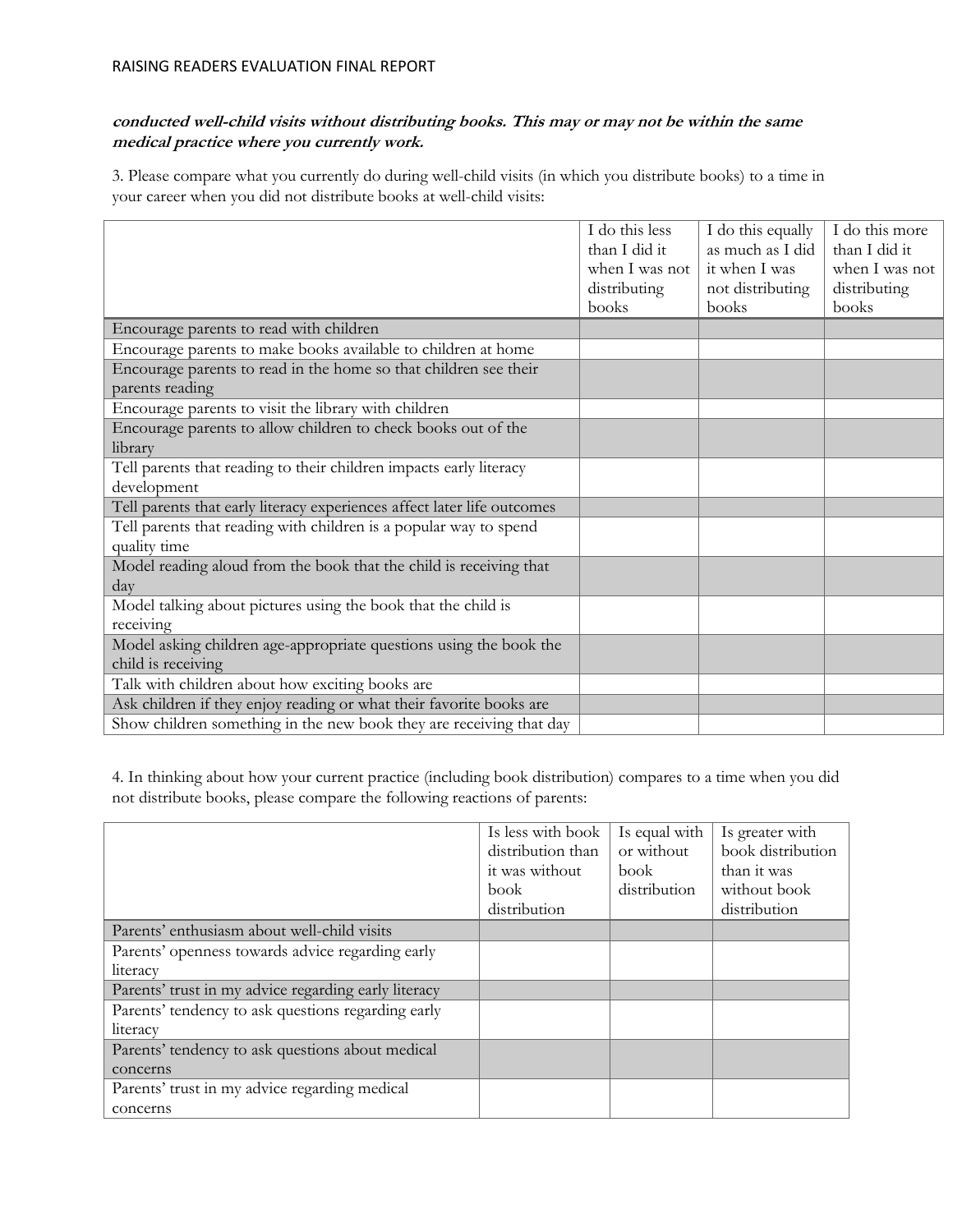### RAISING READERS EVALUATION FINAL REPORT

5. If you noted that any items are different in item 4, please briefly describe the role that the Raising Readers book distribution program has had, if any, in those changes:

6. Has working with Raising Readers to distribute books at Well-Child visits influenced your views or knowledge of early literacy development in any way?

|                                                                | Has        | Has not    | Has        |
|----------------------------------------------------------------|------------|------------|------------|
|                                                                | decreased  | changed    | increased  |
|                                                                | because of | because of | because of |
|                                                                | Raising    | Raising    | Raising    |
|                                                                | Readers    | Readers    | Readers    |
| My understanding/knowledge of early literacy                   |            |            |            |
| development                                                    |            |            |            |
| My view of how important literacy is to children's overall     |            |            |            |
| development                                                    |            |            |            |
| My view of how closely linked literacy is to children's health |            |            |            |

7. If you noted that any items have changed in item 6, please briefly describe how the Raising Readers book distribution program has influenced your knowledge and/or views:

8. How confident do you currently feel about your ability to advise parents and caregivers on fostering early literacy development?

| Not at all confident | Generally not confident | Neutral | Generally confident | Highly |
|----------------------|-------------------------|---------|---------------------|--------|
| confident            |                         |         |                     |        |

9. If you would like to increase your ability to advise parents and caregivers on early literacy, what do you need to know more about?

10. If you have anything else to share about the Raising Readers program, please write in your comments here: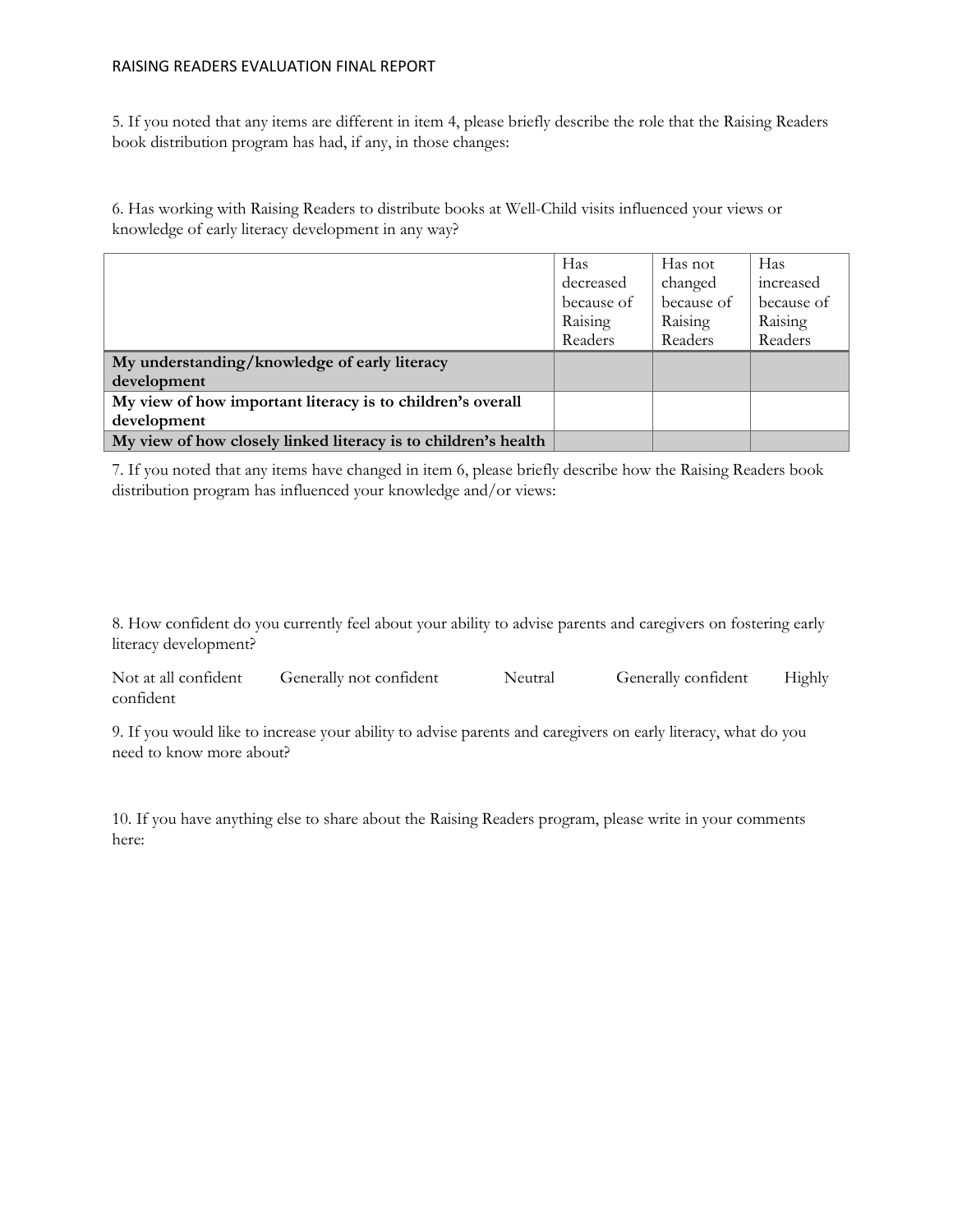# Appendix C Practitioner Phone Interview Protocol

Practitioner Interview Protocol

*Thank you, Dr. \_\_\_\_\_\_\_\_\_\_\_\_, for agreeing to be interviewed for the Raising Readers evaluation project. With your permission, I will be audio recording this interview. Do I have your permission to record this interview?* [If yes, turn on recorder.] *Thank you.*

*This interview should only take about twenty minutes but you are welcome to talk as long as you like or terminate it at any time. Feel free to pass on any question you'd rather not answer. We appreciate whatever information you're able to share with us.*

*The interview is broken into 3 parts. The first part is designed to know more about you as a practitioner and the kind of practice you have.* 

# **Practitioner Profile**

- *1) When did you go into practice?*
- *2) What specialty training have you had?*
- *3) How do you describe the demographics of your patients?*
- *4) What training have you had regarding early literacy?*
- *5) Is there any information about early literacy that you would like to have? How would you like to receive that information?*

## **Relationship with Raising Readers**

- *1) How long have you been partnering with Raising Readers?*
- *2) Describe what your relationship is with Raising Readers. (For example, do you distribute any materials beyond the books? Do you use any materials yourself? Have you accessed or recommended their website or Facebook page?)*
- *3) Do you feel your partnership has been beneficial to your patients? Why or why not?*
- *4) Do you feel your partnership has been beneficial to you as a practitioner? Why or why not?*
- *5) Have your well-child visits changed in any way since partnering with Raising Readers? Can you describe those changes?*
- *6) Has your attitude about literacy changed in any way since partnering with Raising Readers?*
- *7) Are there subgroups of your practice that you feel might be better served by Raising Readers? What might be done to better support them?*

# **Attitudes about the Importance of Early Literacy**

- *1) What are your thoughts about the relationship between health and literacy?*
- *2) How do you feel about the APA's emphasis on the role of early literacy in young children's lives?*
- *3) If a colleague came to you for advice about how to talk with families about promoting their children's learning, what might you say to her?*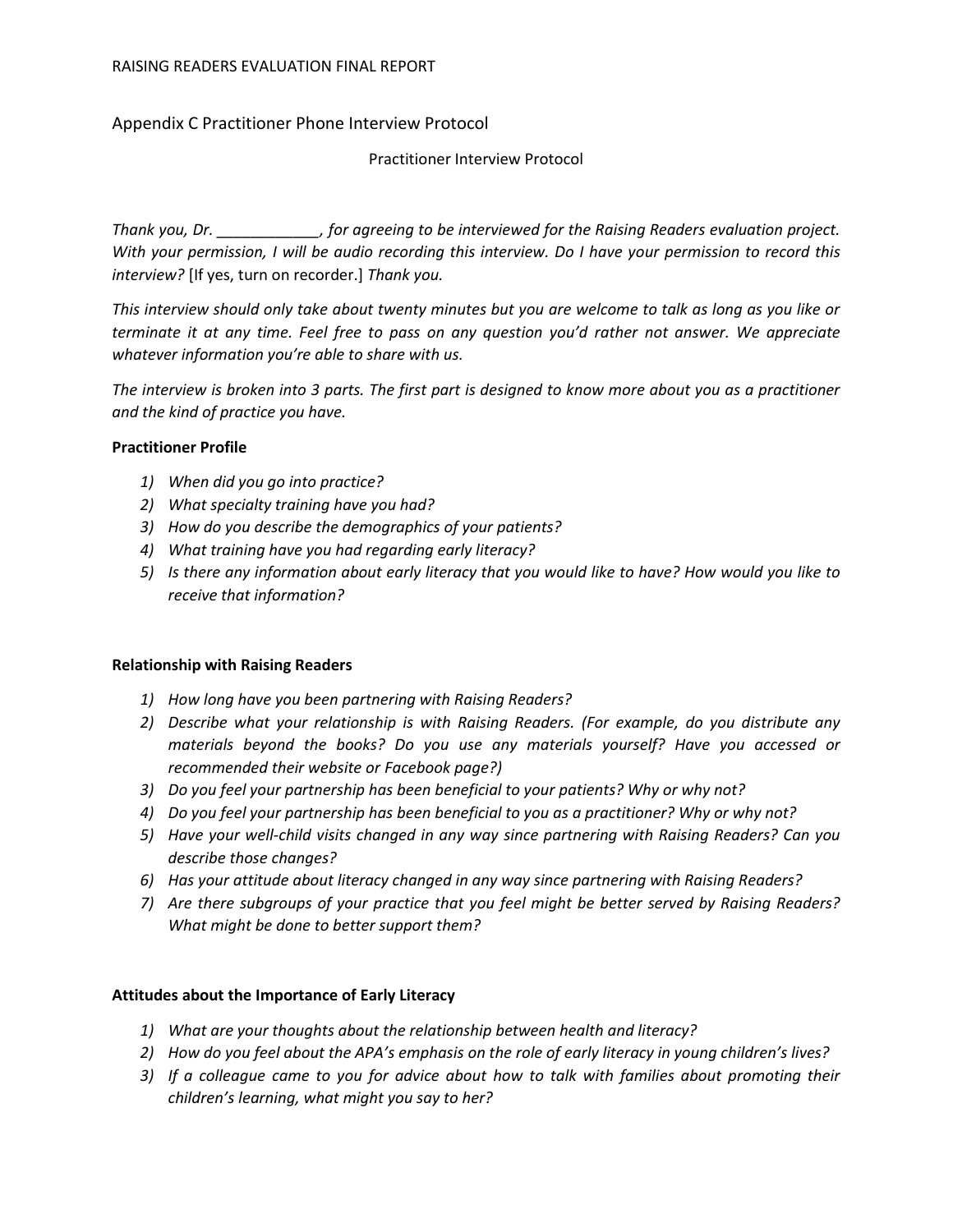*Final question: Is there anything Raising Readers can do to better serve you or your families?*